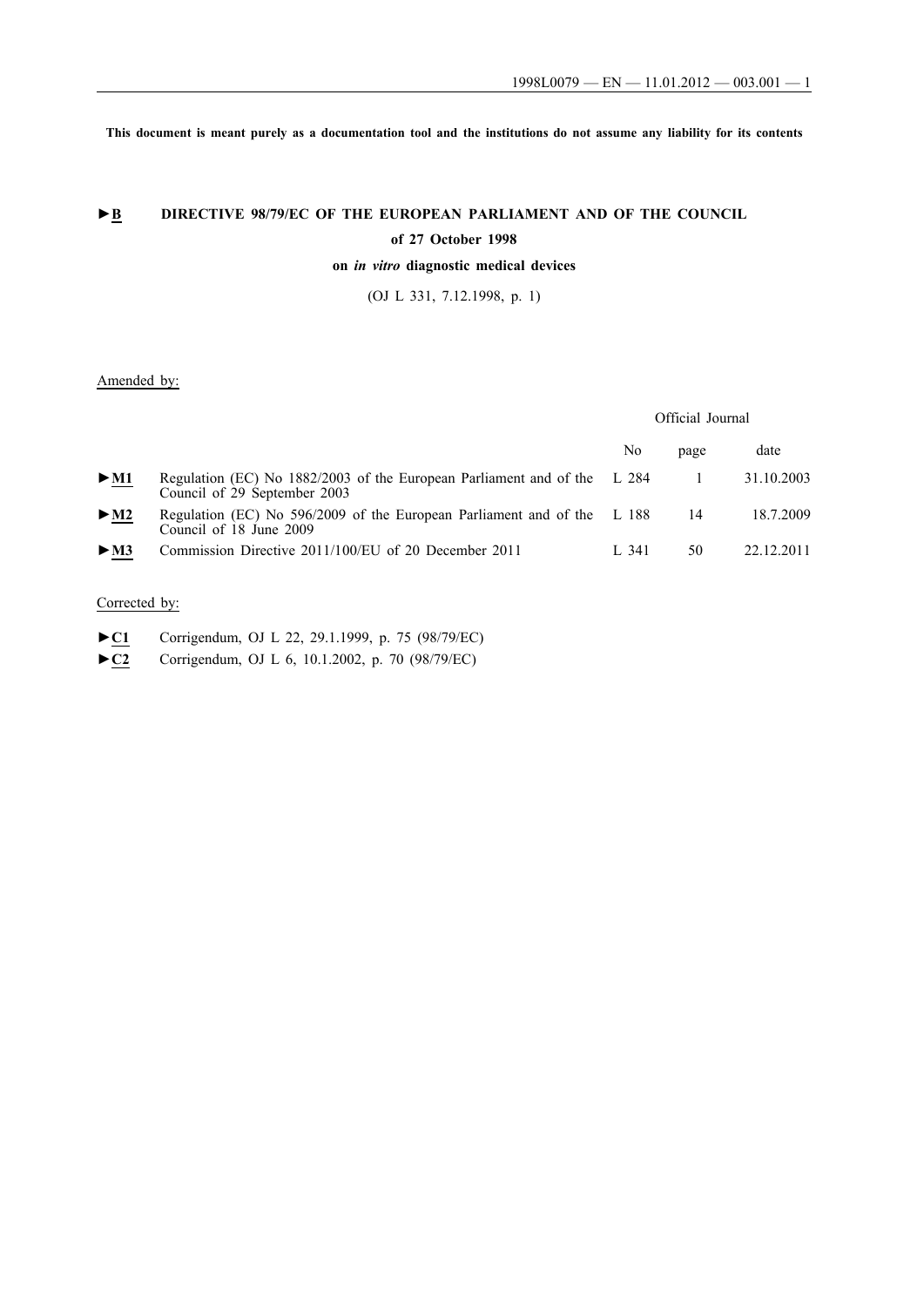### **DIRECTIVE 98/79/EC OF THE EUROPEAN PARLIAMENT AND OF THE COUNCIL**

#### **of 27 October 1998**

### **on** *in vitro* **diagnostic medical devices**

THE EUROPEAN PARLIAMENT AND THE COUNCIL OF THE EUROPEAN UNION,

Having regard to the Treaty establishing the European Community, and in particular Article 100a thereof,

Having regard to the proposal from the Commission  $(1)$ ,

cHaving regard to the opinion of the Economic and Social Committee  $(2)$ ,

Acting in accordance with the procedure laid down in Article 189b of the Treaty  $(3)$ ,

- (1) Whereas measures should be adopted for the smooth operation of the internal market; whereas the internal market is an area without internal frontiers in which the free movement of goods, persons, services and capital is ensured;
- (2) Whereas the content and scope of the laws, regulations and administrative provisions in force in the Member States with regard to the safety, health protection and performance, characteristics and authorisation procedures for *in vitro* diagnostic medical devices are different; whereas the existence of such disparities creates barriers to trade, and whereas the need to establish harmonised rules has been confirmed by a comparative survey of national legislations carried out on behalf of the Commission;
- (3) Whereas the harmonisation of national legislation is the only means of removing such barriers to free trade and of preventing new barriers from arising; whereas this objective cannot be achieved in a satisfactory manner by other means by the individual Member States; whereas this Directive lays down only such requirements as are necessary and sufficient to ensure, under the best safety conditions, free movement of the *in vitro* diagnostic medical devices to which it applies;
- (4) Whereas the harmonised provisions must be distinguished from measures adopted by the Member States to manage the funding of public health and sickness insurance schemes relating directly or indirectly to such devices; whereas, therefore, the harmonised provisions do not affect the ability of the Member States to implement such measures provided that they comply with Community law;

 $\overline{(^1)}$  OJ C 172, 7.7.1995, p. 21 and OJ C 87, 18.3.1997, p. 9.

 $(2)$  OJ C 18, 22.1.1996, p. 12.

 $(3)$  Opinion of the European Parliament of 12 March 1996 (OJ C 96, 1.4.1996, p. 31), Council common position of 23 March 1998 (OJ C 178, 10.6.1998, p. 7) and Decision of the European Parliament of 18 June 1998 (OJ C 210, 6.7.1998). Council Decision of 5 October 1998.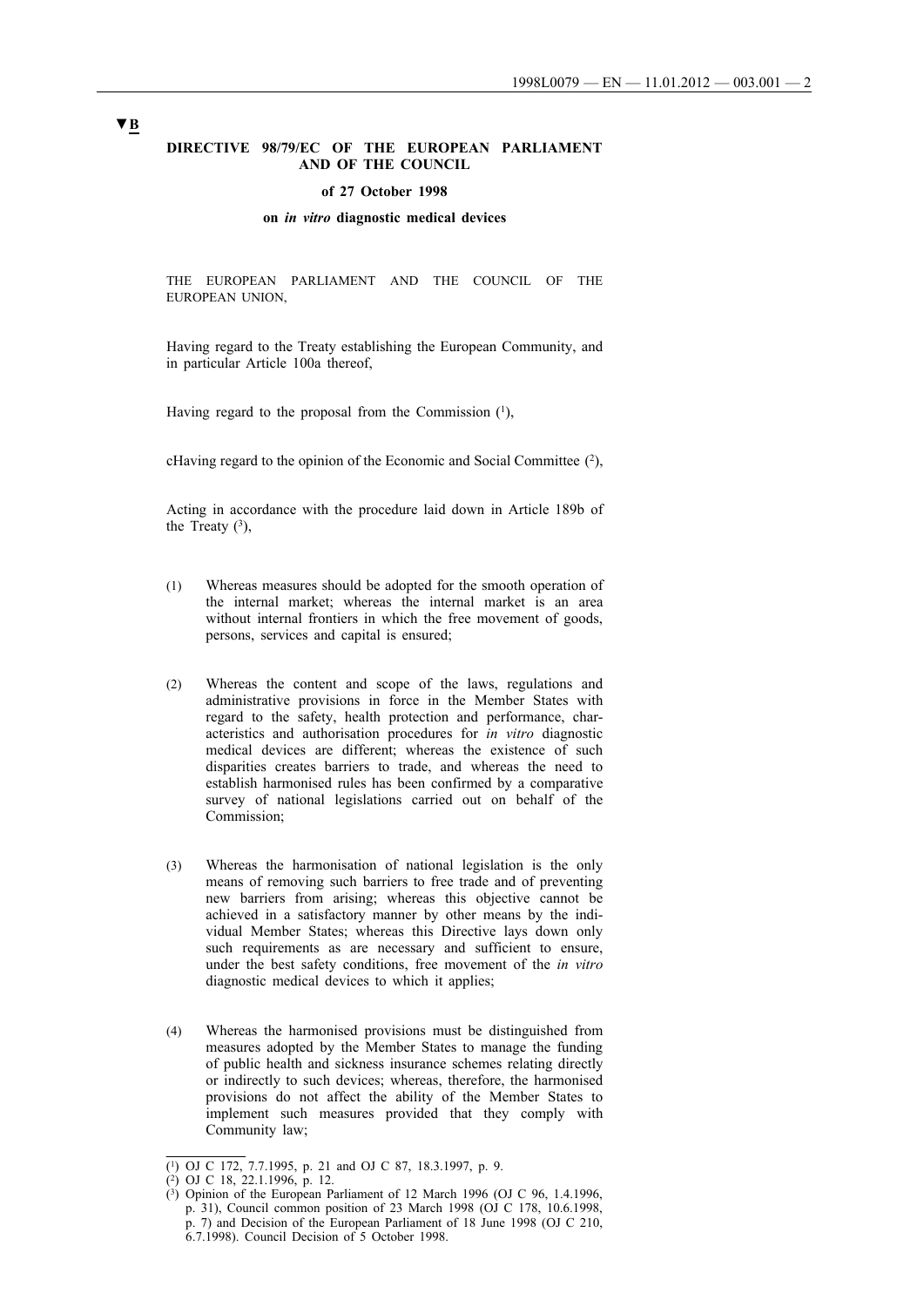- (5) Whereas *in vitro* diagnostic medical devices should provide patients, users and third parties with a high level of health protection and attain the performance levels originally attributed to them by the manufacturer; whereas, therefore, maintenance or improvement of the level of health protection attained in the Member States is one of the main objectives of this Directive;
- (6) Whereas, in accordance with the principles set out in the Council resolution of 7 May 1985 on a new approach to technical harmonisation and standards  $(1)$ , rules regarding the design, manufacture and packaging of relevant products must be confined to the provisions required to meet the essential requirements; whereas, because they are essential, such requirements should replace the corresponding national provisions; whereas the essential requirements, including requirements to minimise and reduce risks, should be applied with discretion, taking into account the technology and practice at the time of design and technical and economic considerations compatible with a high level of protection of health and safety;
- (7) Whereas the major part of medical devices are covered by Council Directive 90/385/EEC of 20 June 1990 on the approximation of laws relating to active implantable medical devices (2) and Council Directive 93/42/EEC of 14 June 1993 concerning medical devices (3) with the exclusion of *in vitro* diagnostic medical devices; whereas this Directive seeks to extend the harmonisation to *in vitro* diagnostic medical devices and whereas, in the interest of uniform Community rules, this Directive is based largely on the provisions of the said two Directives;
- (8) Whereas instruments, apparatus, appliances, materials or other articles, including software, which are intended to be used for research purposes, without any medical objective, are not regarded as devices for performance evaluation;
- (9) Whereas, although internationally certified reference materials and materials used for external quality assessment schemes are not covered by this Directive, calibrators and control materials needed by the user to establish or verify performances of devices are *in vitro* diagnostic medical devices;
- (10) Whereas, having regard to the principle of subsidiarity, reagents which are produced within health-institution laboratories for use in that environment and are not subject to commercialtransactions are not covered by this Directive;
- (11) Whereas, however, devices that are manufactured and intended to be used in a professional and commercial context for purposes of medical analysis without being marketed are subject to this Directive;

 $\overline{(^1)}$  OJ C 136, 4.6.1985, p. 1.

<sup>(2)</sup> OJ L 189, 20.7.1990, p. 17. Directive as last amended by Directive 93/68/EEC (OJ L 220, 30.8.1993, p. 1).

<sup>(3)</sup> OJ L 169, 12.7.1993, p. 1.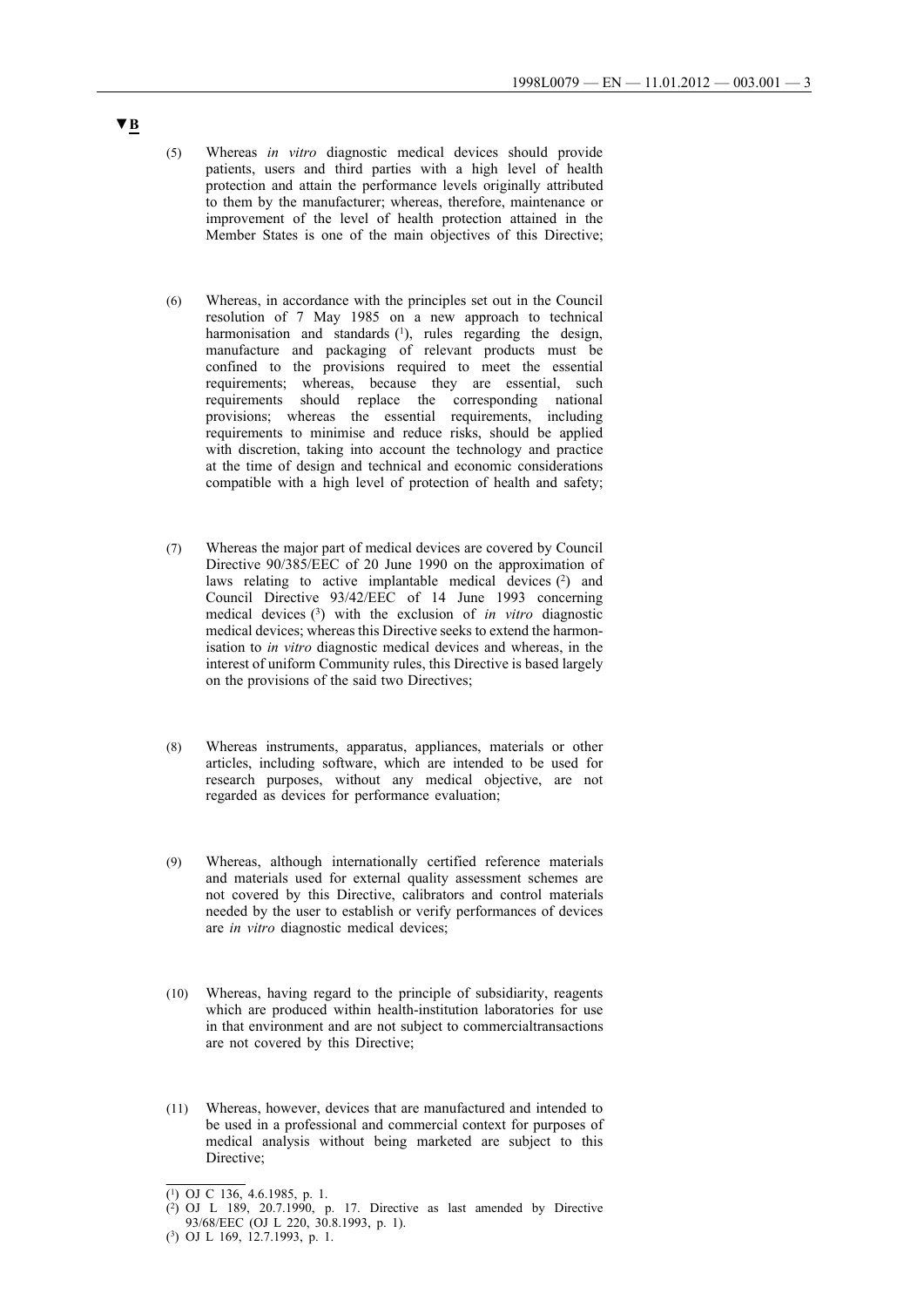- (12) Whereas mechanical laboratory equipment especially designed for *in vitro* diagnostic examinations falls within the scope of this Directive and whereas, therefore, in order to harmonise the relevant directives, Directive 98/37/EC of the European Parliament and of the Council of 22 June 1998 on the approximation of the laws of the Member States relating to machinery  $(1)$ , should be appropriately amended to bring it into line with this Directive;
- (13) Whereas this Directive should include requirements regarding the design and manufacture of devices emitting ionizing radiation; whereas this Directive does not affect the application of Council Directive 96/29/Euratom of 13 May 1996 laying down basic safety standards for the protection of the health of workers and the general public against the dangers arising from ionising radiation  $\binom{2}{1}$ .
- (14) Whereas, since electromagnetic compatibility aspects form an integral part of the essential requirements of this Directive, Council Directive 89/336/EEC of 2 May 1989 on the approximation of the laws of the Member States relating to electromagnetic compatibility  $(3)$  does not apply;
- (15) Whereas, in order to ease the task of proving conformity with the essential requirements and to enable conformity to be verified, it is desirable to have harmonised standards in respect of the prevention of risks associated with the design, manufacture and packaging of medical devices; whereas such harmonised standards are drawn up by private-law bodies and should retain their status as non-mandatory texts; whereas, to this end, the European Committee for Standardisation (CEN) and the European Committee for Electrotechnical Standardisation (Cenelec) are recognised as the competent bodies for the adoption ofharmonised standards in accordance with the general guidelines on cooperation between the Commission and those two bodies signed on 13 November 1984;
- (16) Whereas, for the purpose of this Directive, a harmonised standard is a technical specification (European standard of harmonisation document) adopted, on a mandate from the Commission, by CEN or Cenelec or by both of those bodies in accordance with Directive 98/34/EC of the European Parliament and of the Council of 22 June 1998 laying down a procedure for the provision of information in the field of technical standards and regulations (4), and pursuant to the abovementioned general guidelines;
- (17) Whereas, by way of exception to the general principles, the drawing up of common technical specifications takes account of a current practice in some Member States whereby for selected devices mainly used for the evaluation of the safety of blood supply and of organ donation, such specifications are adopted by the public authorities; whereas it is appropriate that these particular specifications should be replaced by common technical specifications; whereas these common technical specifications can be used for performance evaluation and reevaluation;

 $\overline{(^1)}$  OJ L 207, 23.7.1998, p. 1.

<sup>(2)</sup> OJ L 159, 29.6.1996, p. 1.

 $(3)$  OJ L 139, 23.5.1989, p. 19. Directive as last amended by Directive 93/68/EEC (OJ L 220, 30.8.1993, p. 1).

<sup>(4)</sup> OJ L 204, 21.7.1998, p. 37. Directive as last amended by Directive 98/48/EC (OJ L 217, 5.8.1998, p. 18).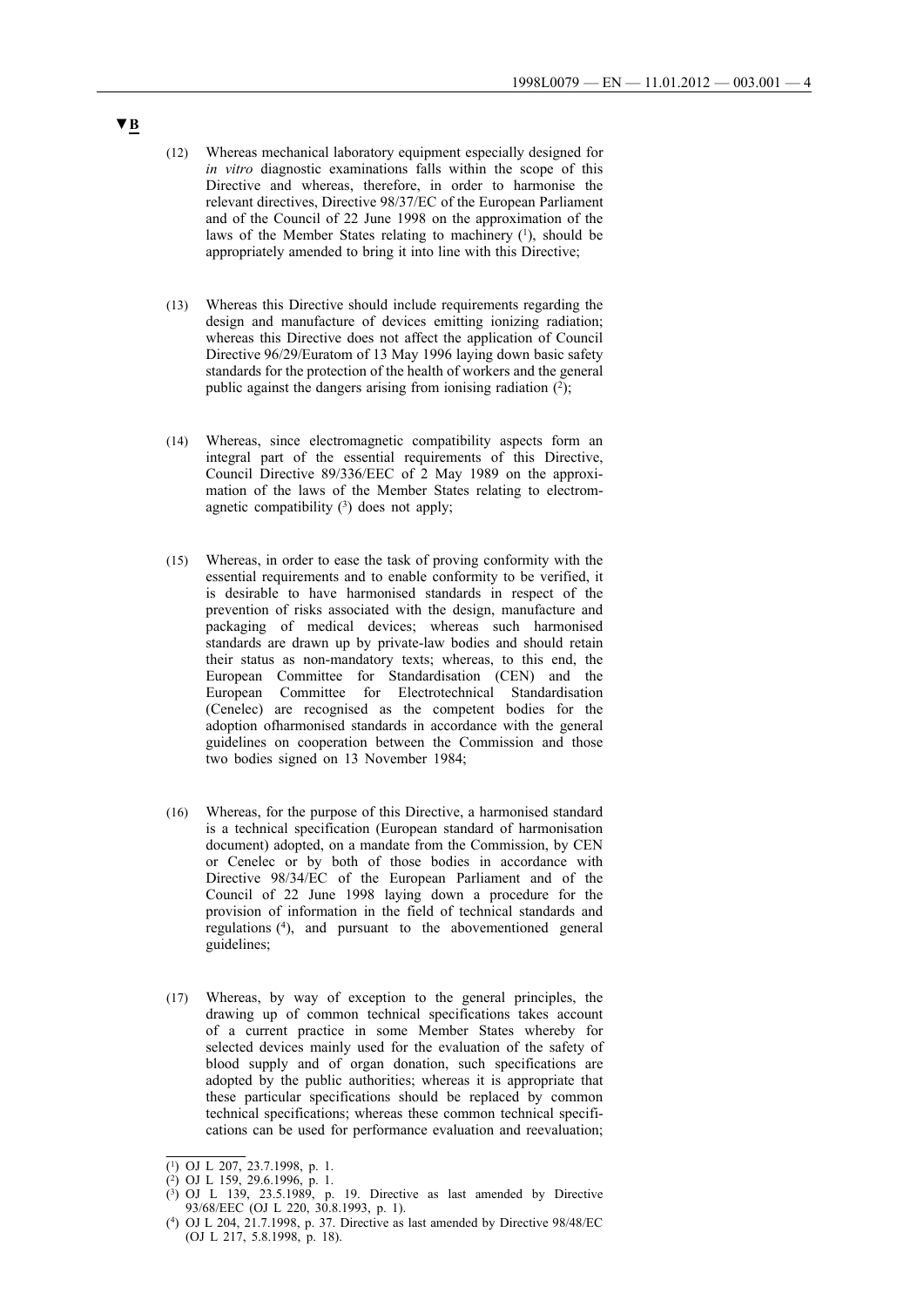- (18) Whereas scientific experts from various interested parties could be involved in the drafting of common technical specifications and in the examination of other specific or general questions;
- (19) Whereas manufacturing, as covered by this Directive, also includes the packaging of the medical device, insofar as such packaging is related to the safety and performance aspects of this device;
- (20) Whereas certain devices have a limited life owing to the decline in their performance over time, which is related, for example, to the deterioriation in their physical or chemical properties, including the sterility or integrity of the packaging; whereas the manufacturer should determine and indicate the period during which the device will perform as intended; whereas the labelling should indicate the date until which the device or one of its components can be used with complete safety;
- (21) Whereas, in Decision 93/465/EEC of 22 July 1993 concerning the modules for the various phases of the conformity assessment procedures and the rules for the affixing and use of the CE conformity marking, which are intended to be used in the technical harmonisation directives (1), the Council laid down harmonised conformity assessment procedures; whereas the details added to these modules are justified by the nature of the verification required for *in vitro* diagnostic medical devices and by the need for consistency with Directives 90/385/EEC and 93/  $42/EEC$ ;
- (22) Whereas it is necessary, essentially for the purpose of the conformity assessment procedures, to group *in vitro* diagnostic medical devices into two main product classes; whereas, since the large majority of such devices do not constitute a direct risk to patients and are used by competently trained professionals, and the results obtained can often be confirmed by other means, the conformity assessment procedures can be carried out, as a general rule, under the sole responsibility of the manufacturer; whereas, taking account of existing national regulations and of notifications received following the procedure laid down in Directive 98/34/EC, the intervention of notified bodies is needed only for defined devices, the correct performance of which is essential to medical practice and the failure of which can cause a serious risk to health;
- (23) Whereas, among the *in vitro* diagnostic medical devices for which intervention of a notified body is required, the groups of products used in blood transfusion and the prevention of AIDS and certain types of hepatitis require a conformity assessment guaranteeing, with a view to their design and manufacture, an optimum level of safety and reliability;

(1) OJ L 220, 30.8.1993, p. 23.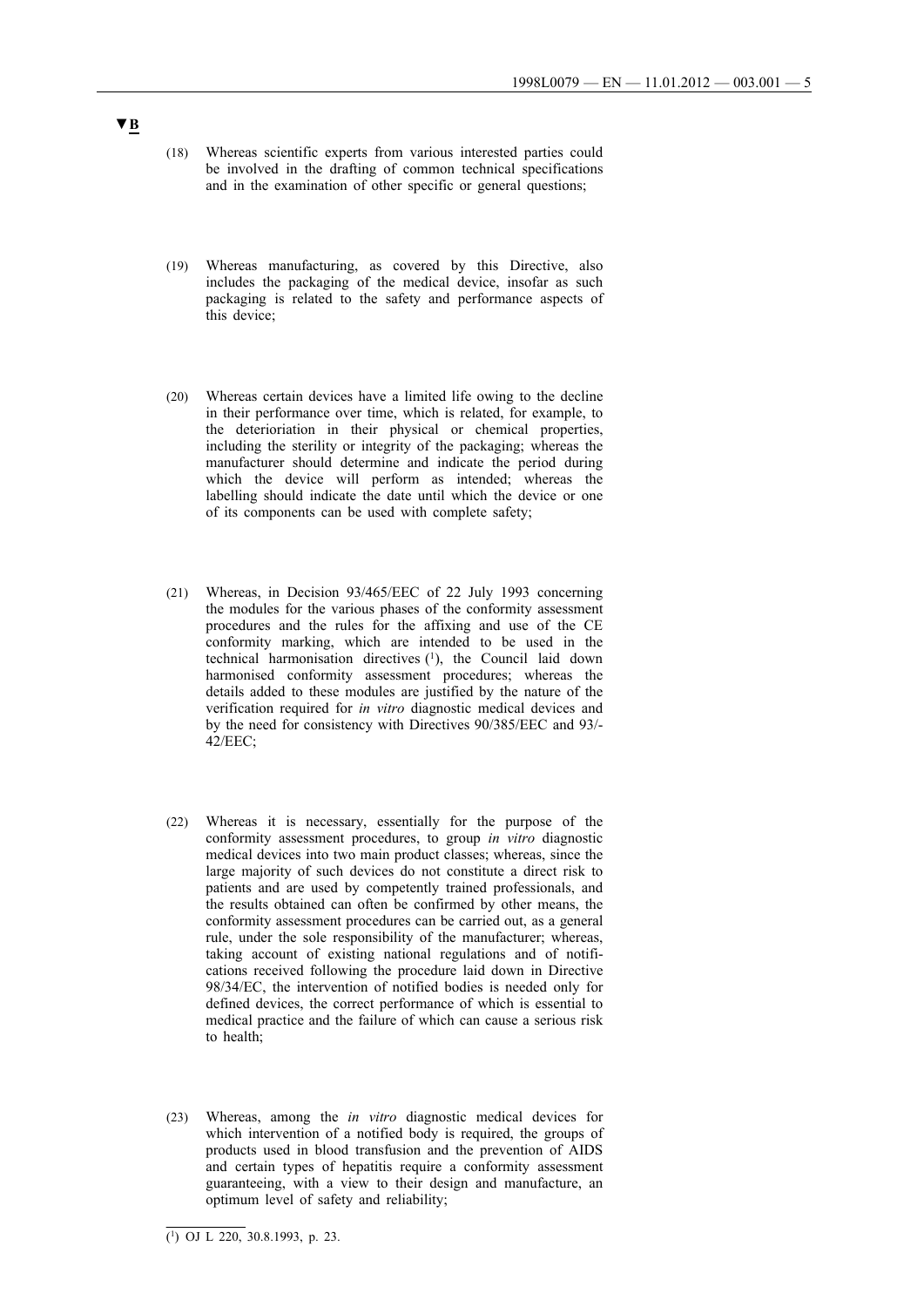- (24) Whereas the list of *in vitro* diagnostic medical devices to be subjected to third-party conformity assessment needs updating, taking account of technological progress and of developments in the field of health protection; whereas such updating measures must be taken in line with procedure III(a) as laid down in Council Decision 87/373/EEC of 13 July 1987 laying down the procedures for the exercise of implementing powers conferred on the Commission  $(1)$ ;
- (25) Whereas an agreement on a modus vivendi between the European Parliament, the Council and the Commission concerning the implementing measures for acts adopted in accordance with the procedure laid down in Article 189b of the Treaty was reached on 20 December 1994 (2);
- (26) Whereas medical devices should, as a general rule, bear the CE marking indicating their conformity with the provisions of this Directive to enable them to move freely within the Community and to be put into service in accordance with their intended purpose;
- (27) Whereas manufacturers will be able, when the intervention of a notified body is required, to choose from a list of bodies published by the Commission; whereas, although Member States do not have an obligation to designate such notified bodies, they must ensure that bodies designated as notified bodies comply with the assessment criteria laid down in this Directive;
- (28) Whereas the director and staff of the notified bodies should not, themselves or through an intermediary, have any interest in the establishments subject to assessment and verification which is likely to compromise their independence;
- (29) Whereas the competent authorities in charge of market surveillance should be able, particularly in emergencies, to contact the manufacturer or his authorised representative established in the Community, in order to take any protection measures that should prove necessary; whereas cooperation and exchange of information between Member States are necessary with a view to uniform application of this Directive, in particular for the purpose of market surveillance; whereas to that end it is necessary to establish and manage a database containing data on manufacturers and their authorised representatives, on devices placed on the market, on certificates issued, suspended or withdrawn, and on the vigilance procedure; whereas a system of adverse incident reporting (vigilance procedure) constitutes a useful tool for surveillance of the market, including the performance of new devices; whereas information obtained from the vigilance procedure as well as from external quality assessment schemes is useful for decision-making on classification of devices;

<sup>(1)</sup> OJ L 197, 18.7.1987, p. 33.

<sup>(2)</sup> OJ C 102, 4.4.1996, p. 1.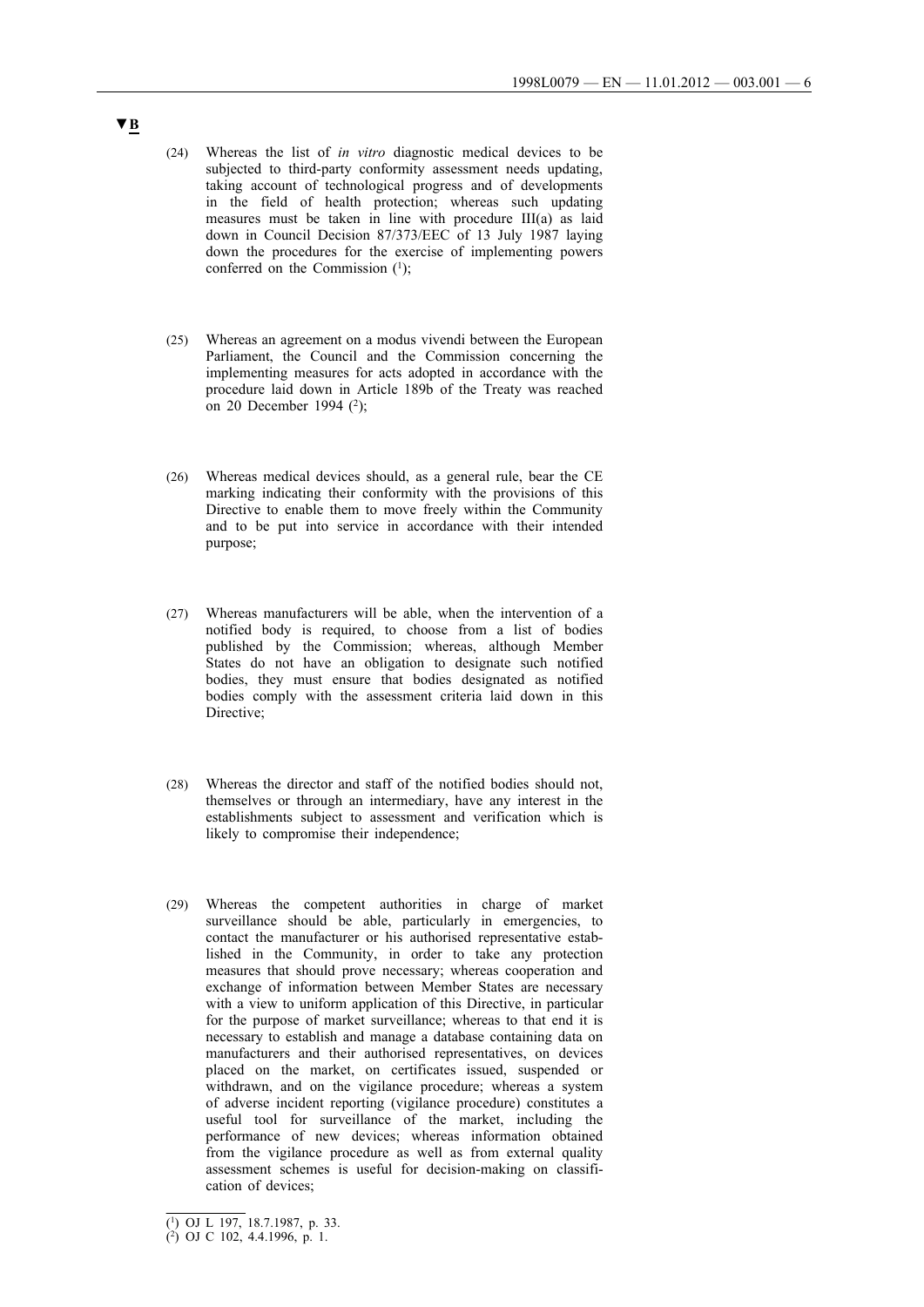- (30) Whereas it is essential that manufacturers notify the competent authorities of the placing on the market of 'new products' with regard both to the technology used and the substances to be analysed or other parameters; whereas this is true in particular of high-density DNA probe devices (known as micro-chips) used in genetic screening;
- (31) Whereas, when a Member State considers that, as regards a given product or group of products, it is necessary, in order to protect health and safety and/or ensure compliance with the imperatives of public health, in accordance with Article 36 of the Treaty, to prohibit or restrict their availability or to subject it to special conditions, it may take any transitional measures that are necessary and justified; whereas, in such cases, the Commission consults the interested parties and the Member States and, if the national measures are justified, adopts the necessary Community measures, in accordance with procedure III(a) as laid down in Decision 87/373/EEC;
- (32) Whereas this Directive covers *in vitro* diagnostic medical devices manufactured from tissues, cells or substances of human origin; whereas it does not refer to the other medical devices manufactured using substances of human origin; whereas, therefore, work will have to continue in this connection in order to produce Community legislation as soon as possible;
- (33) Whereas, in view of the need to protect the integrity of the human person during the sampling, collection and use of substances derived from the human body, it is appropriate to apply the principles laid down in the Convention of the Council of Europe for the protection of human rights and dignity of the human being with regard to the application of biology and medicine; whereas, furthermore, national regulations relating to ethics continue to apply;
- (34) Whereas, in the interests of overall consistency between directives on medical devices, some of the provisions of this Directive should be incorporated into Directive 93/42/EEC, which needs to be amended accordingly;
- (35) Whereas it is necessary to draw up as quickly as possible the legislation which is lacking on medical devices manufactured using substances of human origin,

HAVE ADOPTED THIS DIRECTIVE:

#### *Article 1*

#### **Scope, definitions**

1. This Directive shall apply to *in vitro* diagnostic medical devices and their accessories. For the purposes of this Directive, accessories shall be treated as *in vitro* diagnostic medical devices in their own right. Both *in vitro* diagnostic medical devices and accessories shall hereinafter be termed devices.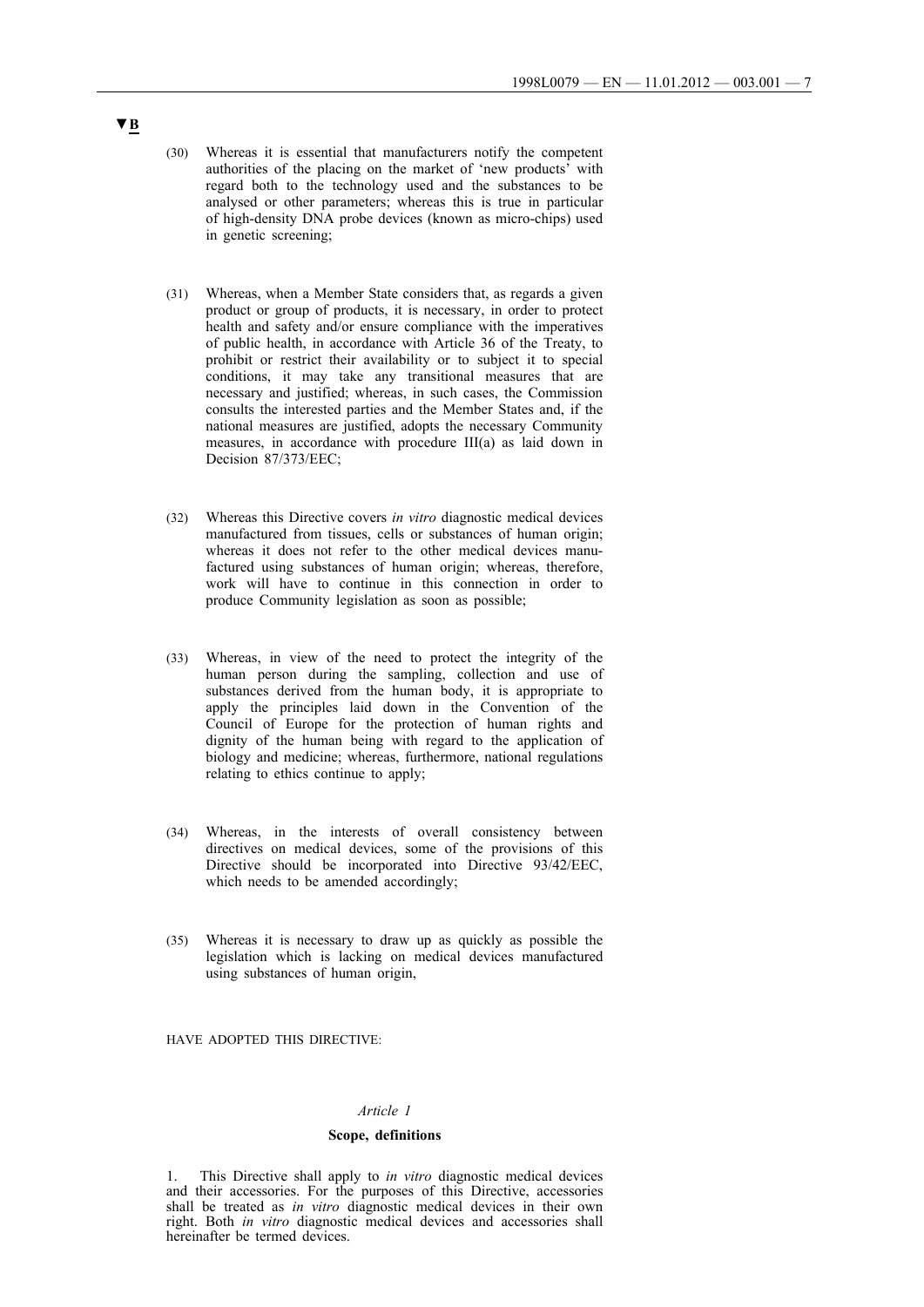2. For the purposes of this Directive, the following definitions shall apply:

- (a) 'medical device' means any instrument, apparatus, appliance, material or other article, whether used alone or in combination, including the software necessary for its proper application, intended by the manufacturer to be used for human beings for the purpose of:
	- diagnosis, prevention, monitoring, treatment or alleviation of disease,
	- diagnosis, monitoring, treatment, alleviation or compensation for an injury or handicap,
	- investigation, replacement or modification of the anatomy or of a physiological process,
	- control of conception,

and which does not achieve its principal intended action in or on the human body by pharmacological, immunological or metabolic means, but which may be assisted in its function by such means;

- (b) '*in vitro* diagnostic medical device' means any medical device which is a reagent, reagent product, calibrator, control material, kit, instrument, apparatus, equipment, or system, whether used alone or in combination, intended by the manufacturer to be used *in vitro* for the examination of specimens, including blood and tissue donations, derived from the human body, solely or principally for the purpose of providing information:
	- concerning a physiological or pathological state, or
	- concerning a congenital abnormality, or
	- to determine the safety and compatibility with potential recipients, or
	- to monitor therapeutic measures.

Specimen receptacles are considered to be *in vitro* diagnostic medical devices. 'Specimen receptacles' are those devices, whether vacuum-type or not, specifically intended by their manufacturers for the primary containment and preservation of specimens derived from the human body for the purpose of *in vitro* diagnostic examination.

Products for general laboratory use are not *in vitro* diagnostic medical devices unless such products, in view of their characteristics, are specifically intended by their manufacturer to be used for *in vitro* diagnostic examination;

(c) 'accessory' means an article which, whilst not being an *in vitro* diagnostic medical device, is intended specifically by its manufacturer to be used together with a device to enable that device to be used in accordance with its intended purpose.

For the purposes of this definition, invasive sampling devices or those which are directly applied to the human body for the purpose of obtaining a specimen within the meaning of Directive 93/42/EEC shall not be considered to be accessories to *in vitro* diagnostic medical devices;

(d) 'device for self-testing' means any device intended by the manufacturer to be able to be used by lay persons in a home environment;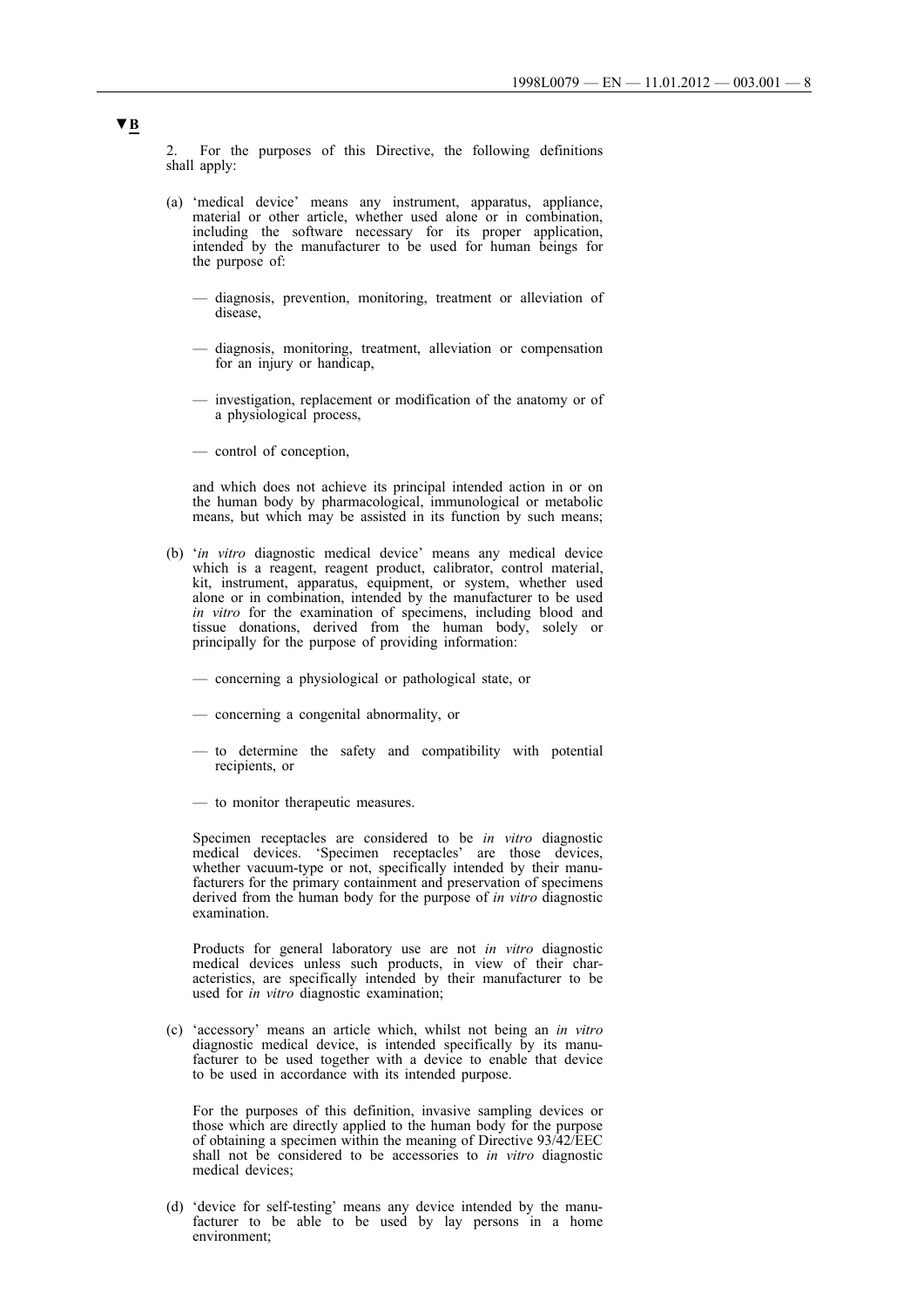- (e) 'device for performance evaluation' means any device intended by the manufacturer to be subject to one or more performance evaluation studies in laboratories for medical analyses or in other appropriate environments outside his own premises;
- (f) 'manufacturer' means the natural or legal person with responsibility for the design, manufacture, packaging and labelling of a device before it is placed on the market under his own name, regardless of whether these operations are carried out by that person himself or on his behalf by a third party.

The obligations of this Directive to be met by manufacturers also apply to the natural or legal person who assembles, packages, processes, fully refurbishes and/or labels one or more ready-made products and/or assigns to them their intended purpose as devices with a view to their being placed on the market under his own name. This subparagraph does not apply to the person who, while not a manufacturer within the meaning of the first subparagraph, assembles or adapts devicesalready on the market to their intended purpose for an individual patient;

- (g) 'authorised representative' means any natural or legal person established in the Community who, explicitly designated by the manufacturer, acts and may be addressed by authorities and bodies in the Community instead of the manufacturer with regard to the latter's obligations under this Directive;
- (h) 'intended purpose' means the use for which the device is intended according to the data supplied by the manufacturer on the labelling, in the instructions for use and/or in promotional materials;
- (i) 'placing on the market' means the first making available in return for payment or free of charge of a device other than a device intended for performance evaluation with a view to distribution and/or use on the Community market, regardless of whether it is new or fully refurbished;
- (j) 'putting into service' means the stage at which a device has been made available to the final user as being ready for use on the Community market for the first time for its intended purpose.

3. For the purposes of this Directive, calibration and control materials refer to any substance, material or article intended by their manufacturer either to establish measurement relationships or to verify the performance characteristics of a device in conjunction with the intended use of that device.

4. For the purposes of this Directive, the removal, collection and use of tissues, cells and substances of human origin shall be governed, in relation to ethics, by the principles laid down in the Convention of the Council of Europe for the protection of human rights and dignity of the human being with regard to the application of biology and medicine and by any Member States regulations on this matter.

5. This Directive shall not apply to devices manufactured and used only within the same health institution and on the premises of their manufacture or used on premises in the immediate vicinity without having been transferred to another legal entity. This does not affect the right of Member State to subject such activities to appropriate protection requirements.

6. This Directive shall not affect national laws which provide for the supply of devices by a medical prescription.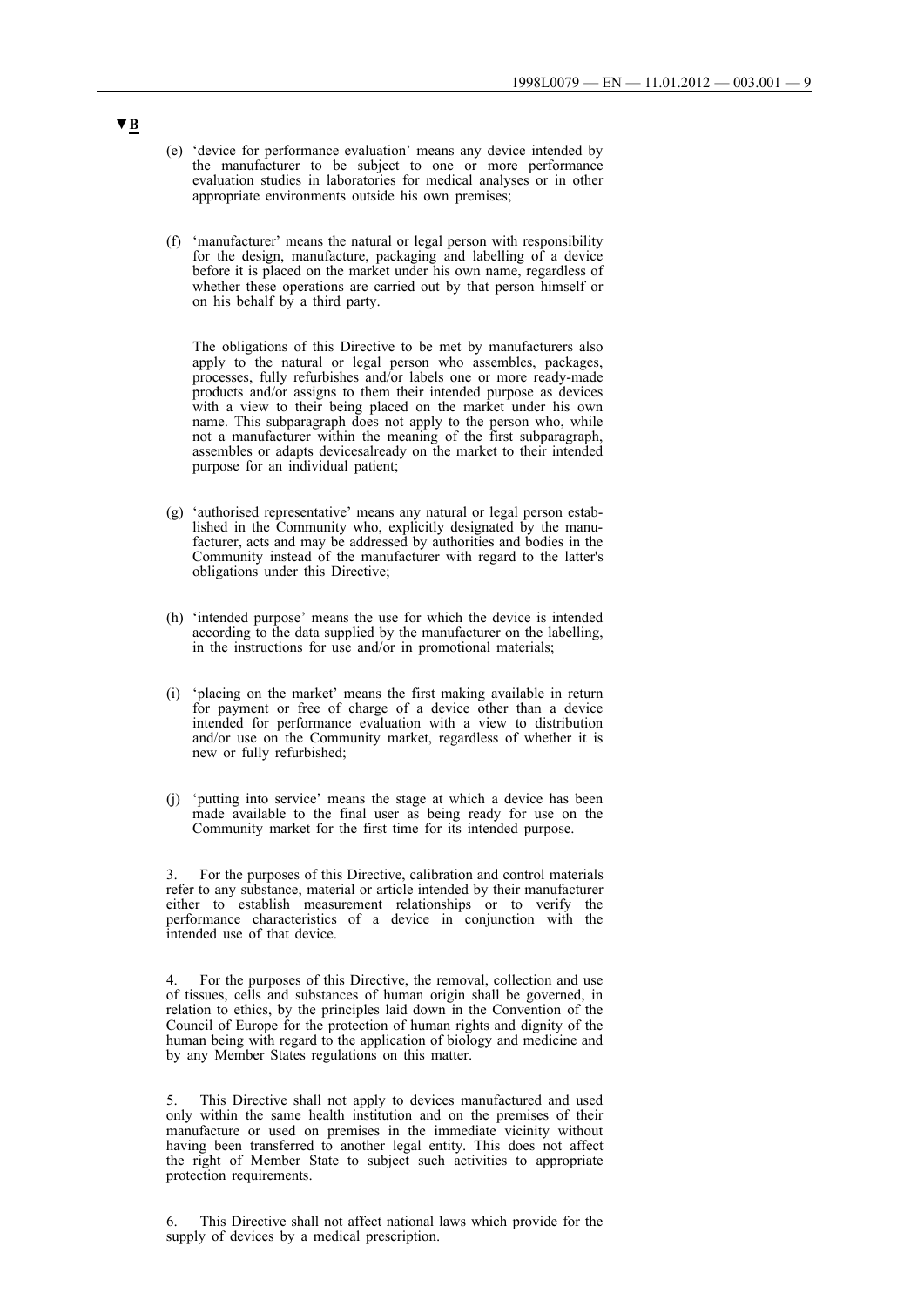This Directive is a specific directive within the meaning of Article 2(2) of Directive 89/336/EEC, which shall cease to apply to devices which have complied with this Directive.

### *Article 2*

### **Placing on the market and putting into service**

Member States shall take all necessary steps to ensure that devices may be placed on the market and/or put into service only if they comply with the requirements laid down in this Directive when duly supplied and properly installed, maintained and used in accordance with their intended purpose. This involves the obligation of Member States to monitor the security and quality of these devices. This Article applies also to devices made available for performance evaluation.

#### *Article 3*

### **Essential requirements**

Devices must meet the essential requirements set out in Annex I which apply to them, taking account of the intended purpose of the devices concerned.

### *Article 4*

### **Free movement**

1. Member States shall not create any obstacle to the placing on the market or the putting into service within their territory of devices bearing the CE marking provided for in Article 16 if these devices have undergone conformity assessment in accordance with Article 9.

2. Member States shall not create any obstacle to devices intended for performance evaluation being made available for that purpose to the laboratories or other institutions listed in the statement referred to in Annex VIII if they meet the conditions laid down in Article 9(4) and Annex VIII.

3. At trade fairs, exhibitions, demonstrations, scientific or technical gatherings, etc. Member States shall not create any obstacle to the showing of devices which do not conform to this Directive, provided that such devices are not used on specimens taken from the participants and that a visible sign clearly indicates that such devicescannot be marketed or put into service until they have been made to comply.

Member States may require the information to be supplied pursuant to Annex I, part B, section 8 to be in their official language(s) when a device reaches the final user.

Provided that safe and correct use of the device is ensured, Member States may authorise the information referred to in the first subparagraph to be in one or more other official Community  $language(s)]$ .

In the application of this provision, Member States shall take into account the principle of proportionality and, in particular:

- (a) whether the information can be supplied by harmonised symbols or recognised codes or other measures;
- (b) the type of user anticipated for the device.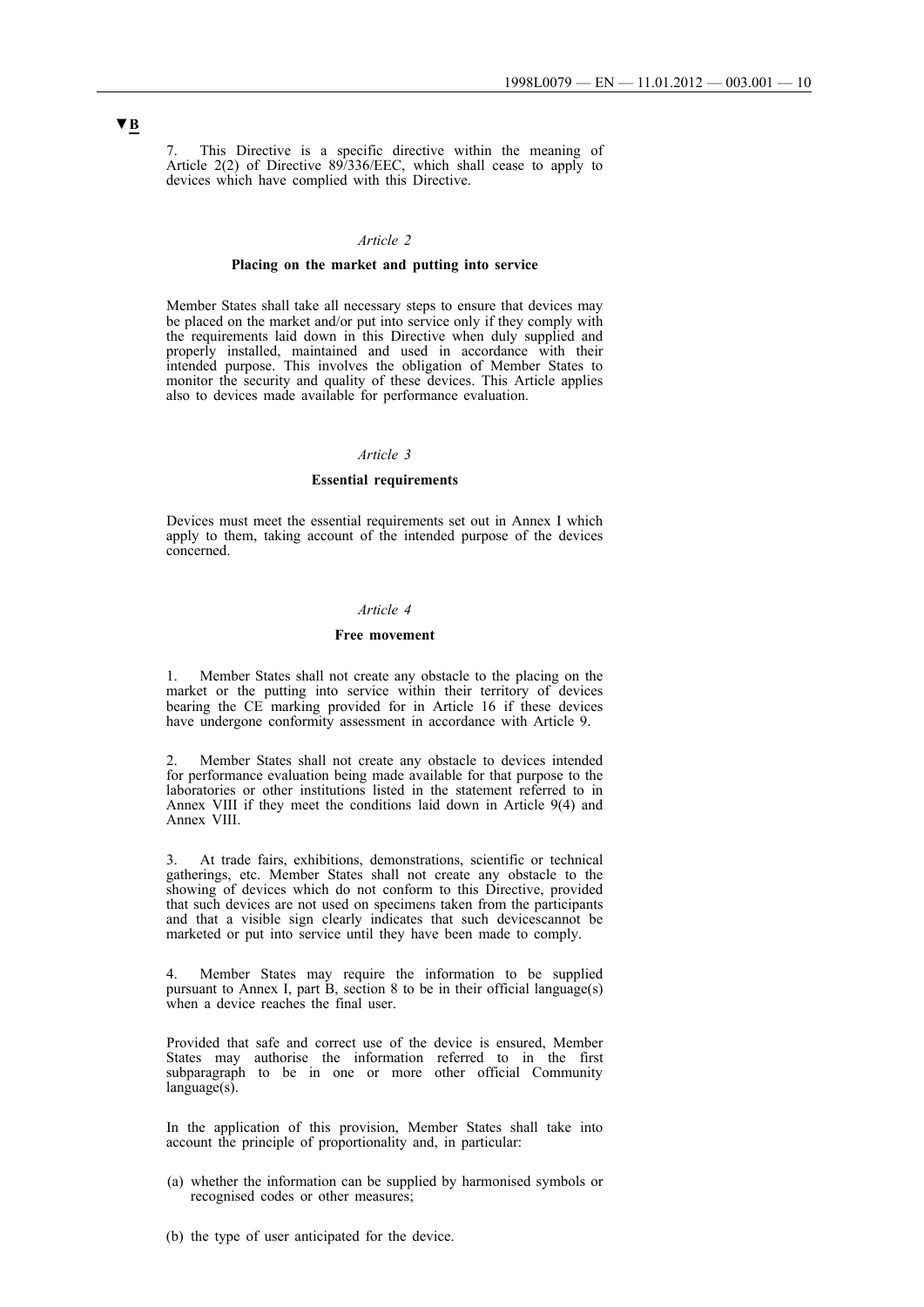5. Where the devices are subject to other directives concerning other aspects which also provide for the affixing of the CE marking, the latter shall indicate that the devices also fulfil the provisions of the other directives.

However, should one or more of these directives allow the manufacturer, during a transitional period, to choose which arrangements to apply, the CE marking shall indicate that the devices fulfil the provisions only of those directives applied by the manufacturer. In this case, the particulars of these directives, as published in the *Official Journal of the European Communities*, must be given in the documents, notices or instructions required by the directives and accompanying such devices.

### *Article 5*

## **Reference to standards**

Member States shall presume compliance with the essential requirements referred to in Article 3 in respect of devices which are in conformity with the relevant national standards transposing the harmonised standards the reference numbers of which have been published in the *Official Journal of the European Communities*; Member States shall publish the reference numbers of such national standards.

2. If a Member State or the Commission considers that the harmonised standards do not entirely meet the essential requirements referred to in Article 3, the measures to be taken by the Member States with regard to these standards and the publication referred to in paragraph 1 of this Article shall be adopted by the procedure defined in Article 6(2).

Member States shall presume compliance with the essential requirements referred to in Article 3 in respect of devices designed and manufactured in conformity with common technical specifications drawn up for the devices in List A of Annex II and, where necessary, the devices in List B of Annex II. These specifications shall establish appropriate performance evaluation and re-evaluation criteria, batch release criteria, reference methods and reference materials.

The common technical specifications shall be adopted in accordance with the procedure mentioned in Article  $7(2)$  and be published in the *Official Journal of the European Communities*.

Manufacturers shall as a general rule be required to comply with the common technical specifications; if for duly justified reasons manufacturers do not comply with those specifications they must adopt solutions of a level at least equivalent thereto.

Where, in this Directive, reference is made to harmonised standards, this is also meant to refer to the common technical specifications.

## **▼M1**

## *Article 6*

## **Committee on Standards and Technical Regulations**

The Commission shall be assisted by the Committee set up by Article 5 of Directive 98/34/EC (hereinafter referred to as 'the Committee').

2. Where reference is made to this Article, Articles 3 and 7 of Decision 1999/468/EC  $(1)$  shall apply, having regard to the provisions of Article 8 thereof.

3. The Committee shall adopt its rules of procedure.

<sup>(1)</sup> Council Decision 1999/468/EC of 28 June 1999 laying down the procedures for the exercise of implementing powers conferred on the Commission (OJ L 184, 17.7.1999, p. 23).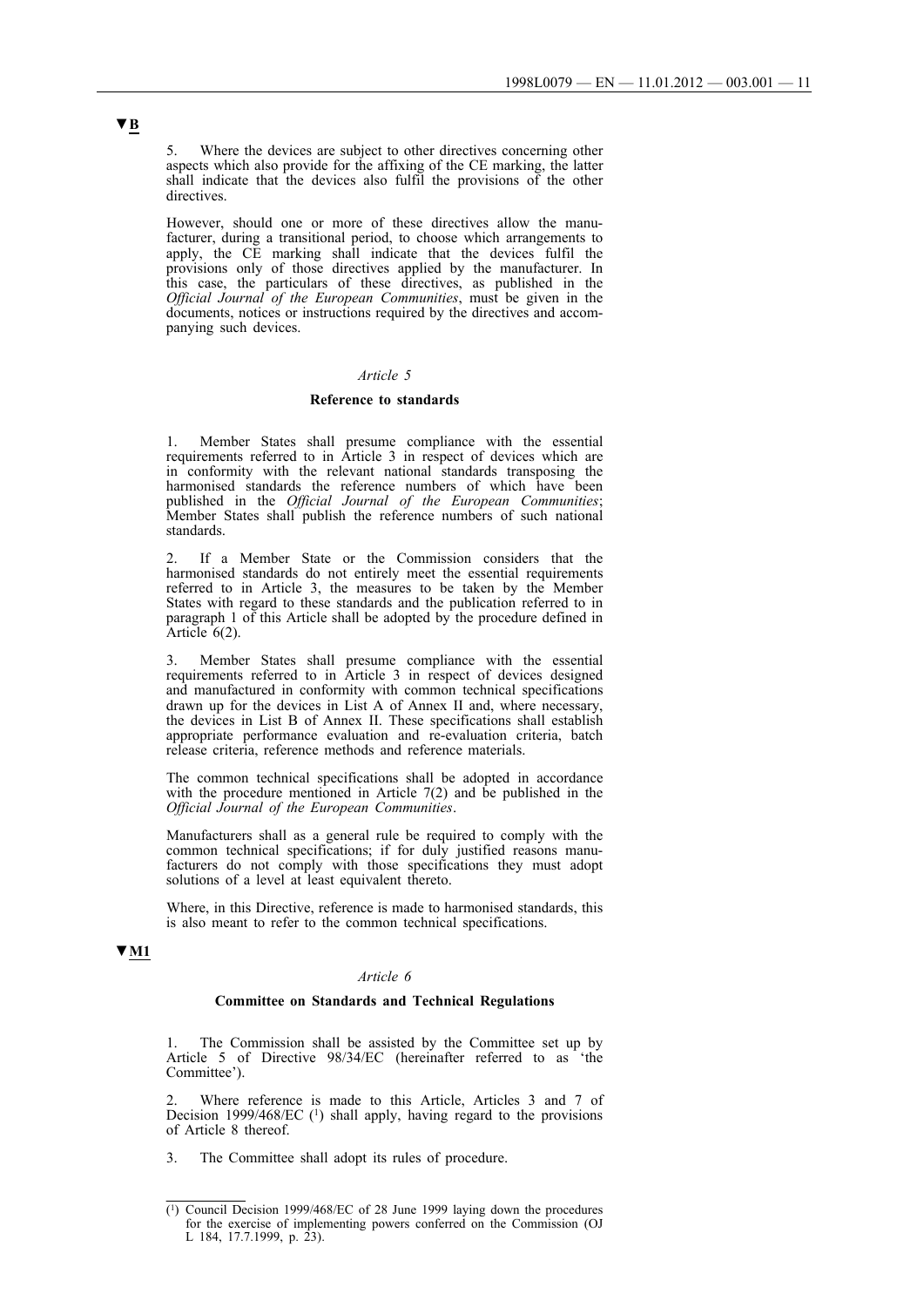### *Article 7*

1. The Commission shall be assisted by the Committee set up by Article 6(2) of Directive 90/385/EEC.

2. Where reference is made to this paragraph, Articles 5 and 7 of Council Decision 1999/468/EC  $(1)$  shall apply, having regard to the provisions of Article 8 thereof.

The period laid down in Article 5(6) of Decision 1999/468/EC shall be set at three months.

Where reference is made to this paragraph, Article  $5a(1)$  to (4) and Article 7 of Decision 1999/468/EC shall apply, having regard to the provisions of Article 8 thereof.

4. Where reference is made to this paragraph, Article 5a(1), (2), (4) and (6) and Article 7 of Decision 1999/468/EC shall apply, having regard to the provisions of Article 8 thereof.

# **▼B**

### *Article 8*

## **Safeguard clause**

1. Where a Member State ascertains that the devices referred to in Article 4(1), when correctly installed, maintained and used for their intended purpose may compromise the health and/or safety of patients, users or, where applicable, other persons, or the safety of property, it shall take all appropriate interim measures to withdraw such devices from the market or prohibit or restrict their being placed on the market or put into service. The Member State shall immediately inform the Commission of any such measures, indicating the reasons for its decision and, in particular, whether non-compliance with this Directive is due to:

- (a) failure to meet the essential requirements referred to in Article 3;
- (b) incorrect application of the standards referred to in Article 5, insofar as it is claimed that the standards have been applied;
- (c) shortcomings in the standards themselves.

The Commission shall enter into consultation with the parties concerned as soon as possible. Where, after such consultation, the Commission finds that:

— the measures are justified, it shall immediately so inform the Member State which took the initiative and the other Member States; where the decision referred to in paragraph 1 is attributed to shortcomings in the standards, the Commission shall, after consulting the parties concerned, bring the matter before the committee referred to in Article 6(1) within two months if the Member State which has taken the decision intends to maintain it and shall initiate the procedures referred to in Article 6; where the measure referred to in paragraph 1 is attributed to problems related to the contents or to the application of the common technical specifications, the Commission shall, after consulting the parties concerned, bring the matter before the Committee referred to in Article 7(1) within two months,

# **▼M2**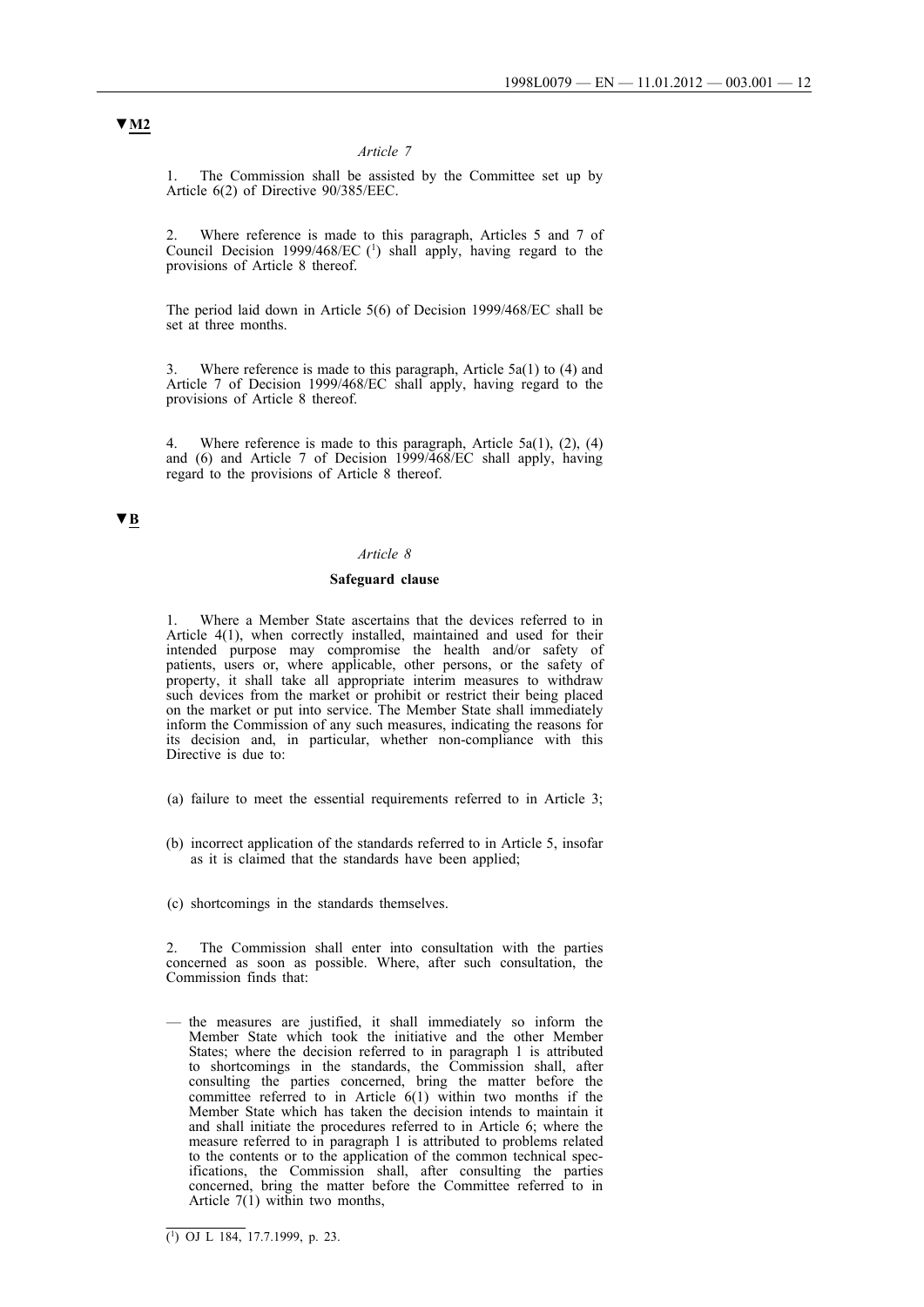— the measures are unjustified, it shall immediately so inform the Member State which took the initiative and the manufacturer or his authorised representative.

3. Where a non-complying device bears the CE marking, the competent Member State shall take appropriate action against whomsoever affixed the marking and shall inform the Commission and the other Member States thereof.

The Commission shall ensure that the Member States are kept informed of the progress and outcome of this procedure.

#### *Article 9*

#### **Conformity assessment procedures**

1. For all devices other than those covered by Annex II and devices for performance evaluation, the manufacturer shall, in order to affix the CE marking, follow the procedure referred to in Annex III and draw up the EC declaration of conformity required before placing the devices on the market.

For all devices for self-testing other than those covered by Annex II and devices for performance evaluation, the manufacturer shall, prior to the drawing up of the aforementioned declaration of conformity, fulfil the supplementary requirements set out in Annex III, point 6. Instead of applying this procedure, the manufacturer may follow the procedure referred to in paragraphs 2 or 3.

2. For all devices referred to in List A in Annex II other than those intended for performance evaluation, the manufacturer shall, in order to affix the CE marking either:

- (a) follow the procedure relating to the EC declaration of conformity set out in Annex IV (full quality assurance), or
- (b) follow the procedure relating to EC type-examination set out in Annex V coupled with the procedure relating to the EC declaration of conformity set out in Annex VII (production quality assurance).

3. For all devices referred to in List B in Annex II other than those intended for performance evaluation, the manufacturer shall for the purposes of affixing the CE marking, follow either:

- (a) the procedure relating to the EC declaration of conformity set out in Annex IV (full quality assurance) or
- (b) the procedure relating to EC type-examination set out in Annex V couplet with:
	- (i) the procedure relating to EC verification set out in Annex VI, or
	- (ii) the procedure relating to the EC declaration of conformity set out in Annex VII (production quality assurance).

In the case of devices for performance evaluation, the manufacturer shall follow the procedure referred to in Annex VIII and draw up the statement set out in that Annex before such devices are made available.

This provision does not affect national regulations relating to the ethical aspects of carrying out performance evaluation studies using tissues or substances of human origin.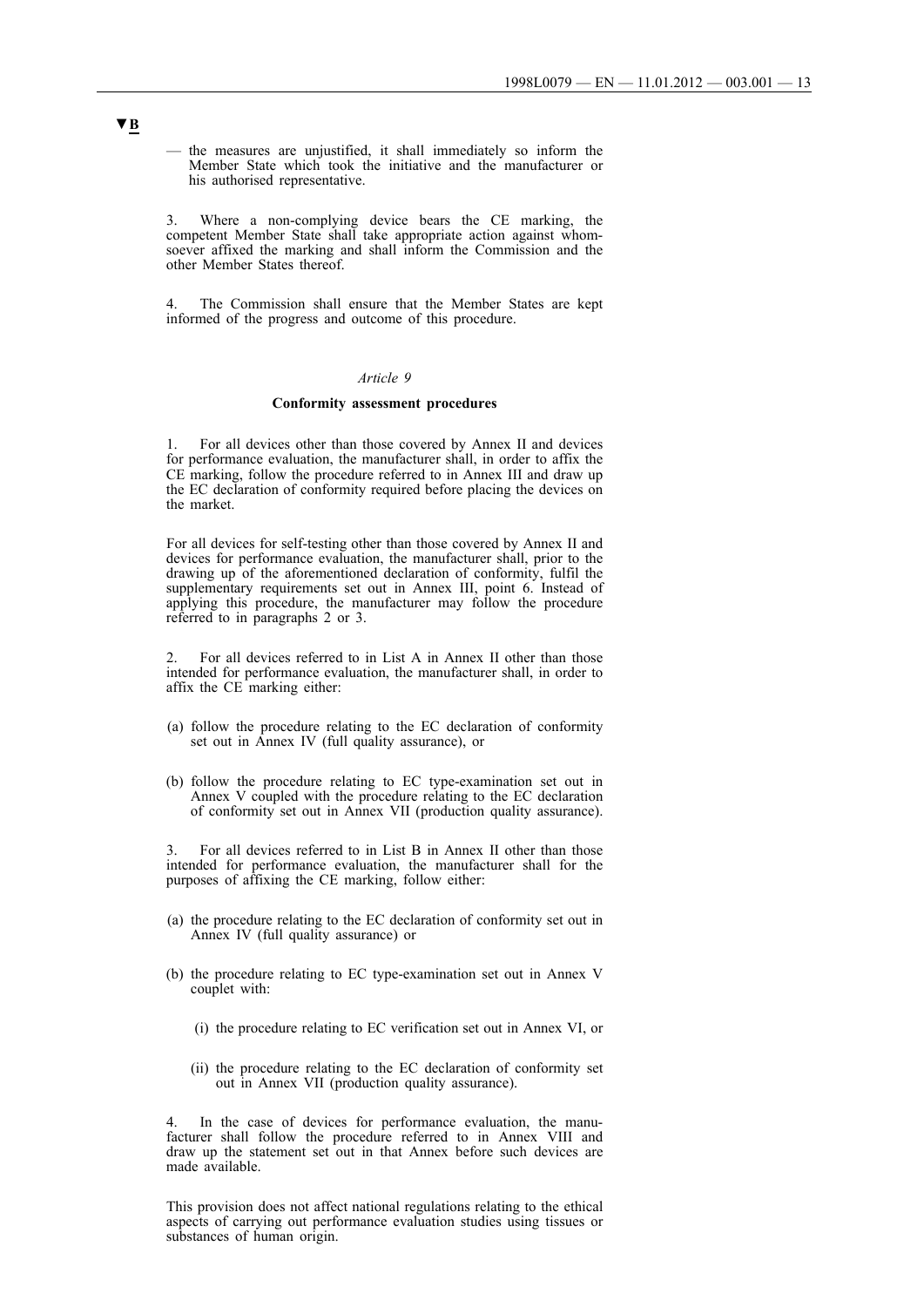5. During the conformity assessment procedure for a device, the manufacturer and, if involved, the notified body shall take account of the results of any assessment and verification operations which, where appropriate, have been carried out in accordance with this Directive at an intermediate state of manufacture.

6. The manufacturer may instruct his authorised representative to initiate the procedures provided for in Annexes III, V, VI and VIII.

7. The manufacturer must keep the declaration of conformity, the technical documentation referred to in Annexes III to VIII, as well as the decisions, reports and certificates, established by notified bodies, and make it available to the national authorities for inspection purposes for a period ending five years after the last product has been manufactured. Where the manufacturer is not established in the Community, the obligation to make the aforementioned documentation available on request applies to his authorised representative.

8. Where the conformity assessment procedure involves intervention of a notified body, the manufacturer, or authorised representative, may apply to a body of his choice within the framework of tasks for which the body has been notified.

9. The notified body may require, where duly justified, any information or data, which is necessary for establishing and maintaining the attestation of conformity in view of the chosen procedure.

10. Decisions taken by the notified bodies in accordance with Annexes III, IV, and V shall be valid for a maximum of five years and may be extended on application, made at a time agreed in the contract signed by both parties, for further periods of up to five years.

11. The records and correspondence relating to the procedures referred to in paragraphs 1 to 4 shall be in an official language of the Member State in which the procedures are carried out and/or in another Community language acceptable to the notified body.

12. By way of derogation from paragraphs 1 to 4, the competent authorities may authorise, on duly justified request, the placing on the market and putting into service, within the territory of the Member State concerned, of individual devices for which the procedures referred to in paragraphs 1 to 4 have not been carried out and the use of which is in the interest of protection of health.

13. The provisions of this Article shall apply accordingly to any natural or legal person who manufacturers devices covered by this Directive and, without placing them on the market, puts them into service and uses them in the context of his professional activity.

#### *Article 10*

#### **Registration of manufacturers and devices**

Any manufacturer who places devices on the market under his own name shall notify the competent authorities of the Member State in which he has his registered place of business:

### — of the address of the registered place of business,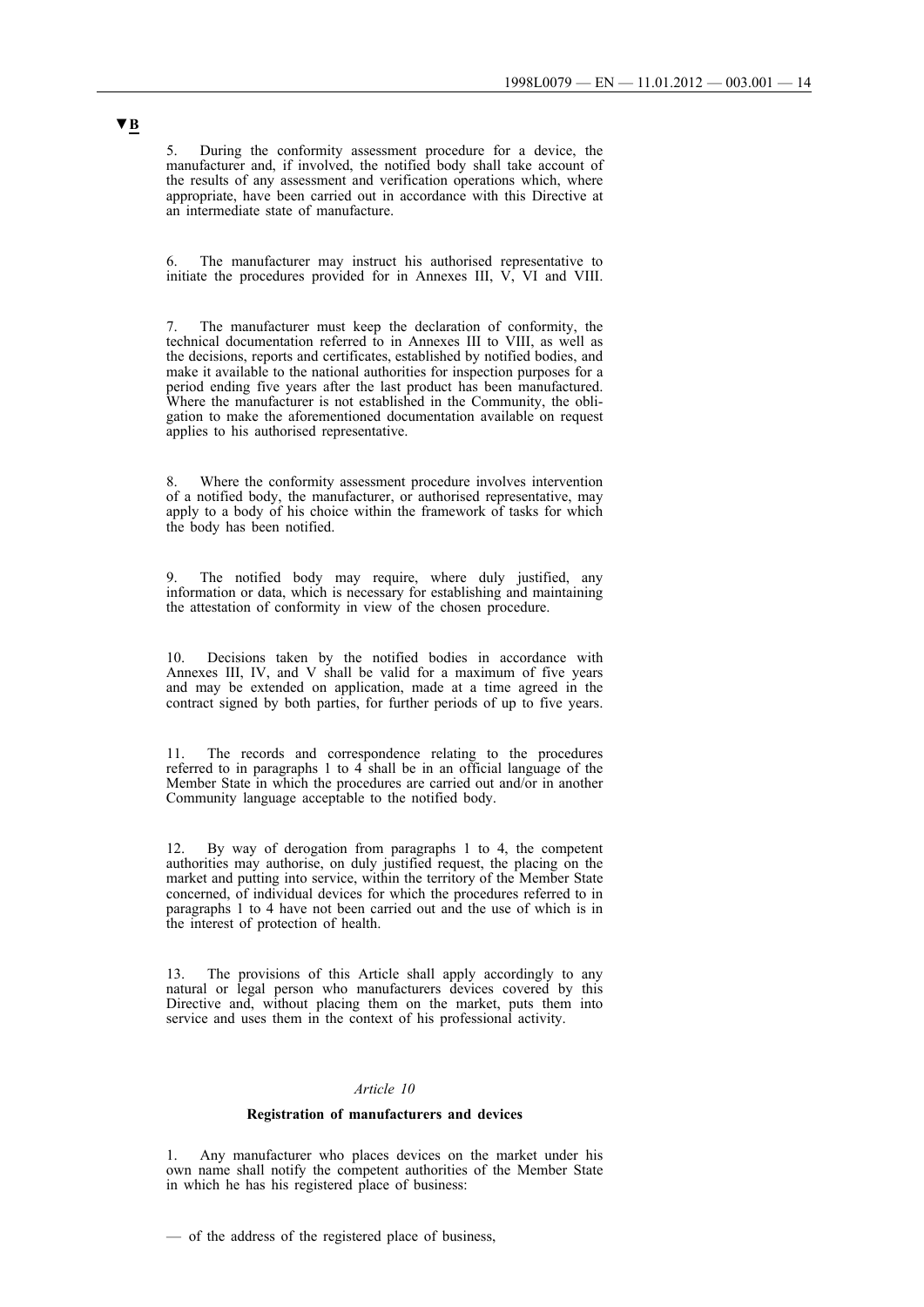- of information relating to the reagents, reagent products and calibration and control materials in terms of common technological characteristics and/or analytes and of any significant change thereto including discontinuation of placing on the market; for other devices, the appropriate indications,
- in the case of devices covered by Annex II and of devices for selftesting, of all data allowing for identification of such devices, the analytical and, where appropriate, diagnostic parameters as referred to in Annex I, part A, section 3, the outcome of performance evaluation pursuant to Annex VIII, certificates and any significant change thereto, including discontinuation of placing on the market.

For devices covered by Annex II and for devices for self-testing, Member States may request to be informed of the data allowing identification together with the label and the instructions for use when such devices are placed on the market and/or put into service within their territory.

These measures cannot constitute a precondition for the placing on the market and/or putting into service of devices which are in conformity with this Directive.

3. Where a manufacturer who places devices on the market under his own name does not have a registered place of business in a Member State, he shall designate an authorised representative. The authorised representative shall notify the competent authorities of the Member State in which he has his registered place of business of all particulars as referred to in paragraph 1.

4. The notification referred to in paragraph 1 shall also include any new device. In addition, where, in the context of such notification, a device notified, bearing the CE marking, is a 'new product', the manufacturer shall indicate this fact on his notification.

For the purposes of this Article, a device is 'new' if:

- (a) there has been no such device continuously available on the Community market during the previous three years for the relevant analyte or other parameter;
- (b) the procedure involves analytical technology not continuously used in connection with a given analyte or other parameter on the Community market during the previous three years.

# **▼M2**

5. Member States shall take all necessary measures to ensure that the notifications referred to in paragraphs 1 and 3 are registered immediately in the databank described in Article 12.

The procedures for implementing this Article and in particular those referring to the notification and the concept of significant change shall be adopted in accordance with the regulatory procedure referred to in Article  $7(2)$ .

## **▼B**

6. Transitionally, pending the establishment of a European databank accessible to the competent authorities of the Member States and containing the data relating to all devices available on the territory of the Community, the manufacturer shall give such notification to the competent authorities of each Member State concerned by the placing on the market.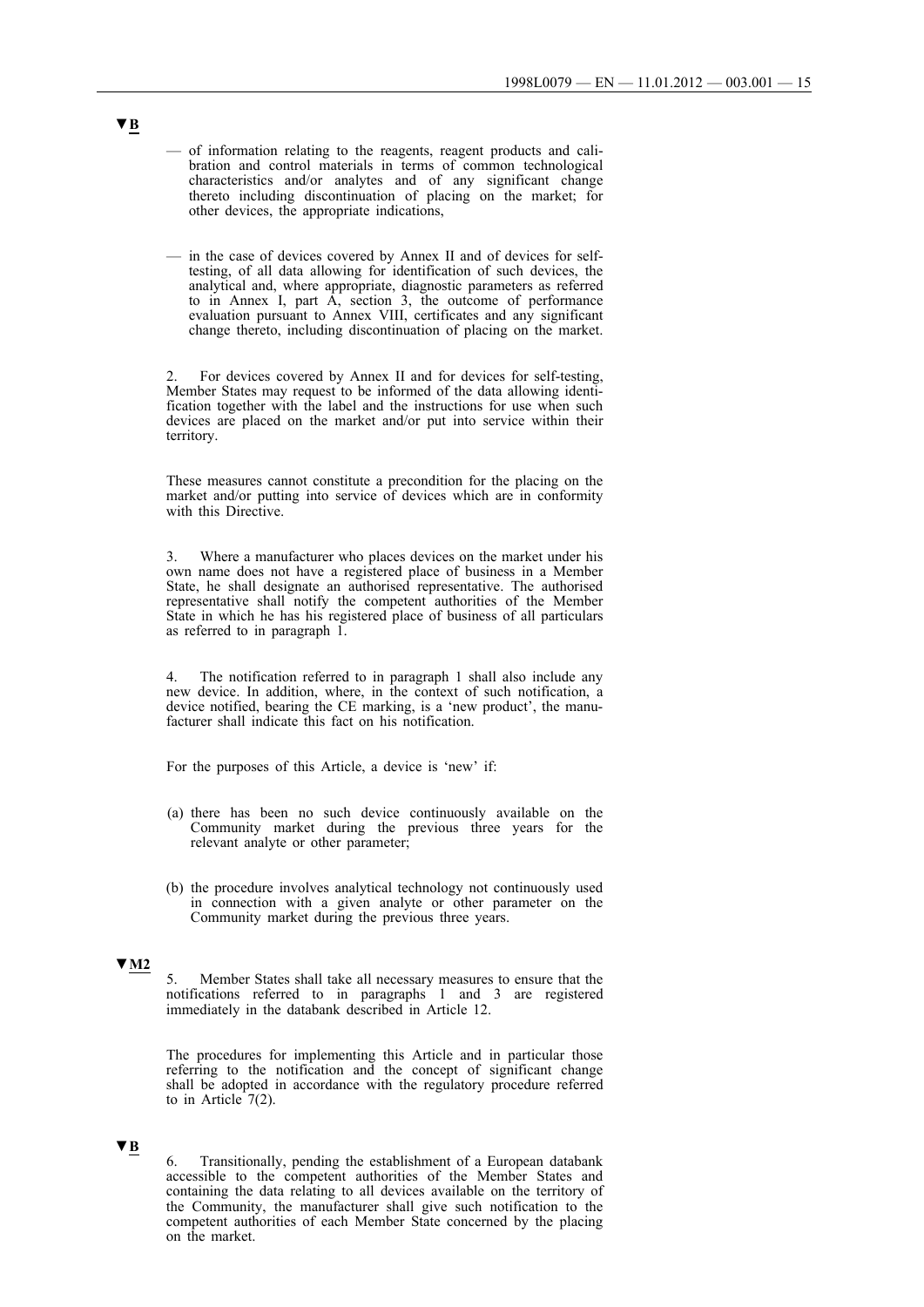## *Article 11*

### **Vigilance procedure**

1. Member States shall take the necessary steps to ensure that any information brought to their knowledge, in accordance with the provisions of this Directive, regarding the incidents mentioned below involving devices bearing the CE marking is recorded and evaluated centrally:

- (a) any malfunction, failure or deterioration in the characteristics and/or performance of a device, as well as any inadequacy in the labelling or the instructions for use which, directly or indirectly, might lead to or might have led to the death of a patient, or user or of other persons or to a serious deterioration in their state of health;
- (b) any technical or medical reason in relation to the characteristics or performance of a device for the reasons referred to in subparagraph (a), leading to systematic recall of devices of the same type by the manufacturer.

2. Where a Member State requires medical practitioners, the medical institutions or the organisers of external quality assessment schemes to inform the competent authorities of any incidents referred to in paragraph 1, it shall take the necessary steps to ensure that the manufacturer of the device concerned, or his authorised representative, is also informed of the incident.

After carrying out an assessment, if possible together with the manufacturer, Member States shall, without prejudice to Article 8, immediately inform the Commission and the other Member States of the incidents referred to in paragraph 1 for which appropriate measures, including possible withdrawal, have been taken or are contemplated.

4. Where, in the context of notification referred to in Article 10, a device notified, bearing the CE marking, is a 'new' product, the manufacturer shall indicate this fact on his notification. The competent authority so notified may at any time within the following two years and on justified grounds, require the manufacturer to submit a report relating to the experience gained with the device subsequent to its being placed on the market.

## **▼M2**

5. Member States shall on request inform the other Member States of the details referred to in paragraphs 1 to 4. The procedures implementing this Article shall be adopted in accordance with the regulatory procedure referred to in Article 7(2).

# **▼B**

### *Article 12*

### **European databank**

1. Regulatory data in accordance with this Directive shall be stored in a European databank accessible to the competent authorities to enable them to carry out their tasks relating to this Directive on a wellinformed basis.

The databank shall contain the following:

- (a) data relating to registration of manufacturers and devices in accordance with Article 10;
- (b) data relating to certificates issued, modified, supplemented, suspended, withdrawn or refused according to the procedure as laid down in Annexes III to VII;
- (c) data obtained in accordance with the vigilance procedure as defined in Article 11.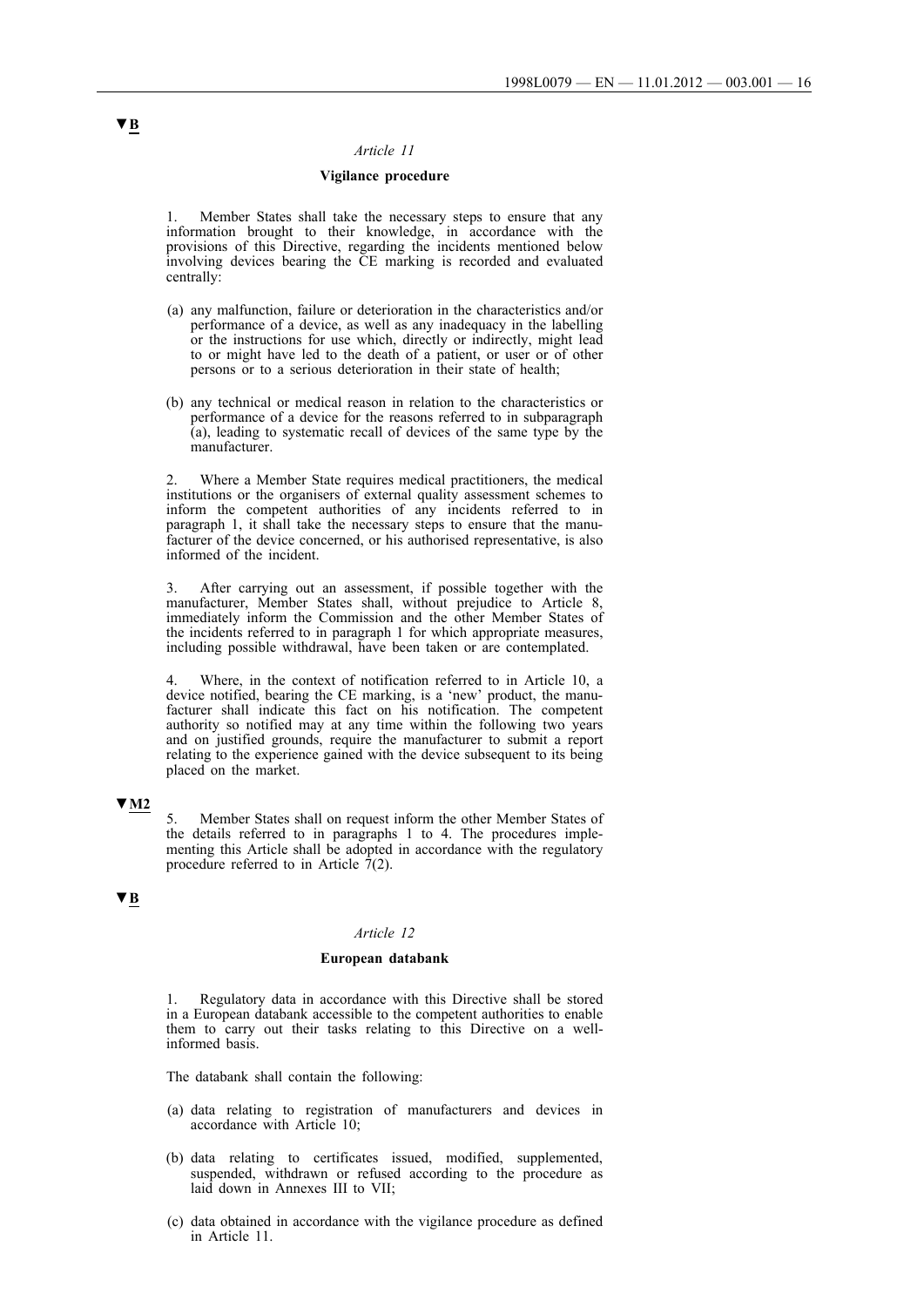2. Data shall be forwarded in a standardised format.

# **▼M2**

3. The procedures implementing this Article shall be adopted in accordance with the regulatory procedure referred to in Article 7(2).

## *Article 13*

Where a Member State considers, in relation to a given product or group of products, that, in order to ensure protection of health and safety and/or to ensure that public health requirements are observed pursuant to Article 36 of the Treaty, the availability of such products should be prohibited, restricted or made subject to particular requirements, it may take any necessary and justified transitional measures. It shall then inform the Commission and all the other Member States, giving the reasons for its decision. The Commission shall consult the interested parties and the Member States and, where the national measures are justified, adopt necessary Community measures.

Those measures, designed to amend non-essential elements of this Directive by supplementing it, shall be adopted in accordance with the regulatory procedure with scrutiny referred to in Article 7(3). On imperative grounds of urgency, the Commission may have recourse to the urgency procedure referred to in Article 7(4).

# **▼B**

#### *Article 14*

## **Amendments to Annex II, and derogation clause**

## **▼M2**

1. Where a Member State considers that:

- (a) the list of devices in Annex II should be amended or extended; or
- (b) the conformity of a device or category of devices should be established, by way of derogation from the provisions of Article 9, by applying one or more given procedures taken from amongst those referred to in Article 9,

it shall submit a duly substantiated request to the Commission and ask it to take the necessary measures.

Where those measures concern matters referred to in point (a), designed to amend non-essential elements of this Directive, they shall be adopted in accordance with the regulatory procedure with scrutiny referred to in Article 7(3).

Where those measures concern matters referred to in point (b), they shall be adopted in accordance with the regulatory procedure referred to in Article 7(2).

# **▼B**

- 2. When a measure is to be taken in accordance with paragraph 1, due consideration shall be given to:
- (a) any relevant information available from the vigilance procedures and from external quality assessment schemes as referred to in Article 11;
- (b) the following criteria:
	- (i) whether total reliance has to be placed on the result obtained with a given device, this result having a direct impact on subsequent medical action, and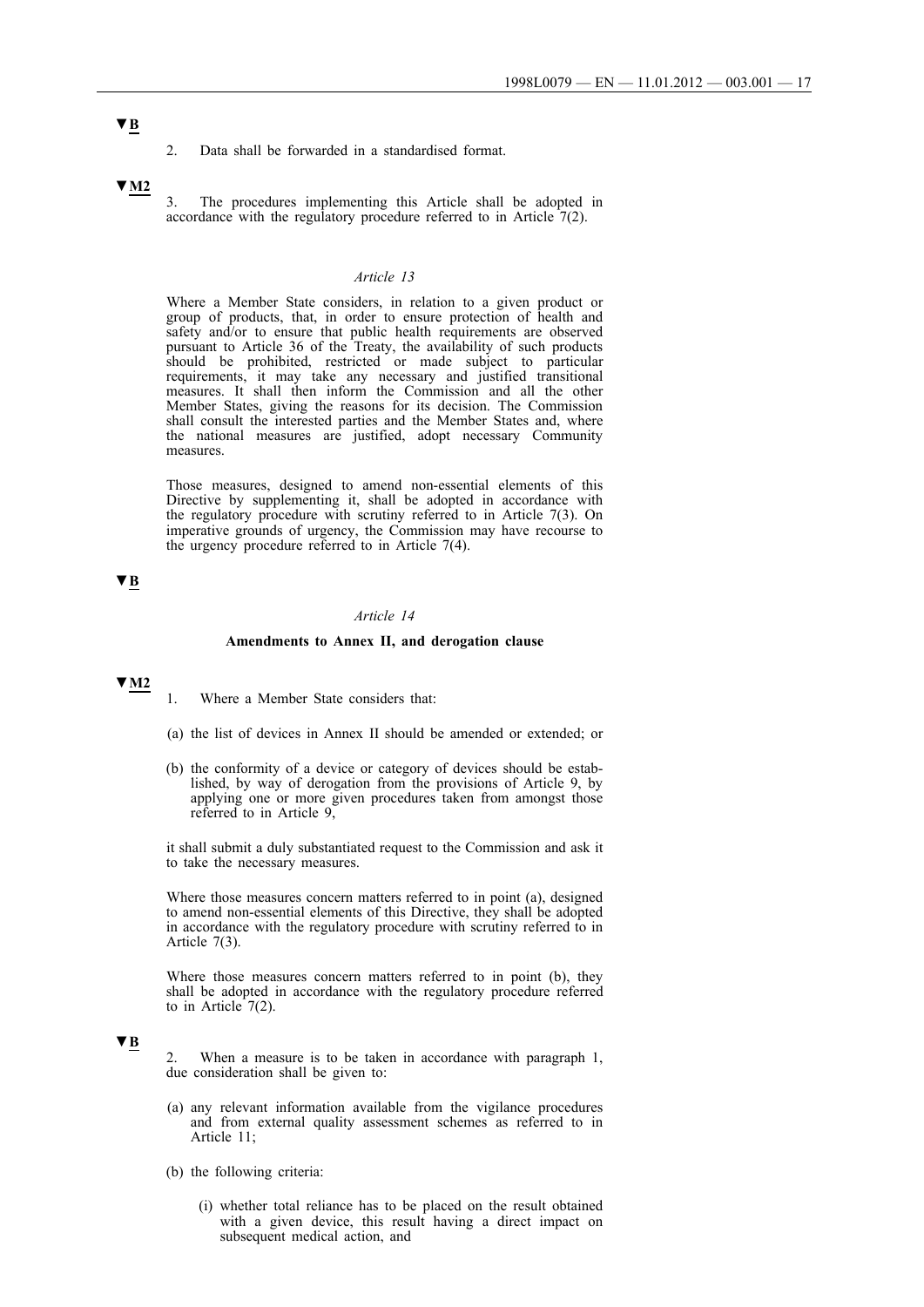- (ii) whether action taken on the basis of an incorrect result obtained using a given device could prove to be hazardous to the patient, to a third party or to the public, in particular as a consequence of false positive or false negative results, and
- (iii) whether the involvement of a notified body would be conducive to establishing the conformity of the device.

The Commission shall inform the Member States of the measures taken and, where appropriate, publish these measures in the *Official Journal of the European Communities*.

## *Article 15*

### **Notified bodies**

1. Member States shall notify the Commission and other Member States of the bodies which they have designated for carrying out the tasks pertaining to the procedures referred to in Article 9 and the specific tasks for which the bodies have been designated. The Commission shall assign identification numbers to these bodies, hereinafter referred to as 'notified bodies'.

The Commission shall publish a list of the notified bodies, together with the identification numbers it has allocated to them and the tasks for which they have been notified, in the *Official Journal of the European Communities*. It shall ensure that the list is kept up to date.

Member States shall not be obliged to designate a notified body.

2. Member States shall apply the criteria set out in Annex IX for the designation of bodies. Bodies that meet the criteria laid down in the national standards which transpose the relevant harmonised standards shall be presumed to meet the relevant criteria.

3. Member States shall apply continual surveillance of notified bodies to ensure ongoing compliance with the criteria set out in Annex IX. A Member State that has notified a body shall withdraw or restrict that notification if it finds that the body no longer meets the criteria referred to in Annex IX. It shall immediately inform the other Member States and the Commission of any withdrawal of notification or any restriction placed on it.

4. The notified body and the manufacturer, or his authorised representative established in the Community, shall lay down, by common accord, the time limits for completion of the assessment and verification operations referred to in Annexes III to VII.

5. The notified body shall inform the other notified bodies and the competent authority about all certificates suspended or withdrawn and, on request, about certificates issued or refused. It shall also make available, on request, all additional relevant information.

Where a notified body finds that pertinent requirements of this Directive have not been met or are no longer met by the manufacturer or where a certificate should not have been issued, it shall, taking account of the principle of proportionality, suspend or withdraw the certificate issued or place any restrictions on it unless compliance with such requirements is ensured by the implementation of appropriate corrective measures by the manufacturer. In the case of suspension or withdrawal of the certificate or of any restriction placed on it or in cases where an intervention of the competent authority may become necessary, the notified body shall inform its competent authority thereof. The Member State shall inform the other Member States and the Commission.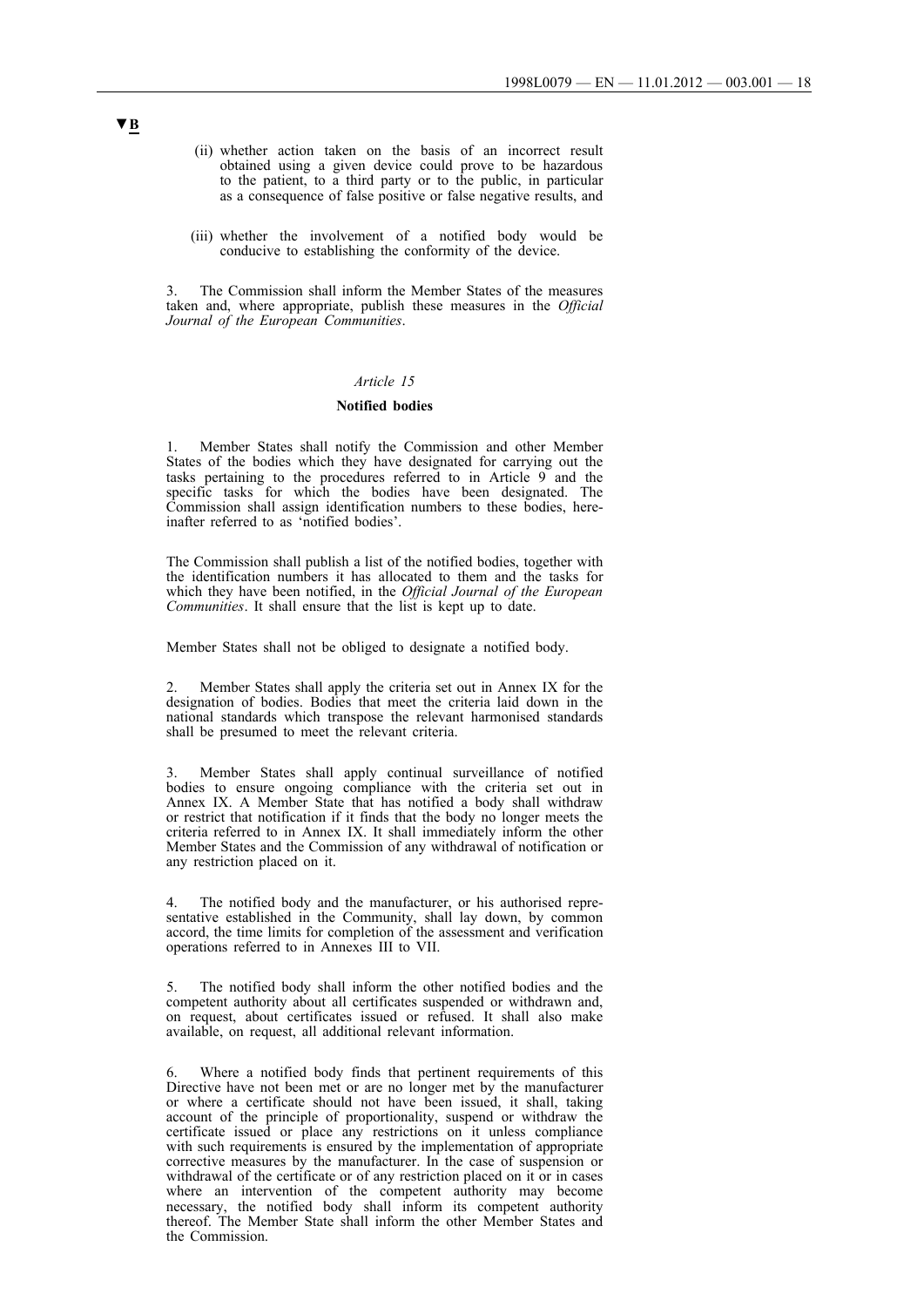7. The notified body shall, on request, supply all relevant information and documents, including budgetary documents, required to enable the Member State to verify compliance with Annex IX requirements.

### *Article 16*

### **CE marking**

1. Devices, other than devices for performance evaluation, considered to meet the essential requirements referred to in Article 3 must bear the CE marking of conformity when they are placed on the market.

The CE marking of conformity, as shown in Annex X, must appear in a visible, legible and indelible form on the device, where practicable and appropriate, and on the instructions for use. The CE marking of conformity must also appear on the sales packaging. The CE marking shall be accompanied by the identification number of the notified body responsible for implementation of the procedures set out in Annexes III, IV, VI and VII.

3. It is prohibited to affix marks or inscriptions which are likely to mislead third parties with regard to the meaning or the graphics of the CE marking. Any other mark may be affixed to the device, to the packaging or to the instruction leaflet accompanying the device provided that the visibility and legibility of the CE marking is not thereby reduced.

## *Article 17*

### **Wrongly affixed CE marking**

- 1. Without prejudice to Article 8:
- (a) where a Member State establishes that the CE marking has been wrongly affixed, the manufacturer or his authorised representative shall be obliged to end the infringement under conditions imposed by the Member State;
- (b) where non-compliance continues, the Member State must take all appropriate measures to restrict or prohibit the placing on the market of the product in question or to ensure that it is withdrawn from the market, in accordance with the procedure in Article 8.

2. The provisions stated in paragraph 1 shall also apply where the CE marking has been affixed in accordance with the procedures in this Directive, but inappropriately, on products that are not covered by this Directive.

## *Article 18*

#### **Decisions in respect of refusal or restriction**

- 1. Any decision taken pursuant to this Directive:
- (a) to refuse or restrict the placing on the market or any making available or putting into service of a device, or
- (b) to withdraw devices from the market,

shall state the exact grounds on which it is based. Such decisions shall be notified without delay to the partyconcerned, who shall at the same time be informed of the remedies available to him under the national law in force in the Member State in question and of the time limits to which such remedies are subject.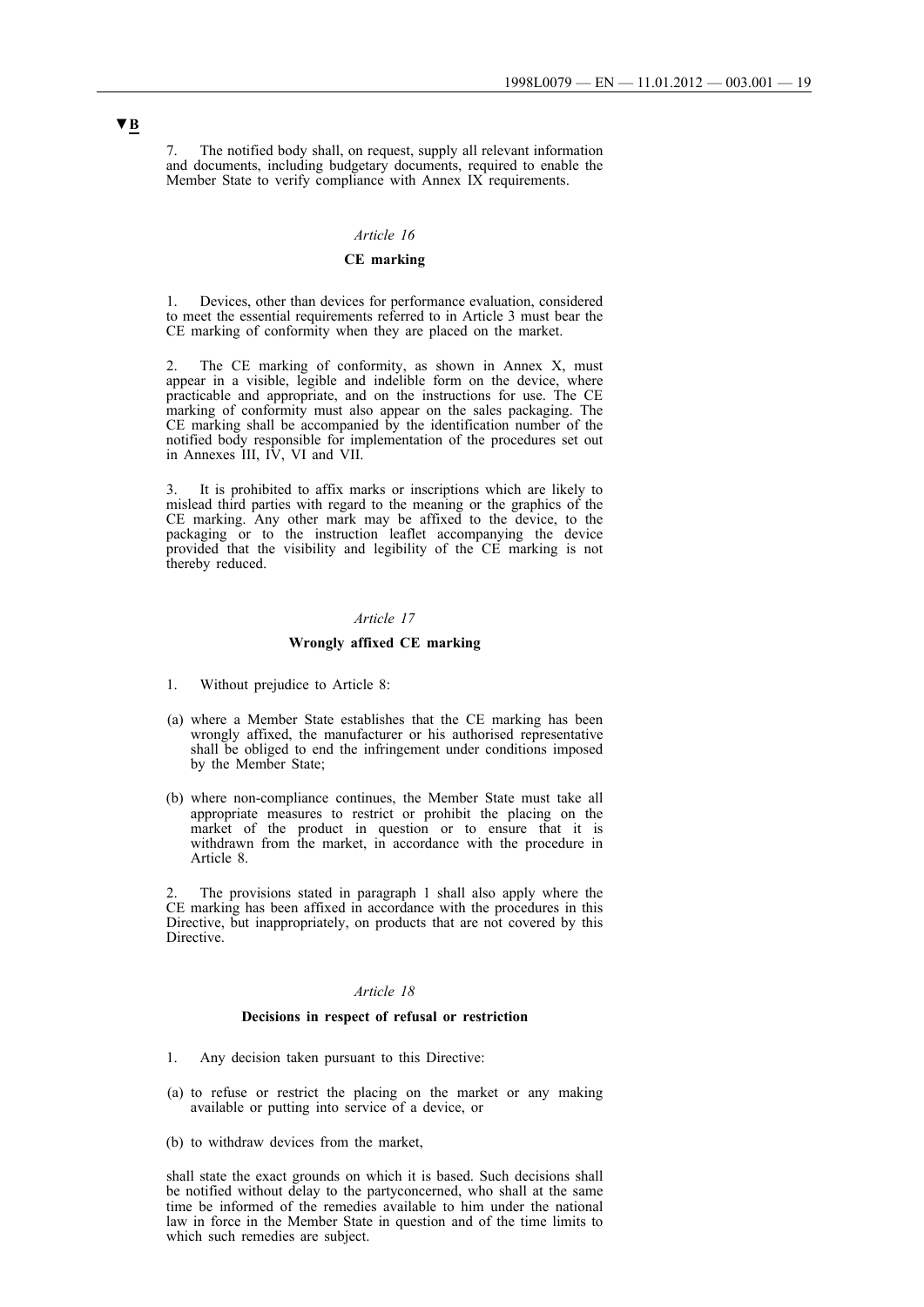2. In the event of a decision as referred to in paragraph 1, the manufacturer or his authorised representative shall have an opportunity to put forward his point of view in advance, unless such consultation is not possible because of the urgency of the measure to be taken as justified in particular by public health requirements.

## *Article 19*

### **Confidentiality**

Without prejudice to national law and practice on medical secrecy, Member States shall ensure that all the parties involved in the application of this Directive are bound to observe confidentiality with regard to information obtained in carrying out their tasks. This does not affect the obligations of Member States and notified bodies with regard to mutual information and the dissemination of warnings, nor the obligations of the persons concerned to provide information under criminal law.

## *Article 20*

### **Cooperation between Member States**

Member States shall take appropriate measures to ensure that competent authorities charged with the implementation of this Directive cooperate with each other and convey to each other the information necessary to ensure application in compliance with this Directive.

### *Article 21*

### **Amendment of directives**

**►C2** 1. In Directive 98/37/EC, ◄ the second indent of Article 1(3), 'machinery for medical use, used in direct contact with patients' shall be replaced by the following:

'— medical devices,'.

- 2. Directive 93/42/EEC is hereby amended as follows:
- (a) in Article 1(2):
	- point (c) shall be replaced by the following:
		- '(c) "*in vitro* diagnostic medical device" means any medical device which is a reagent, reagent product, calibrator, control material, kit, instrument, apparatus, equipment or system, whether used alone or in combination, intended by the manufacturer to be used *in vitro* for the examination of specimens, including blood and tissue donations,

derived from the human body, solely or principally for the purpose of providing information:

- concerning a physiological or pathological state, or
- concerning a congenital abnormality, or
- to determine the safety and compatibility with potential recipients, or
- to monitor therapeutic measures.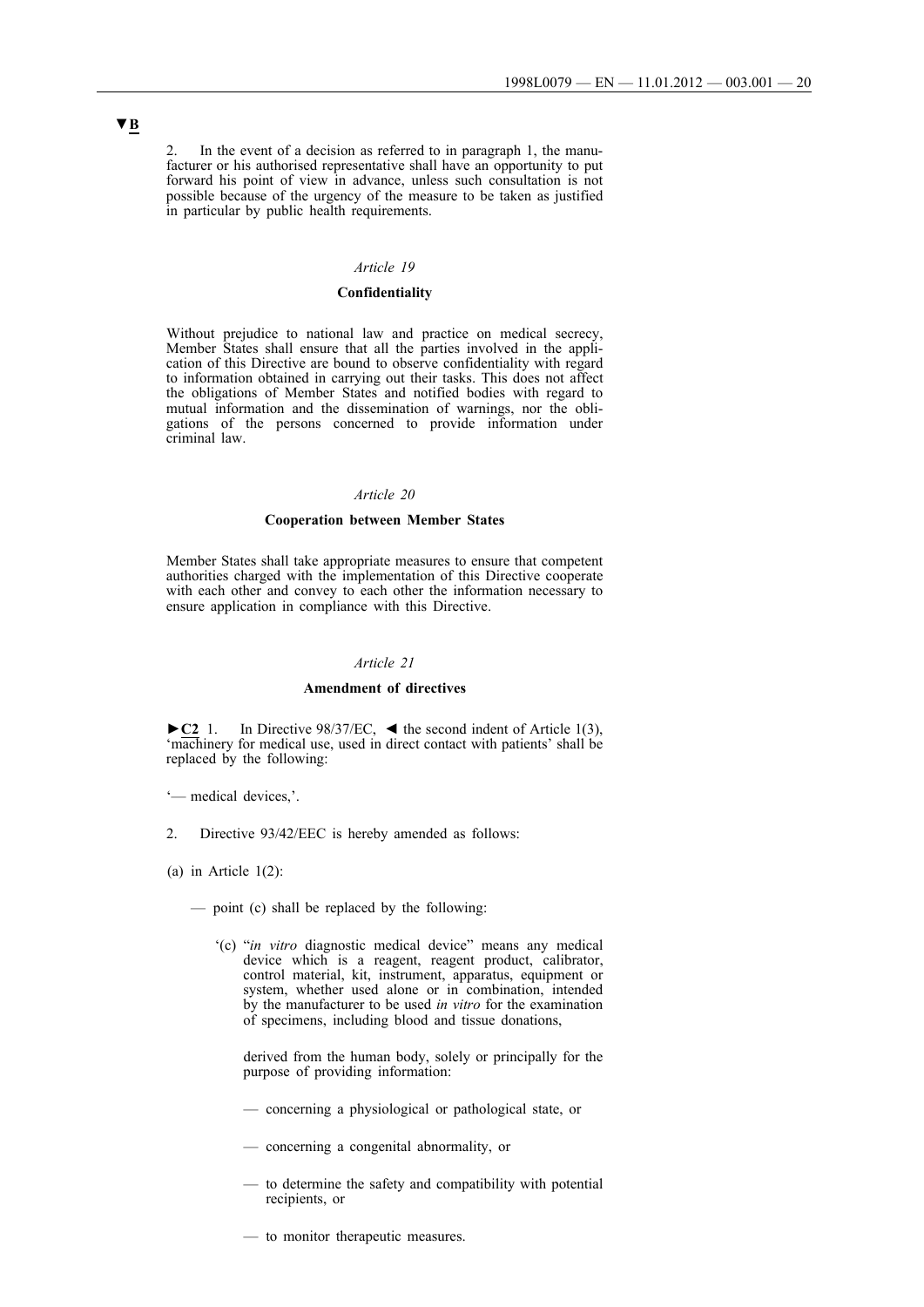Specimen receptacles are considered to be *in vitro* diagnostic medical devices. "Specimen receptacles" are those devices, whether vacuum-type or not, specifically intended by their manufacturers for the primary containment and preservation of specimens derived from the human body for the purpose of *in vitro* diagnostic examination.

Products for general laboratory use are not *in vitro* diagnostic medical devices unless such products, in view of their characteristics, are specifically intended by their manufacturer to be used for *in vitro* diagnostic examination;'

— point (i) shall be replaced by the following:

'(i) "putting into service" means the stage at which a device has been made available to the final user as being ready for use on the Community market for the first time for its intended purpose;'

— the following point shall be added:

'(j) "authorised representative" means any natural or legal person established in the Community who, explicitly designated by the manufacturer, acts and may be addressed by authorities and bodies in the Community instead of the manufacturer with regard to the latter's obligations under this Directive;'

(b) Article 2 shall be replaced by the following:

#### *'Article 2*

#### **Placing on the market and putting into service**

Member States shall take all necessary steps to ensure that devices may be placed on the market and/or put into service only if they comply with the requirements laid down in this Directive when duly supplied and properly installed, maintained and used in accordance with their intended purpose.

(c) the following paragraph shall be added to Article 14(1):

'For all medical devices of classes IIb and III, Member States may request to be informed of all data allowing for identification of such devices together with the label and the instructions for use when such devices are put into service within their territory.

(d) the following Articles shall be inserted:

### *'Article 14a*

### **European databank**

Regulatory data in accordance with this Directive shall be stored in a European database accessible to the competent authorities to enable them to carry out their tasks relating to this Directive on a well-informed basis.

The databank shall contain the following:

- (a) data relating to registration of manufacturers and devices in accordance with Article 14;
- (b) data relating to certificates issued, modified, supplemented, suspended, withdrawn or refused according to the procedures, as laid down in Annexes II to VII;
- (c) data obtained in accordance with the vigilance procedure as defined in Article 10;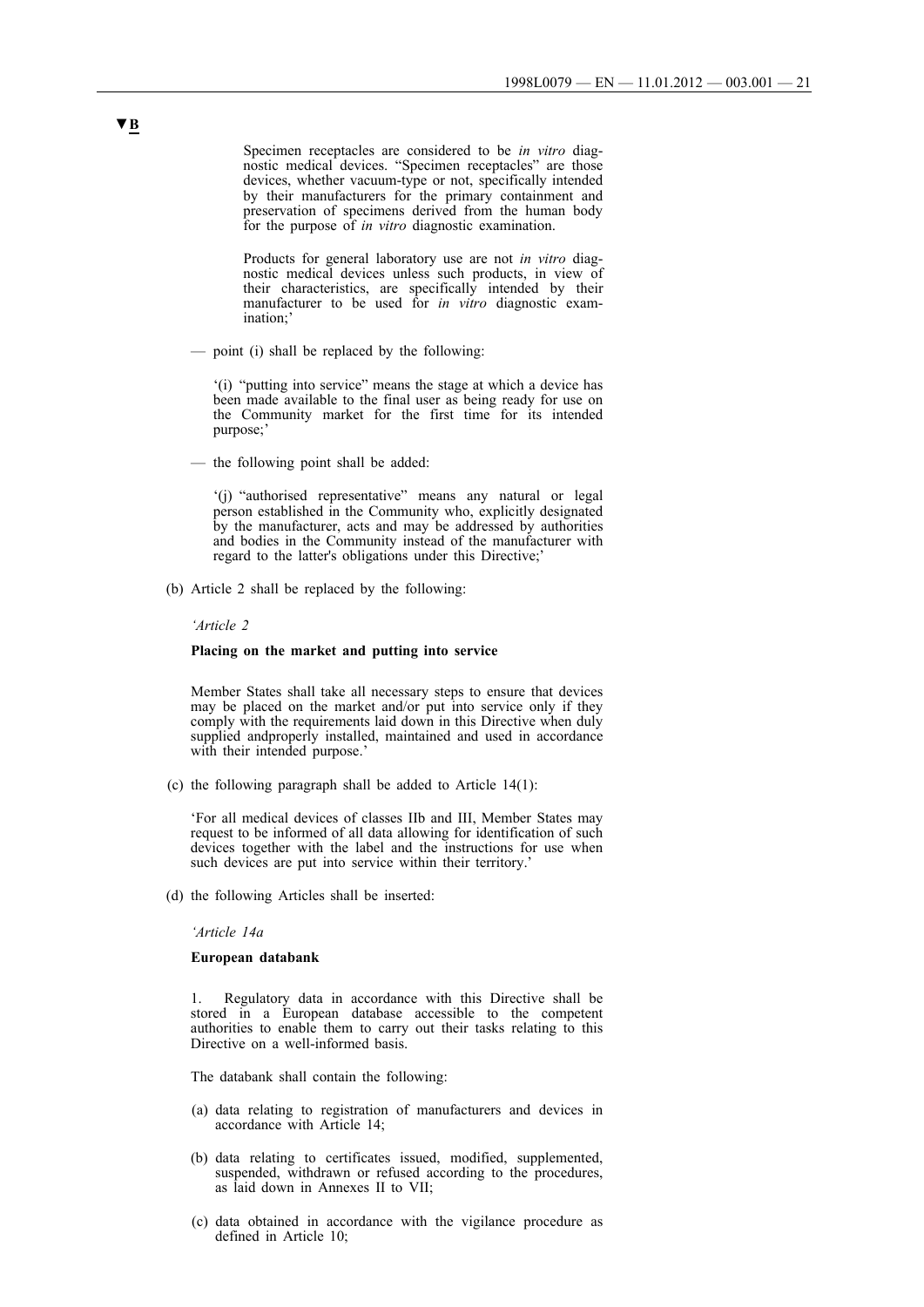2. Data shall be forwarded in a standardised format.

3. The procedures implementing this Article shall be adopted in accordance with the procedure laid down in Article 7(2).

## *Article 14b*

#### **Particular health monitoring measures**

Where a Member State considers, in relation to a given product or group of products, that, in order to ensure protection of health and safety and/or to ensure that public health requirements are observed pursuant to Article 36 of the Treaty, the availability of such products should be prohibited, restricted or subjected to particular requirements, it may take any necessary and justified transitional measures. It shall then inform the Commission and all the other Member States giving the reasons for its decision. The Commission shall, whenever possible, consult the interested parties and the Member States and, where the national measures are justified, adopt necessary Community measures in accordance with the procedure referred to in Article 7(2).'

(e) the following paragraphs shall be added to Article 16:

'5. The notified body shall inform the other notified bodies and the competent authority about all certificates suspended or withdrawn and, on request, about certificates issued or refused. It shall also make available, on request, all additional relevant information.

6. Where a notified body finds that pertinent requirements of this Directive have not been met or are no longer met by the manufacturer or where a certificate should not have been issued, it shall, taking account of the principle of proportionality, suspend or withdraw the certificate issued or place any restrictions on it unless compliance with such requirements is ensured by the implementation of appropriate corrective measures by the manufacturer. In the case of suspension or withdrawal of the certificate or of any restriction placed on it or in cases where an intervention of the competent authority may become necessary, the notified body shall inform its competent authority thereof. The Member State shall inform the other Member States and the Commission.

The notified body shall, on request, supply all relevant information and documents including budgetary documents, required to enable the Member State to verify compliance with Annex XI requirements.'

(f) the following paragraph shall be added to Article 18:

'Those provisions shall also apply where the CE marking has been affixed in accordance with the procedures in this Directive, but inappropriately, on products that are not covered by this Directive.'

- (g) in Article 22(4), the first subparagraph shall be replaced by the following:
	- '4. Member States shall accept:
	- devices which conform to the rules in force in their territory on 31 December 1994 being placed on the market during a period of five years following the adoption of this Directive, and
	- the aforementioned devices being put into service until 30 June 2001 at the latest.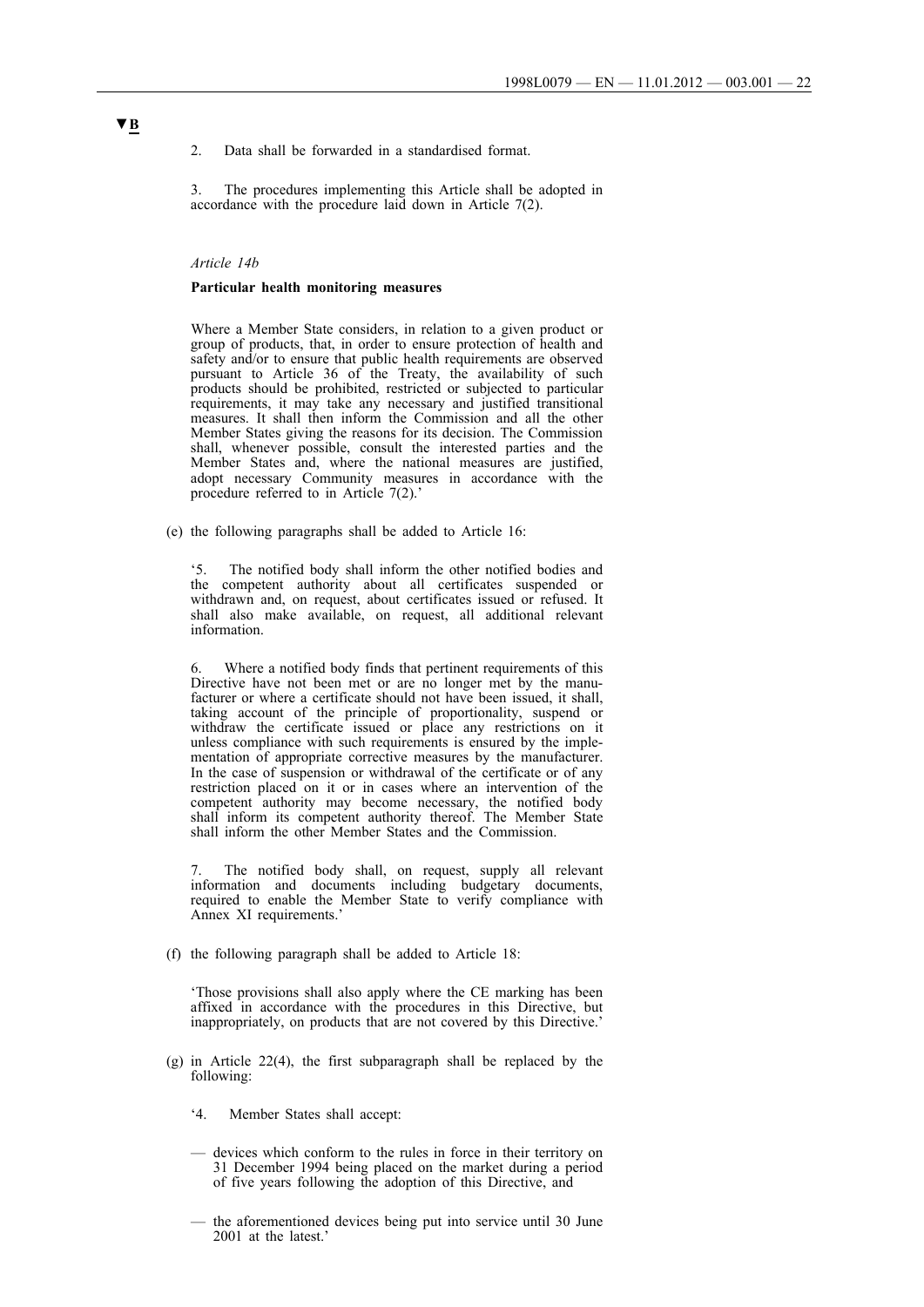- (h) Annex II, section 6.2, Annex III, section 7.1, Annex V, section 5.2 and Annex VI, section 5.2 shall be deleted;
- (i) in Annex XI, section 3 the following sentence shall be inserted after the second sentence: 'This presupposes the availability of sufficient scientific staff within the organisation who possess experience and knowledge sufficient to assess the medical functionality and performance of devices for which it has been notified, having regard to the requirements of this Directive and, in particular, those set out in Annex I.'

### *Article 22*

### **Implementation, transitional provisions**

Member States shall adopt and publish the laws, regulations and administrative provisions necessary to comply with this Directive not later than 7 December 1999. They shall immediately inform the Commission thereof.

Member States shall apply these provisions with effect from 7 June 2000.

When Member States adopt these provisions, they shall contain a reference to this Directive or shall be accompanied by such a reference on the occasion of their official publication. The methods of making such a reference shall be laid down by the Member States.

2. Member States shall communicate to the Commission the texts of the main provisions of domestic law which they adopt in the field governed by this Directive.

3. The Committee referred to in Article 7 may undertake its tasks from the date of entry into force of this Directive. The Member States may take the measures referred to in Article 15 **►C1** as from the entry into force of this Directive. ◄

4. Member States shall take the necessary action to ensure that the notified bodies which are responsible pursuant to Article 9 for conformity assessment take account of any relevant information regarding the characteristics and performance of such devices, including in particular the results of any relevant test and verification already carried out under pre-existing national law, regulations or administrative provisions in respect of such devices.

5. During a period of five years following the entry into force of this Directive, Member States shall accept the placing on the market of devices which conform to the rules in force in their territory on the date on which this Directive enters into force. For an additional period of two years, the said devices may be put into service.

### *Article 23*

This Directive shall enter into force on the day of its publication in the *Official Journal of the European Communities*.

## *Article 24*

This Directive is addressed to the Member States.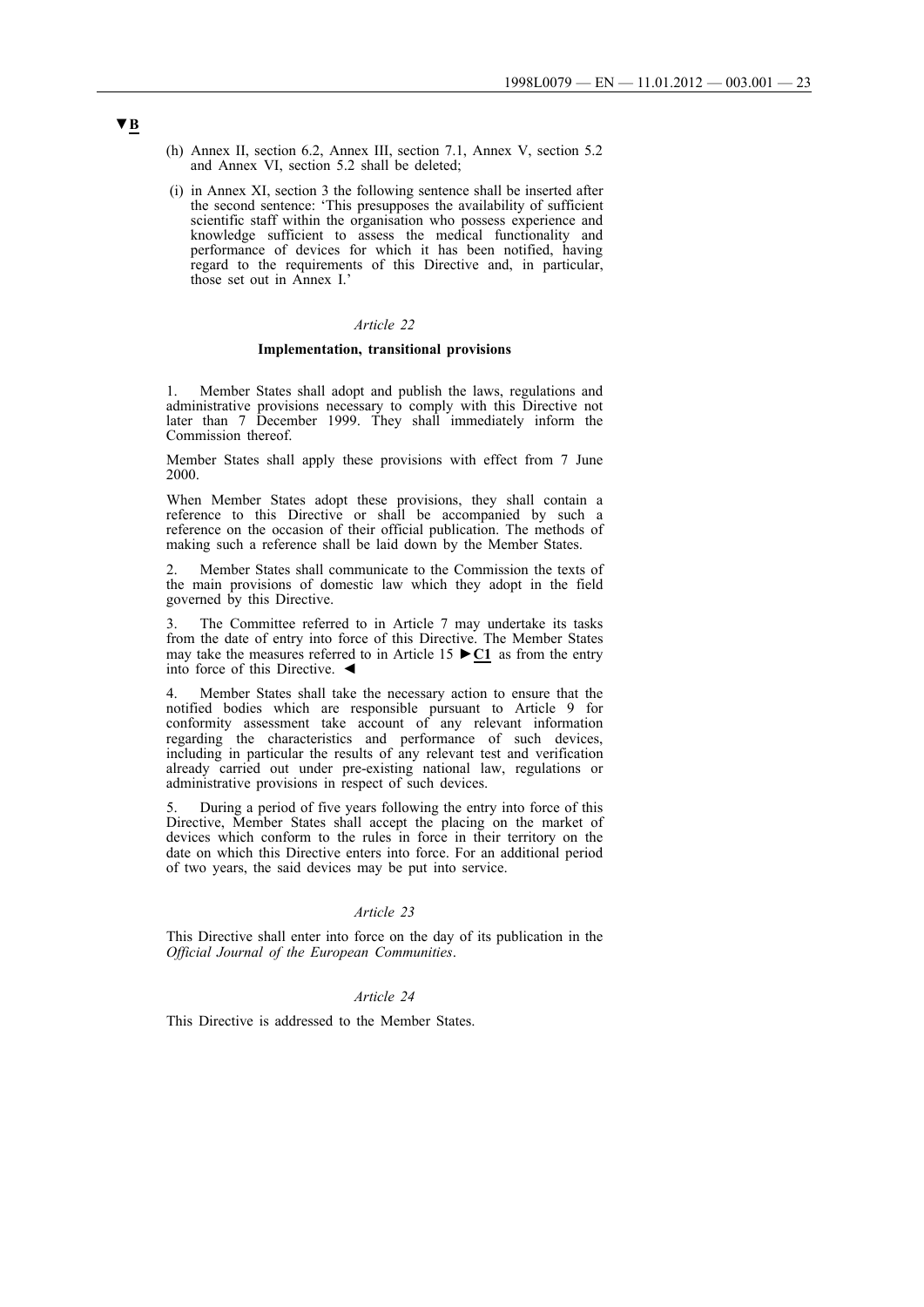#### *ANNEX I*

#### **ESSENTIAL REQUIREMENTS**

### A. GENERAL REQUIREMENTS

- 1. The devices must be designed and manufactured in such a way that, when used under the conditions and for the purposes intended, they will not compromise, directly or indirectly, the clinical condition or the safety of the patients, the safety or health of users or, where applicable, other persons, or the safety of property. Any risks which may be associated with their use must be acceptable when weighed against the benefits to the patient and be compatible with a high level of protection of health and safety.
- 2. The solutions adopted by the manufacturer for the design and construction of the devices must conform to safety principles, taking account of the generally acknowledged state of the art.

In selecting the most appropriate solutions, the manufacturer must apply the following principles in the following order:

- eliminate or reduce risks as far as possible (inherently safe design and construction),
- where appropriate take adequate protection measures in relation to risks that cannot be eliminated,
- inform users of the residual risks due to any shortcomings of the protection measures adopted.
- 3. The devices must be designed and manufactured in such a way that they are suitable for the purposes referred to in Article  $1(2)(b)$ , as specified by the manufacturer, taking account of the generally acknowledged state of the art. They must achieve the performances, in particular, where appropriate, in terms of analytical sensitivity, diagnostic sensitivity, analytical specificity, diagnostic specificity, accuracy, repeatability, reproducibility, including control of known relevant interference, and limits of detection, stated by the manufacturer.

The traceability of values assigned to calibrators and/or control materials must be assured through available reference measurement procedures and/or available reference materials of a higher order.

- 4. The characteristics and performances referred to in sections 1 and 3 must not be adversely affected to such a degree that the health or the safety of the patient or the user and, where applicable, of other persons, are compromised during the lifetime of the device as indicated by the manufacturer, when the device is subjected to the stresses which can occur during normal conditions of use. When no lifetime is stated, the same applies for the lifetime reasonably to be expected of a device of that kind, having regard to the intended purpose and the anticipated use of the device.
- 5. The devices must be designed, manufactured and packed in such a way that their characteristics and performances during their intended use will not be adversely affected under storage and transport conditions (temperature, humidity, etc.) taking account of the instructions and information provided by the manufacturer.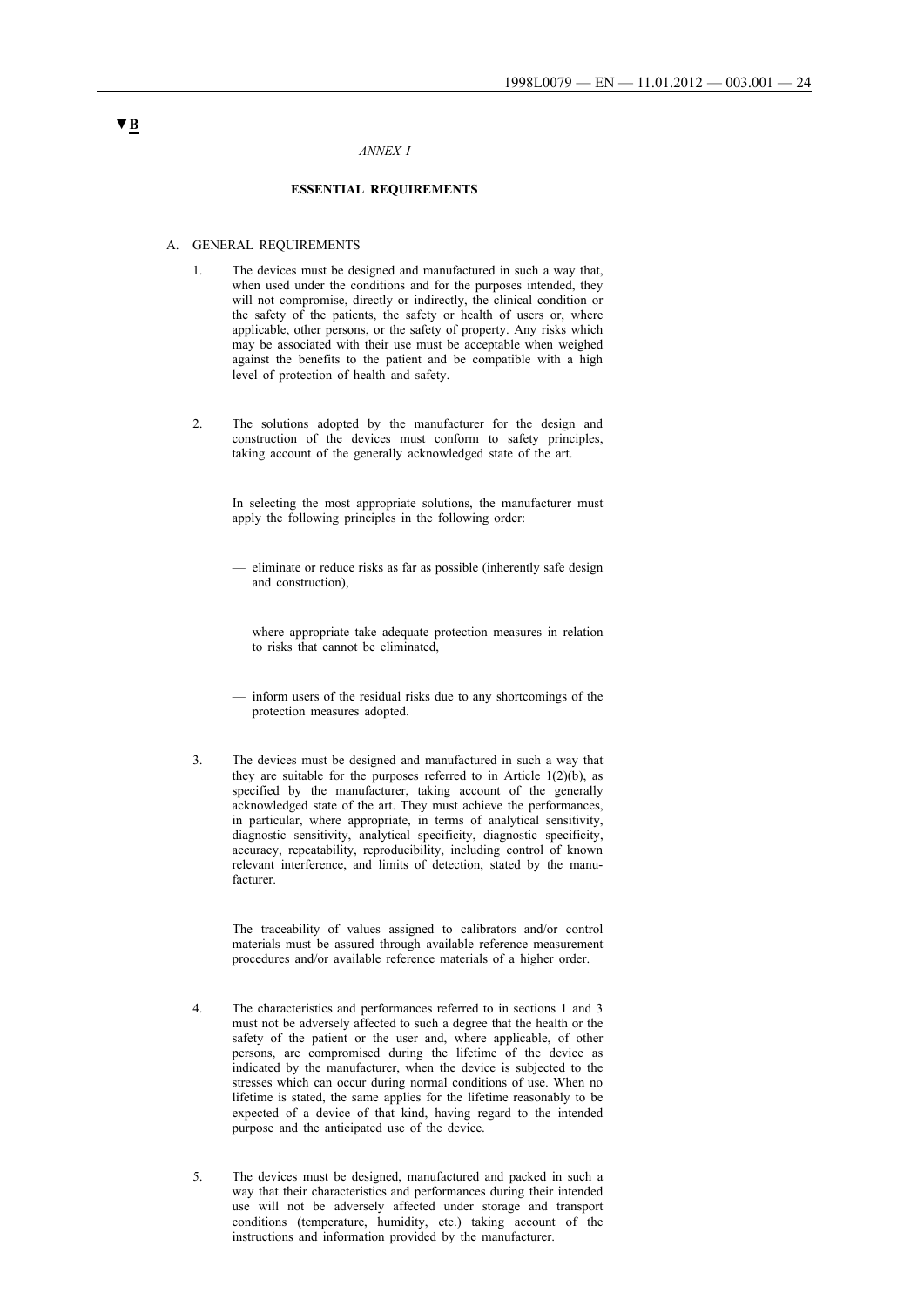#### B. DESIGN AND MANUFACTURING REQUIREMENTS

#### 1. **Chemical and physical properties**

- 1.1. The devices must be designed and manufactured in such a way as to achieve the characteristics and performances referred to in section A on the 'General requirements'. Particular attention must be paid to the possibility of impairment of analytical performance due to incompatibilitybetween the materials used and the specimens (such as biological tissues, cells, body fluids and micro-organisms) intended to be used with the device, taking account of its intended purpose.
- 1.2. The devices must be designed, manufactured and packed in such a way as to reduce as far as possible the risk posed by product leakage, contaminants and residues to the persons involved in the transport, storage and use of the devices, taking account of the intended purpose of the products.

### 2. **Infection and microbial contamination**

- 2.1. The devices and their manufacturing processes must be designed in such a way as to eliminate or reduce as far as possible the risk of infection to the user or other persons. The design must allow easy handling and, where necessary, reduce as far as possible contamination of, and leakage from, the device during use and, in the case of specimen receptacles, the risk of contamination of the specimen. The manufacturing processes must be appropriate for these purposes.
- 2.2 Where a device incorporates biological substances, the risks of infection must be reduced as far as possible by selecting appropriate donors and appropriate substances and by using appropriate, validated inactivation, conservation, test and control procedures.
- 2.3. Devices labelled either as 'STERILE' or as having a special microbiological state must be designed, manufactured and packed in an appropriate pack, according to procedures suitable for ensuring that they remain in the appropriate microbiological state indicated on the label when placed on the market, under the storage and transport conditions specified by the manufacturer, until the protective packaging is damaged or opened.
- 2.4. Devices labelled either as 'STERILE' or as having a special microbiological state must have been processed by an appropriate, validated method.
- 2.5. Packaging systems for devices other than those referred to in section 2.3 must keep the product without deterioration at the level of cleanliness indicated by the manufacturer and, if the devices are to be sterilised prior to use, reduce as far as possible the risk of microbial contamination.

Steps must be taken to reduce as far as possible microbial contamination during selection and handling of raw materials, manufacture, storage and distribution where the performance of the device can be adversely affected by such contamination.

2.6. Devices intended to be sterilised must be manufactured in appropriately controlled (e.g. environmental) conditions.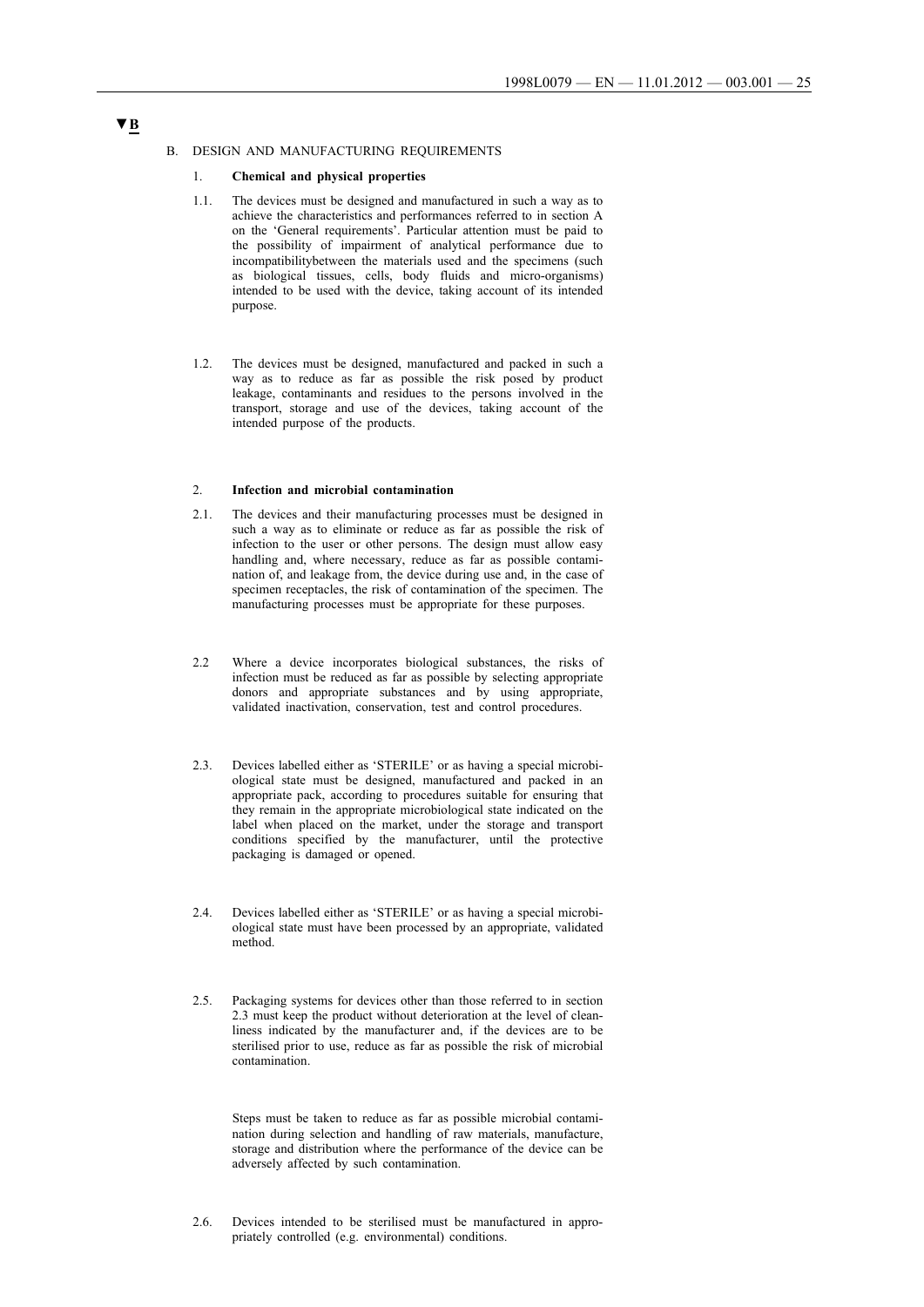2.7. Packaging systems for non-sterile devices must keep the product without deterioration at the level of cleanliness stipulated and, if the devices are to be sterilised prior to use, minimise the risk of microbial contamination; the packaging system must be suitable taking account of the method of sterilisation indicated by the manufacturer.

### 3. **Manufacturing and environmental properties**

- 3.1. If the device is intended for use in combination with other devices or equipment, the whole combination, including the connection system, must be safe and must not impair the specified performances of the devices. Any restrictions on use must be indicated on the label and/or in the instructions for use.
- 3.2. Devices must be designed and manufactured in such a way as to reduce as far as possible the risks linked to their use in conjunction with materials, substances and gases with which they may come into contact during normal conditions of use.
- 3.3. Devices must be designed and manufactured in such a way as to remove or reduce as far as possible:
	- the risk of injury linked to their physical features (in particular aspects of volume  $\times$  pressure, dimension and, where appropriate, ergonomic features),
	- risks linked to reasonably foreseeable external influences, such as magnetic fields, external electrical effects, electrostatic discharge, pressure, humidity, temperature or variations in pressure or acceleration or accidental penetration of substances into the device.

Devices must be designed and manufactured in such a way as to provide an adequate level of intrinsic immunity of electromagnetic disturbance to enable them to operate as intended.

- 3.4. Devices must be designed and manufactured in such a way as to reduce as far as possible the risks of fire or explosion during normal use and in single fault condition. Particular attention must be paid to devices whose intended use includes exposure to or use in association with flammable substances or substances which could cause combustion.
- 3.5. Devices must be designed and manufactured in such a way as to facilitate the management of safe waste disposal.
- 3.6. The measuring, monitoring or display scale (including colour change and other visual indicators) must be designed and manufactured in line with ergonomic principles, taking account of the intended purpose of the device.

#### 4. **Devices which are instruments or apparatus with a measuring function**

4.1. Devices which are instruments or apparatus having a primary analytical measuring function must be designed and manufactured in such a way as to provide adequate stability and accuracy of measurement within appropriate accuracy limits, taking into account the intended purpose of the device and of available and appropriate reference measurement procedures and materials. The accuracy limits have to be specified by the manufacturer.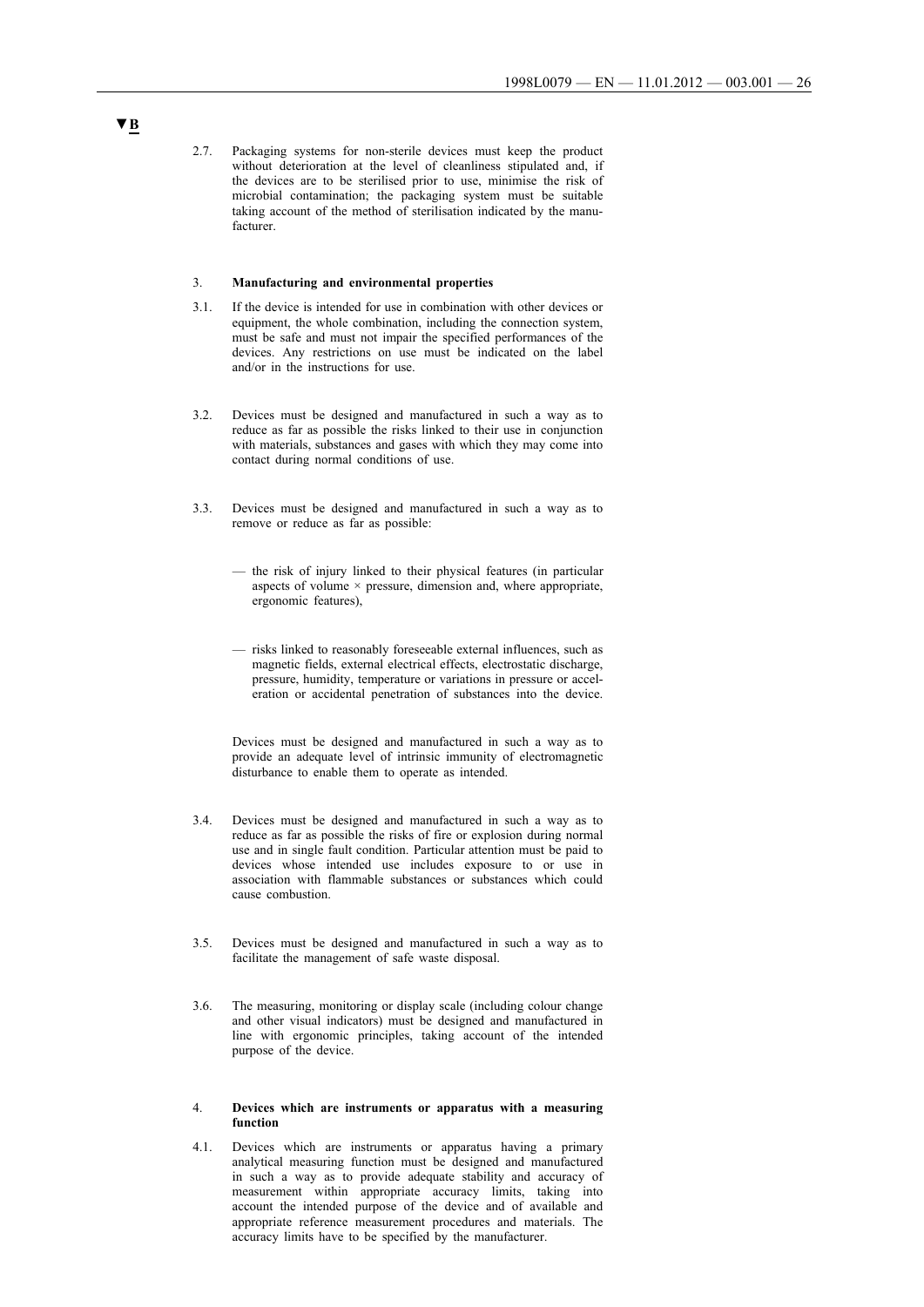4.2. When values are expressed numerically, they must be given in legal units conforming to the provisions of Council Directive 80/181/EEC of 20 December 1979 on the approximation of the laws of the Member States relating to units of measurement (1).

### 5. **Protection against radiation**

- 5.1. Devices shall be designed, manufactured and packaged in such a way that exposure of users and other persons to the emitted radiation is minimised.
- 5.2. When devices are intended to emit potentially hazardous, visible and/or invisible radiation, they must as far as possible be:
	- designed and manufactured in such a way as to ensure that the characteristics and the quantity of radiation emitted can be controlled and/or adjusted,
	- fitted with visual displays and/or audible warnings of such emissions.
- 5.3. The operating instructions for devices emitting radiation must give detailed information as to the nature of the emitted radiation, means of protecting the user, and on ways of avoiding misuse and of eliminating the risks inherent in installation.

#### 6. **Requirements for medical devices connected to or equipped with an energy source**

- 6.1. Devices incorporating electronic programmable systems, including software, must be designed to ensure the repeatability, reliability and performance of these systems according to the intended use.
- 6.2. Devices must be designed and manufactured in such a way as to minimise the risks of creating electromagnetic perturbation which could impair the operation of other devices or equipment in the usual environment.
- 6.3. Devices must be designed and manufactured in such a way as to avoid, as far as possible, the risk of accidental electric shocks during normal use and in single fault condition, provided the devices are installed and maintained correctly.

#### 6.4. *Protection against mechanical and thermal risks*

6.4.1. Devices must be designed and manufactured in such a way as to protect the user against mechanical risks. Devices must be sufficiently stable under the foreseen operating conditions. They must be suitable to withstand stresses inherent in the foreseen working environment, and to retain this resistance during the expected life of the devices, subject to any inspection and maintenance requirements as indicated by the manufacturer.

Where there are risks due to the presence of moving parts, risks due to break-up or detachment, or leakage of substances, then appropriate protection means must be incorporated.

Any guards or other means included with the device to provide protection, in particular against moving parts, must be secure and must not interfere with access for the normal operation of the device, or restrict routine maintenance of the device as intended by the manufacturer.

<sup>(1)</sup> OJ L 39, 15.2.1980, p. 40. Directive as last amended by Directive 89/617/EEC (OJ L 357, 7.12.1989, p. 28).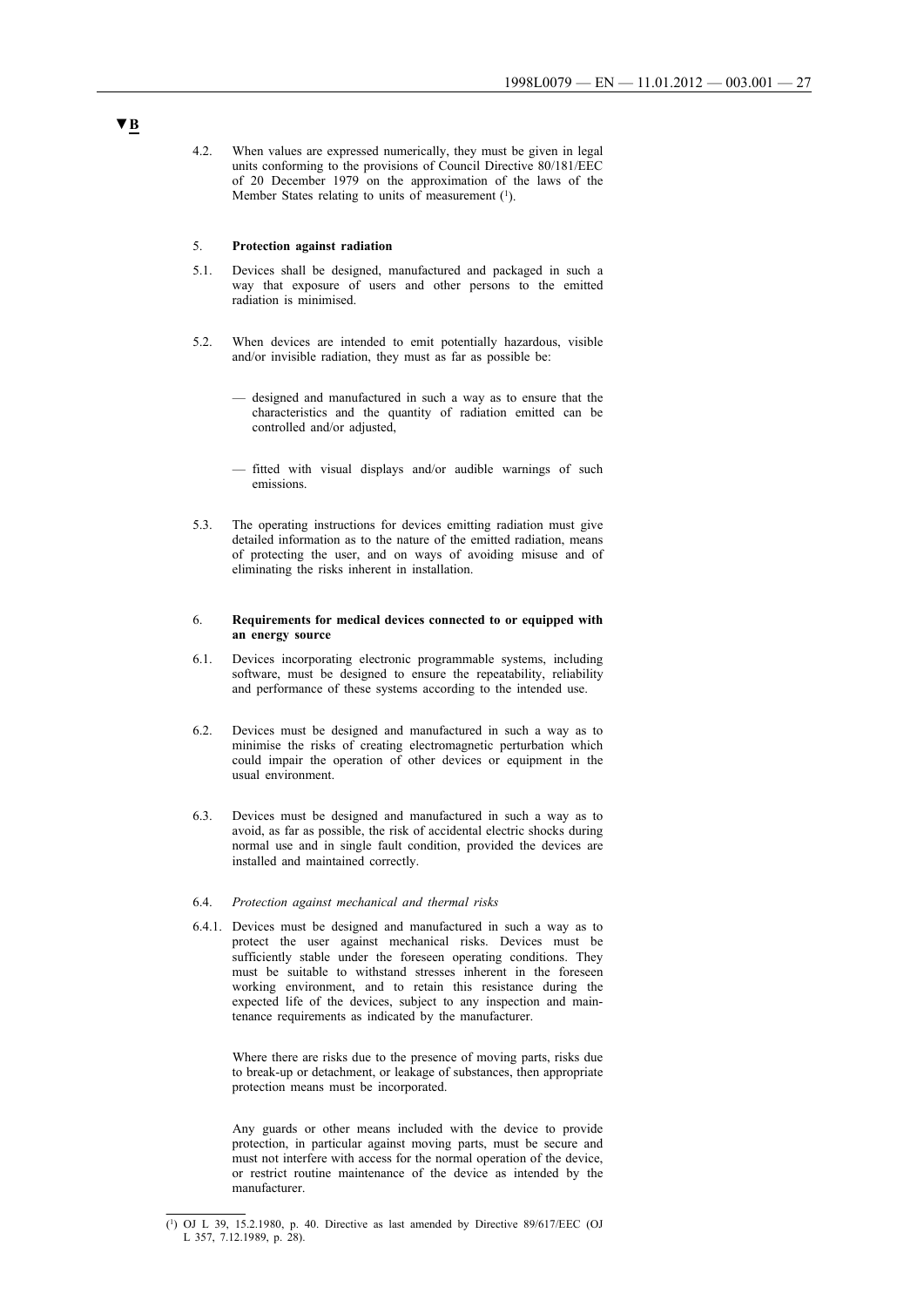- 6.4.2. Devices must be designed and manufactured in such a way as to reduce to the lowest possible level the risks arising from vibration generated by the devices, taking account of technical progress and of the means available for limiting vibrations, particularly at source, unless the vibrations are part of the specified performance.
- 6.4.3. Devices must be designed and manufactured in such a way as to reduce as far as possible the risks arising from the noise emitted, taking account of technical progress and of the means available to reduce noise, particularly at source, unless the noise emitted is part of the specified performance.
- 6.4.4. Terminals and connectors to electricity, gas or hydraulic and pneumatic energy supplies which the user has to handle must be designed and manufactured in such a way as to minimise all possible risks.
- 6.4.5. Accessible parts of the devices (excluding the parts of areas intended to supply heat or reach given temperatures) and their surroundings must not attain potentially dangerous temperatures under normal use.

### 7. **Requirements for devices for self-testing**

Devices for self-testing must be designed and manufactured in such a way that they perform appropriately for their intended purpose taking into account the skills and the means available to users and the influence resulting from variation that can reasonably be anticipated in users' technique and environment. The information and instructions provided by the manufacturer should be easily understood and applied by the user.

- 7.1. Devices for self-testing must be designed and manufactured in such a way as to:
	- ensure that the device is easy to use by the intended lay user at all stages of the procedure, and
	- reduce as far as practicable the risk of user error in the handling of the device and in the interpretation of the results.
- 7.2. Devices for self-testing must, where reasonably possible, include user control, i.e. a procedure by which the user can verify that, at the time of use, the product will perform as intended.

### 8. **Information supplied by the manufacturer**

8.1. Each device must be accompanied by the information needed to use it safely and properly, taking account of the training and knowledge of the potential users, and to identify the manufacturer.

This information comprises the data on the label and in the instructions for use.

As far as practicable and appropriate, the information needed to use the device safely and properly must be set out on the device itself and/or, where appropriate, on the sales packaging. If individual full labelling of each unit is not practicable, the information must be set out on the packaging and/or in the instructions for use supplied with one or more devices.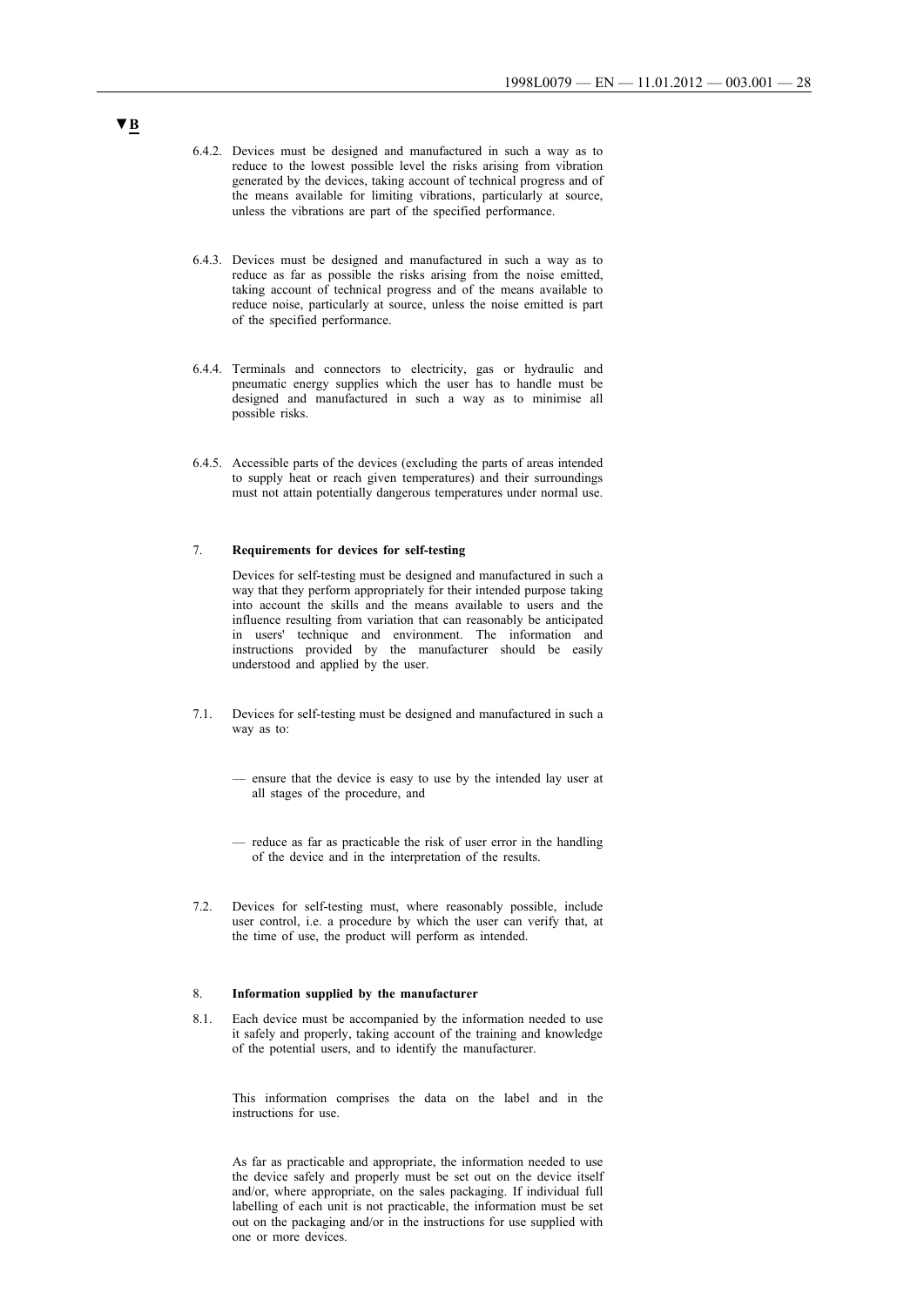Instructions for use must accompany or be included in the packaging of one or more devices.

In duly justified and exceptional cases no such instructions for use are needed for a device if it can be used properly and safely without them.

# **▼C1**

The decision whether to translate the instructions for use and the label into one or more languages of the European Union shall be left to the Member States, except that, for devices for self-testing, the instructions for use and the label must include a translation into the official language(s) of the Member State in which the device for selftesting reaches its final user.

# **▼B**

- 8.2. Where appropriate, the information to be supplied should take the form of symbols. Any symbol and identification colour used must conform to the harmonised standards. In areas for which no standards exist, the symbols and colour used must be described in the documentation supplied with the device.
- 8.3. In the case of devices containing or a preparation which may be considered as being dangerous, taking account of the nature and quantity of its constituents and the form under which they are present, relevant danger symbols and labelling requirements of Directive  $67/548/EEC$ <sup>(1)</sup> and Directive  $88/379/EEC$ <sup>(2)</sup> shall apply. Where there is insufficient space to put all the information on the device itself or on its label, the relevant danger symbols shall be put on the label and the other information required by those Directives shall be given in the instructions for use.

The provisions of the aforementioned Directives on the safety data sheet shall apply, unless all relevant information as appropriate is already made available by the instructions for use.

- 8.4. The label must bear the following particulars which may take the form of symbols as appropriate:
	- (a) the name or trade name and address of the manufacturer. For devices imported into the Community with a view to their distribution in the Community, the label, the outer packaging, or the instructions for use shall contain in addition the name and address of the authorised representative of the manufacturer;
	- (b) the details strictly necessary for the user to uniquely identify the device and the contents of the packaging;
	- (c) where appropriate, the word 'STERILE' or a statement indicating any special microbiological state or state of cleanliness;
	- (d) the batch code, preceded by the word 'LOT', or the serial number;

<sup>(1)</sup> Council Directive 67/548/EEC of 27 June 1967 on the approximation of laws, regulations and administrative provisions relating to the classification, packaging and labelling of dangerous substances (OJ L 196, 16.8.1967, p. 1). Directive as last amended by Commission Directive 97/69/EC (OJ L 343, 13.12.1997, p. 19).

<sup>(2)</sup> Council Directive 88/379/EEC of 7 June 1988 on the approximation of the laws, regulations and administrative provisions of the Member States relating to the classification, packaging and labelling of dangerous preparations (OJ L 187, 16.7.1988, p. 14). Directive as last amended by Commission Directive 96/65/EC (OJ L 265, 18.10.1996, p. 15).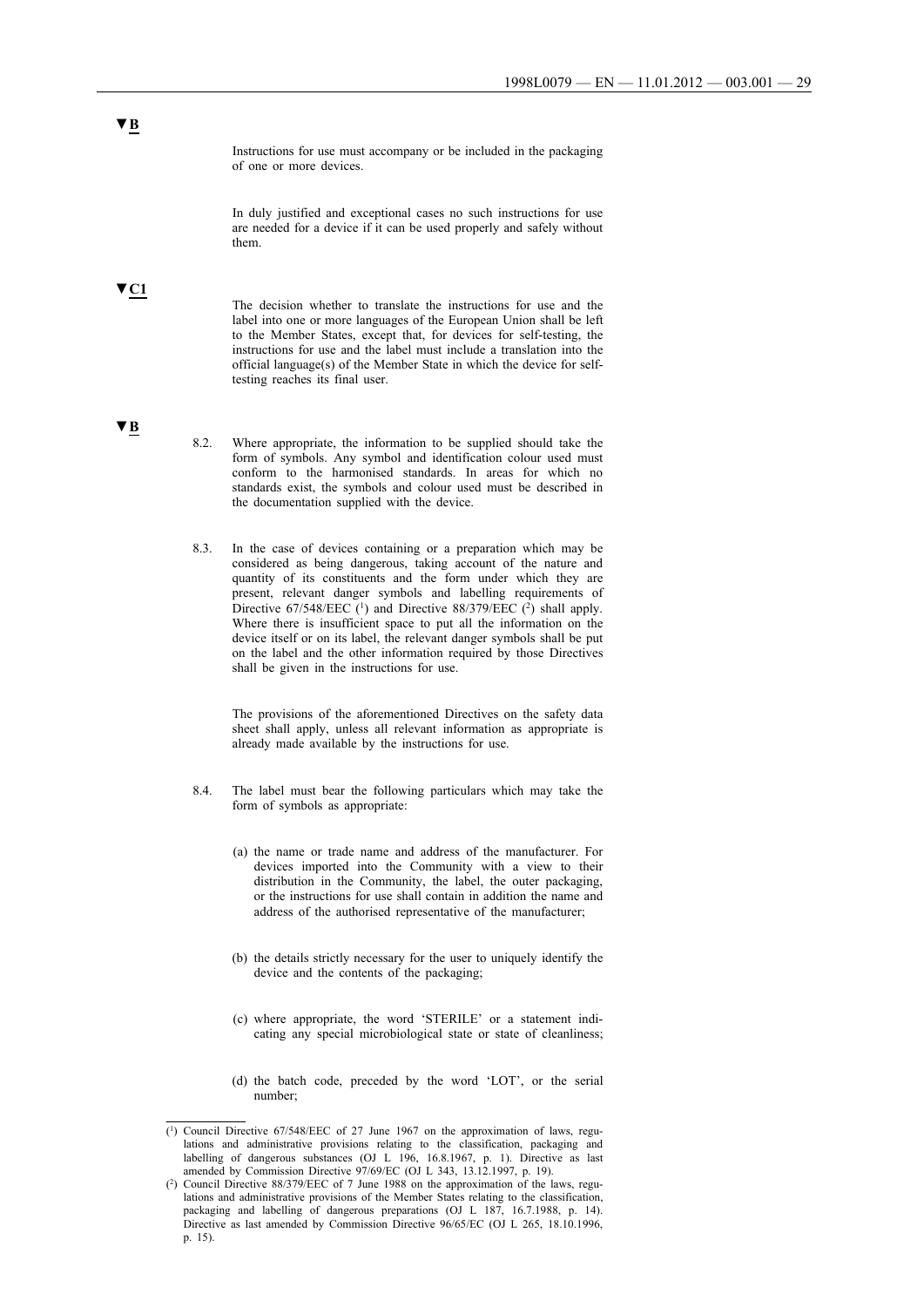- (e) if necessary, an indication of the date by which the device or part of it should be used, in safety, without degradation of performance, expressed as the year, the month and, where relevant, the day, in that order;
- (f) in case of devices for performance evaluation, the words 'for performance evaluation only';
- (g) where appropriate, a statement indicating the *in vitro* use of the device;
- (h) any particular storage and/or handling conditions;
- (i) where applicable, any particular operating instructions;
- (j) appropriate warnings and/or precautions to take;
- (k) if the device is intended for self-testing, that fact must be clearly stated.
- 8.5. If the intended purpose of the device is not obvious to the user, the manufacturer must clearly state the intended purpose in the instructions for use and, if appropriate, on the label.
- 8.6. Wherever reasonable and practicable, the devices and separate components must be identified, where appropriate in terms of batches, to allow all appropriate action to detect any potential risk posed by the devices and detachable components.
- 8.7. Where appropriate, the instructions for use must contain the following particulars:
	- (a) the details referred to in section 8.4 with the exception of points (d) and (e);
	- (b) composition of the reagent product by nature and amount or concentration of the active ingredient(s) of the reagent(s) or kit as well as a statement, where appropriate, that the device contains other ingredients which might influence the measurement;
	- (c) the storage conditions and shelf life following the first opening of the primary container, together with the storage conditions and stability of working reagents;
	- (d) the performances referred to in section 3 of part A;
	- (e) an indication of any special equipment required including information necessary for the identification of that special equipment for proper use;
	- (f) the type of specimen to be used, any special conditions of collection, pre-treatment and, if necessary, storage conditions and instructions for the preparation of the patient;
	- (g) a detailed description of the procedure to be followed in using the device;
	- (h) the measurement procedure to be followed with the device including as appropriate:
		- the principle of the method,
		- the specific analytical performance characteristics (e.g. sensitivity, specificity, accuracy, repeatability, reproducibility, limits of detection and measurement range, including information needed for the control of known relevant interferences), limitations of the method and information about the use of available reference measurement procedures and materials by the user,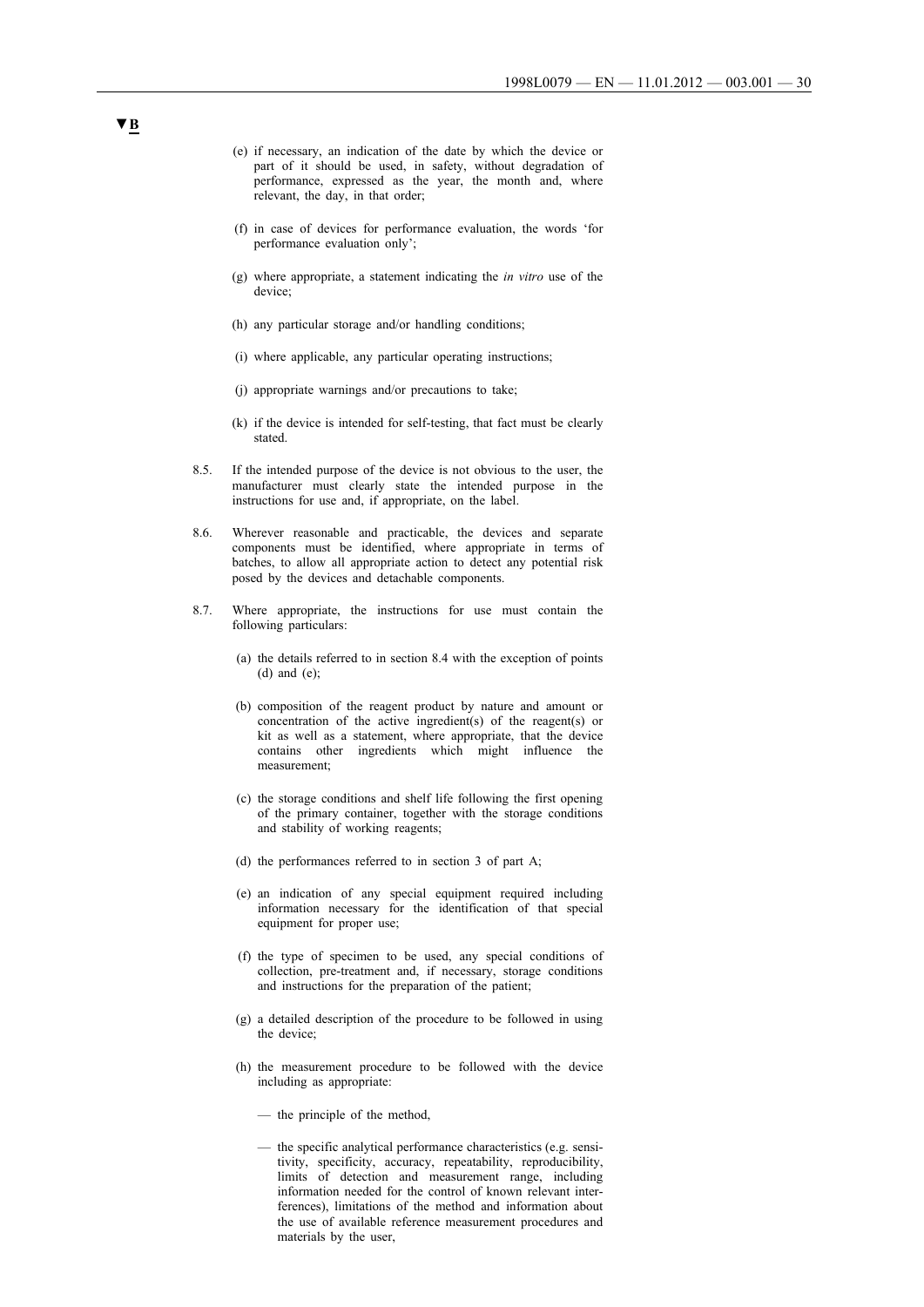- the details of any further procedure or handling needed before the device can be used (for example, reconstitution, incubation, dilution, instrument checks, etc.),
- the indication whether any particular training is required;
- (i) the mathematical approach upon which the calculation of the analytical result is made;
- (j) measures to be taken in the event of changes in the analytical performance of the device;
- (k) information appropriate to users on:
	- internal quality control including specific validation procedures,
	- the traceability of the calibration of the device;
- (l) the reference intervals for the quantities being determined, including a description of the appropriate reference population;
- (m) if the device must be used in combination with or installed with or connected to other medical devices or equipment in order to operate as required for its intended purpose, sufficient details of its characteristics to identify the correct devices or equipment to use in order to obtain a safe and proper combination;
- (n) all the information needed to verify whether the device is properly installed and can operate correctly and safely, plus details of the nature and frequency of the maintenance and calibration needed to ensure that the device operates properly and safely; information about safe waste disposal;
- (o) details of any further treatment or handling needed before the device can be used (for example, sterilisation, final assembly, etc.);
- (p) the necessary instructions in the event of damage to the protective packaging and details of appropriate methods of resterilisation or decontamination;
- (q) if the device is reusable, information on the appropriate processes to allow reuse, including cleaning, disinfection, packaging and resterilisation or decontamination, and any restriction on the number of reuses;
- (r) precautions to be taken as regards exposure, in reasonably foreseeable environmental conditions, to magnetic fields, external electrical influences, electrostatic discharge, pressure or variations in pressure, acceleration, thermal ignition sources, etc.;
- (s) precautions to be taken against any special, unusual risks related to the use or disposal of the device including special protective measures; where the device includes substances of human or animal origin, attention must be drawn to their potential infectious nature;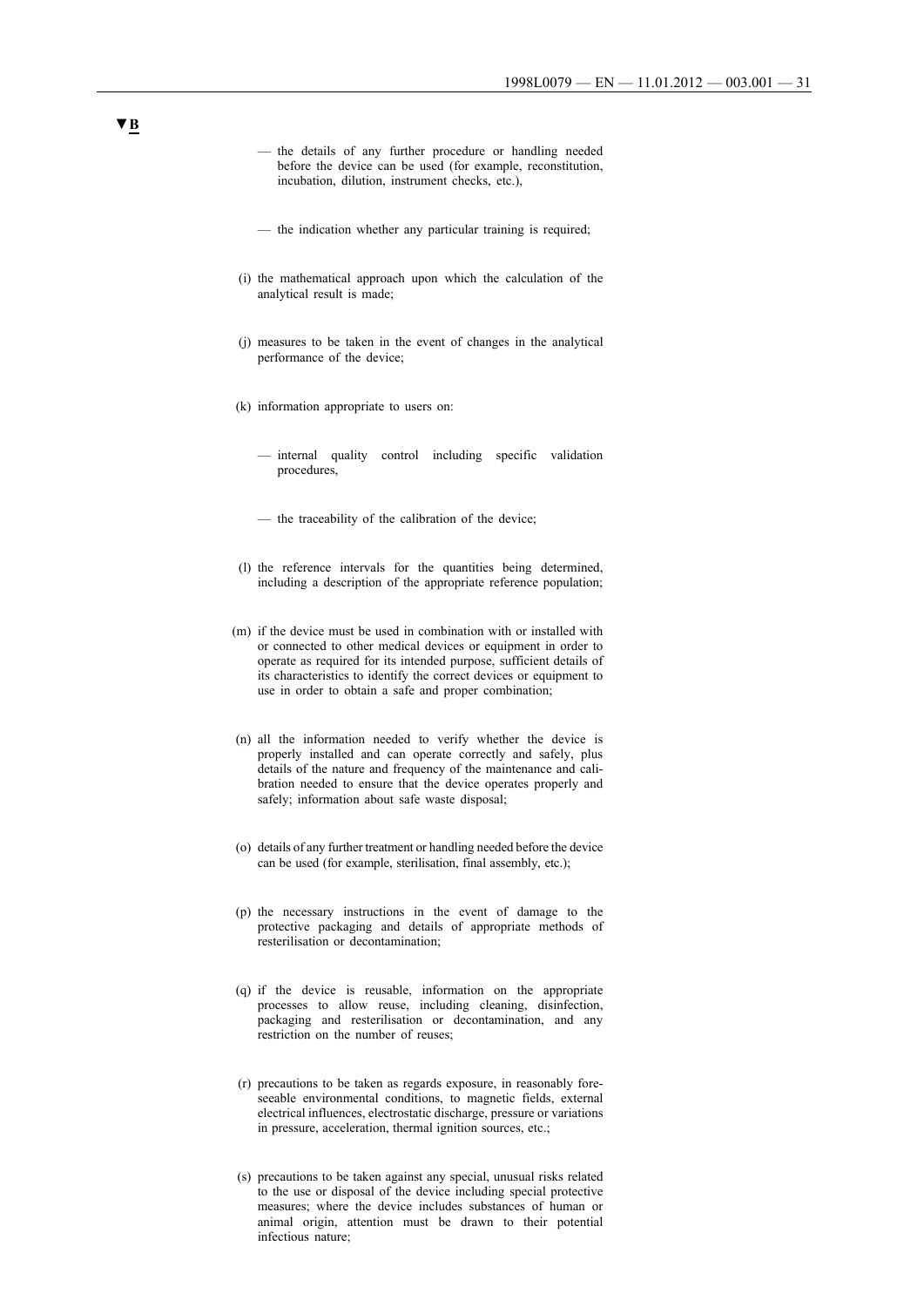(t) specifications for devices for self-testing:

- the results need to be expressed and presented in a way that is readily understood by a lay person; information needs to be provided with advice to the user on action to be taken (in case of positive, negative or indeterminate result) and on the possibility of false positive or false negative result,
- specific particulars may be omitted provided that the other information supplied by the manufacturer is sufficient to enable the user to use the device and to understand the result(s) produced by the device,
- the information provided must include a statement clearly directing that the user should not take any decision of medical relevance without first consulting his or her medical practitioner,
- the information must also specify that when the device for self-testing is used for the monitoring of an existing disease, the patient should only adapt the treatment if he has received the appropriate training to do so;
- (u) date of issue or latest revision of the instructions for use.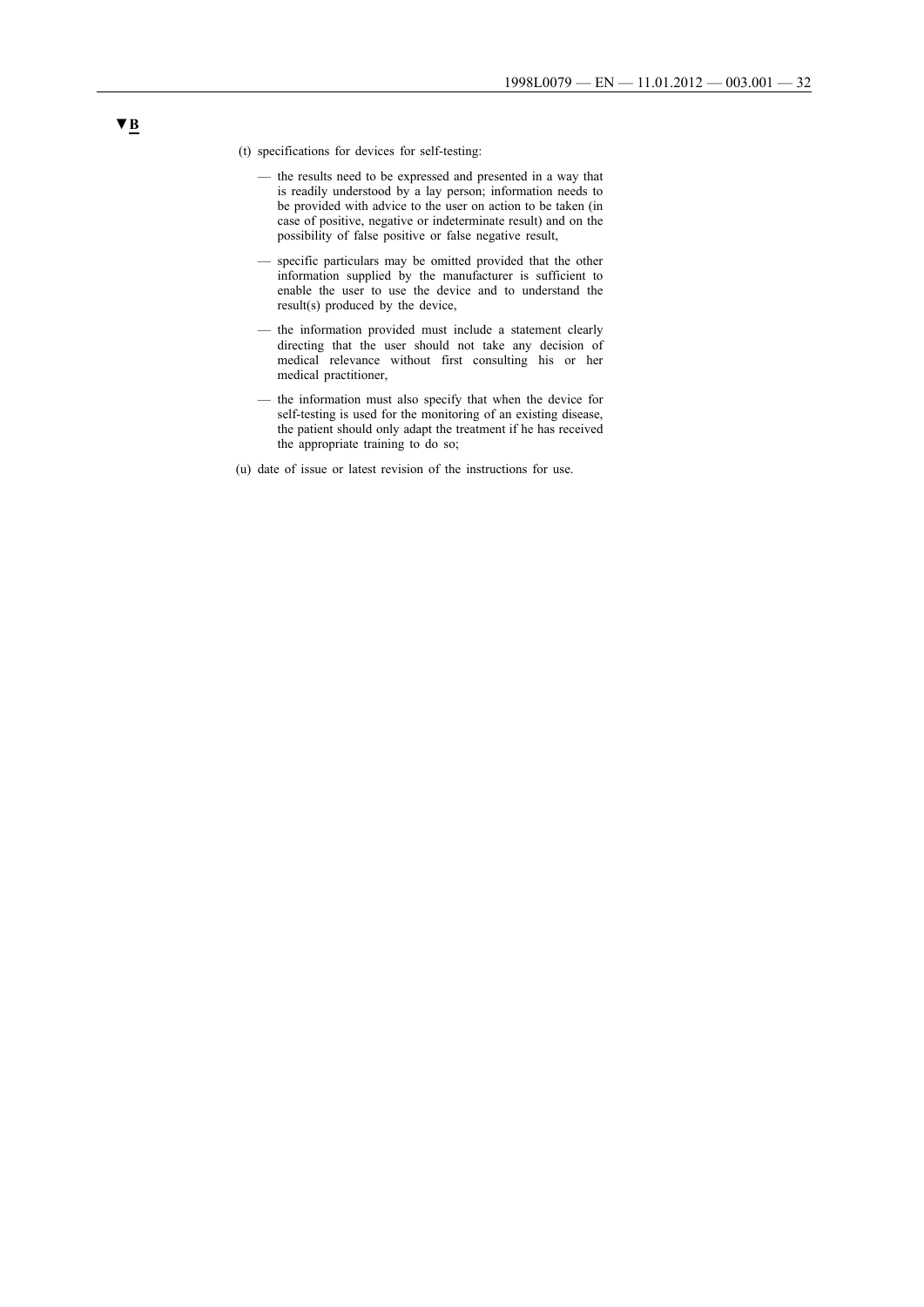### *ANNEX II*

### **LIST OF DEVICES REFERRED TO IN ARTICLE 9(2) AND (3)**

## **List A**

- Reagents and reagent products, including related calibrators and control materials, for determining the following blood groups: ABO system, rhesus (C, c, D, E, e) anti-Kell,
- reagents and reagent products, including related calibrators and control materials, for the detection, confirmation and quantification in human specimens of markers of HIV infection (HIV 1 and 2), HTLV I and II, and hepatitis B, C and D,

## **▼M3**

— variant Creutzfeldt-Jakob disease (vCJD) assays for blood screening, diagnosis and confirmation.

#### **▼B List B**

- Reagents and reagent products, including related calibrators and control materials, for determining the following blood groups: anti-Duffy and anti-Kidd,
- reagents and reagent products, including related calibrators and control materials, for determining irregular anti-erythrocytic antibodies,
- reagents and reagent products, including related calibrators and control materials, for the detection and quantification in human samples of the following congenital infections: rubella, toxoplasmosis,
- reagents and reagent products, including related calibrators and control materials, for diagnosing the following hereditary disease: phenylketonuria,
- reagents and reagent products, including related calibrators and control materials, for determining the following human infections: cytomegalovirus, chlamydia,
- reagents and reagent products, including related calibrators and control materials, for determining the following HLA tissue groups: DR, A, B,
- reagents and reagent products, including related calibrators and control materials, for determining the following tumoral marker: PSA,
- reagents and reagent products, including related calibrators, control materials and software, designed specifically for evaluating the risk of trisomy 21,
- the following device for self-diagnosis, including its related calibrators and control materials: device for the measurement of blood sugar.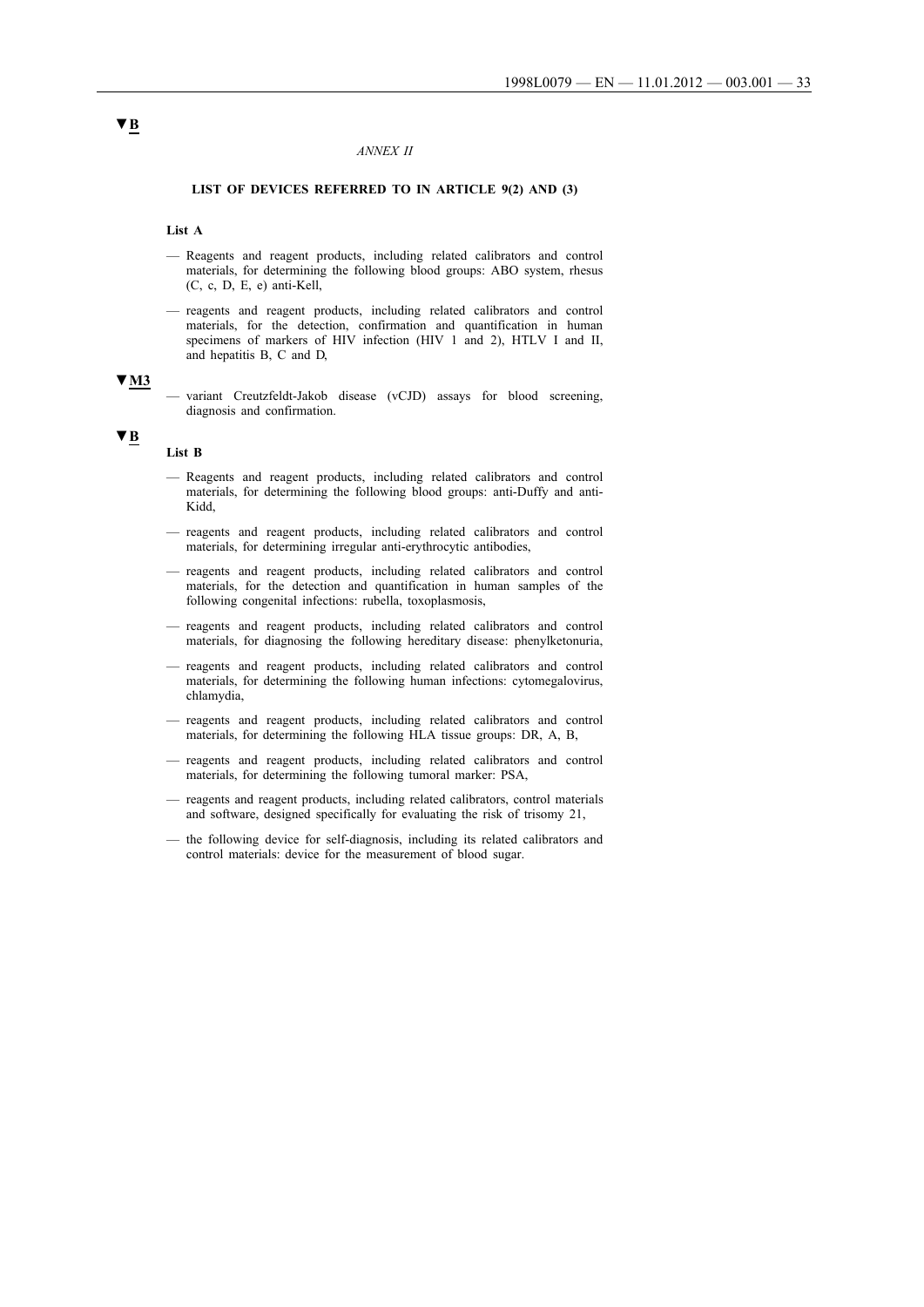#### *ANNEX III*

### **EC DECLARATION OF CONFORMITY**

- 1. The EC declaration of conformity is the procedure whereby the manufacturer or his authorised representative who fulfils the obligations imposed by section 2 to 5 and additionally, in the case of devices for self-testing, the obligations imposed by section 6, ensures and declares that the products concerned meet the provisions of this Directive which apply to them. The manufacturer must affix the CE marking in accordance with Article 16.
- 2. The manufacturer must prepare the technical documentation described in section 3 and ensure that the manufacturing process follows the principles of quality assurance as set out in section 4.
- 3. The technical documentation must allow assessment of the conformity of the product with the requirements of the Directive. It must include in particular:
	- a general description of the product, including any variants planned,
	- the documentation of the quality system,
	- design information, including the determination of the characteristics of the basic materials, characteristics and limitation of the performance of the devices, methods of manufacture and, in the case of instruments, design drawings, diagrams of components, subassemblies, circuits, etc.,
	- in the case of devices containing tissues of human origin or substances derived from such tissue, information on the origin of such material and on the conditions in which it was collected,
	- the descriptions and explanations necessary to understand the abovementioned characteristics, drawings and diagrams and the operation of the product,
	- the results of the risk analysis and, where appropriate, a list of the standards referred to in Article 5, applied in full or in part, and descriptions of the solutions adopted to meet the essential requirements of the Directive if the standards referred to in Article 5 have not been applied in full,
	- in the case of sterile products or products with a special microbiological state or state of cleanliness, a description of the procedures used,
	- the results of the design calculations and of the inspections carried out, etc.,
	- if the device is to be combined with other device(s) in order to operate as intended, proof must be provided that it conforms to the essential requirements when combined with any such device(s) having the characteristics specified by the manufacturer,
	- the test reports,
	- adequate performance evaluation data showing the performances claimed by the manufacturer and supported by a reference measurement system (when available), with information on the reference methods, the reference materials, the known reference values, the accuracy and measurement units used; such data should originate from studies in a clinical or other appropriate environment or result from relevant biographical references,
	- the labels and instructions for use,
	- the results of stability studies.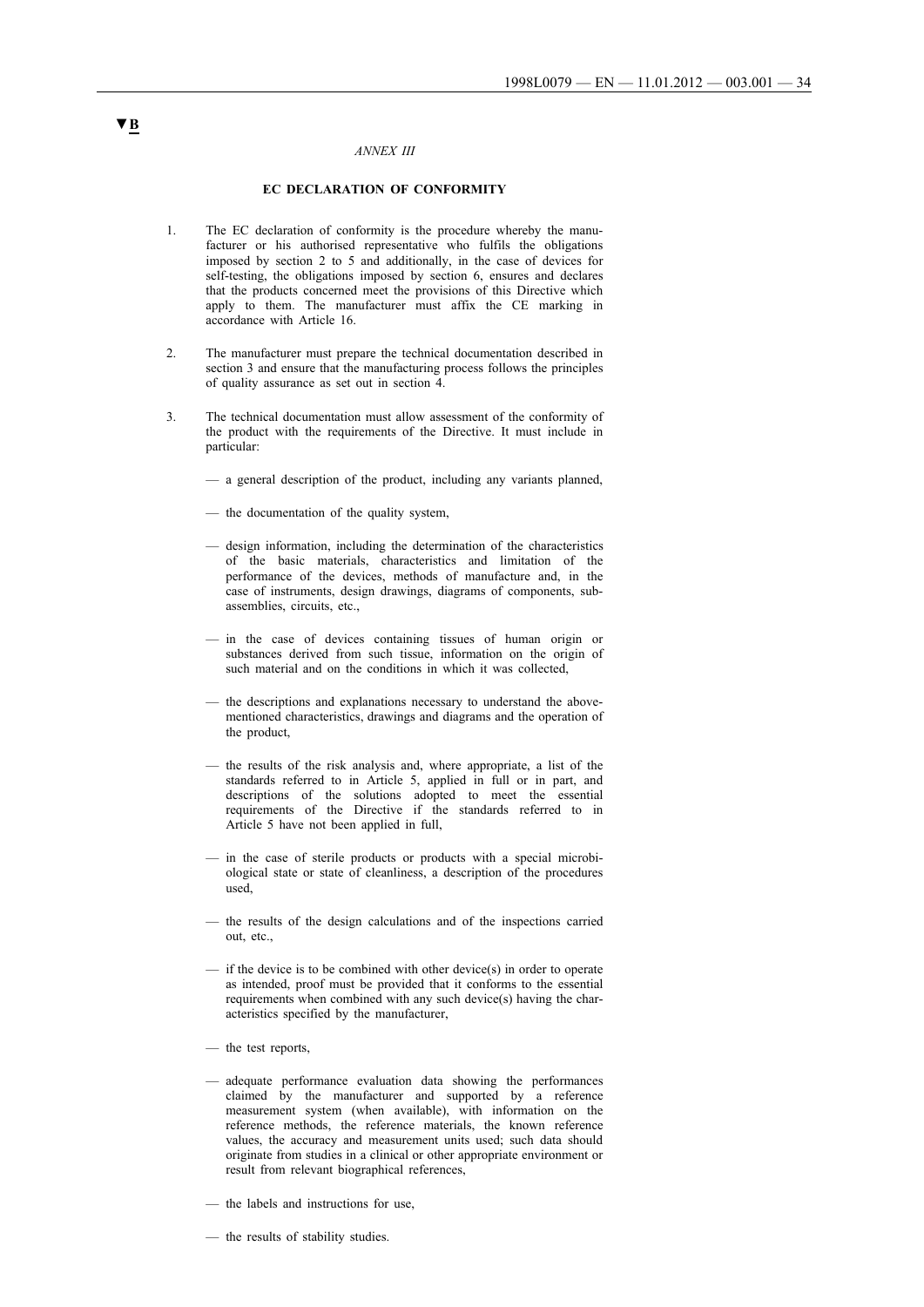4. The manufacturer shall take necessary measures to ensure that the manufacturing process follows the principles of quality assurance as appropriate for the products manufactured.

The system shall address:

- the organisational structure and responsibilities,
- the manufacturing processes and systematic quality control of production,
- the means to monitor the performance of the quality system.
- 5. The manufacturer shall institute and keep up to date a systematic procedure to review experience gained from devices in the postproduction phase and to implement appropriate means to apply any necessary corrective actions, taking account of the nature and risks in relation to the product. He shall notify the competent authorities of the following incidents immediately on learning of them:
	- (i) any malfunction, failure or deterioration in the characteristics and/or performance of a device, as well as any inadequacy in the labelling or the instructions for use which, directly or indirectly, might lead to, or might have led to, the death of a patient or user or other persons or to a serious deterioration in his or their state of health;
	- (ii) any technical or medical reason connected with the characteristics or the performance of a device for the reasons referred to in subparagraph (i) leading to systematic recall of devices of the same type by the manufacturer.
- 6. For devices for self-testing the manufacturer shall lodge an application for examination of the design with a notified body.
- 6.1. The application shall enable the design of the device to be understood and shall enable conformity with the design-related requirements of the directive to be assessed.

It shall include:

- test reports including, where appropriate, results of studies carried out with lay persons,
- data showing the handling suitability of the device in view of its intended purpose for self-testing,
- the information to be provided with the device on its label and its instructions for use.
- 6.2. The notified body shall examine the application and, if the design conforms to the relevant provisions of this Directive shall issue the applicant with an EC design-examination certificate. The notified body may require the application to be completed by further tests or proof to allow assessment of conformity with the design-related requirements of the Directive. The certificate shall contain the conclusions of the examination, the conditions of validity, the data needed for identification of the approved design and, where appropriate, a description of the intended purpose of the product.
- 6.3. The applicant shall inform the notified body which issued the EC designexamination certificate of any significant change made to the approved design. Changes to the approved design must receive further approval from the notified body which issued the EC design-examination certificate wherever the changes could affect conformity with the essential requirements of the Directive or with the conditions prescribed for use of the product. This additional approval shall take the form of a supplement to the EC design-examination certificate.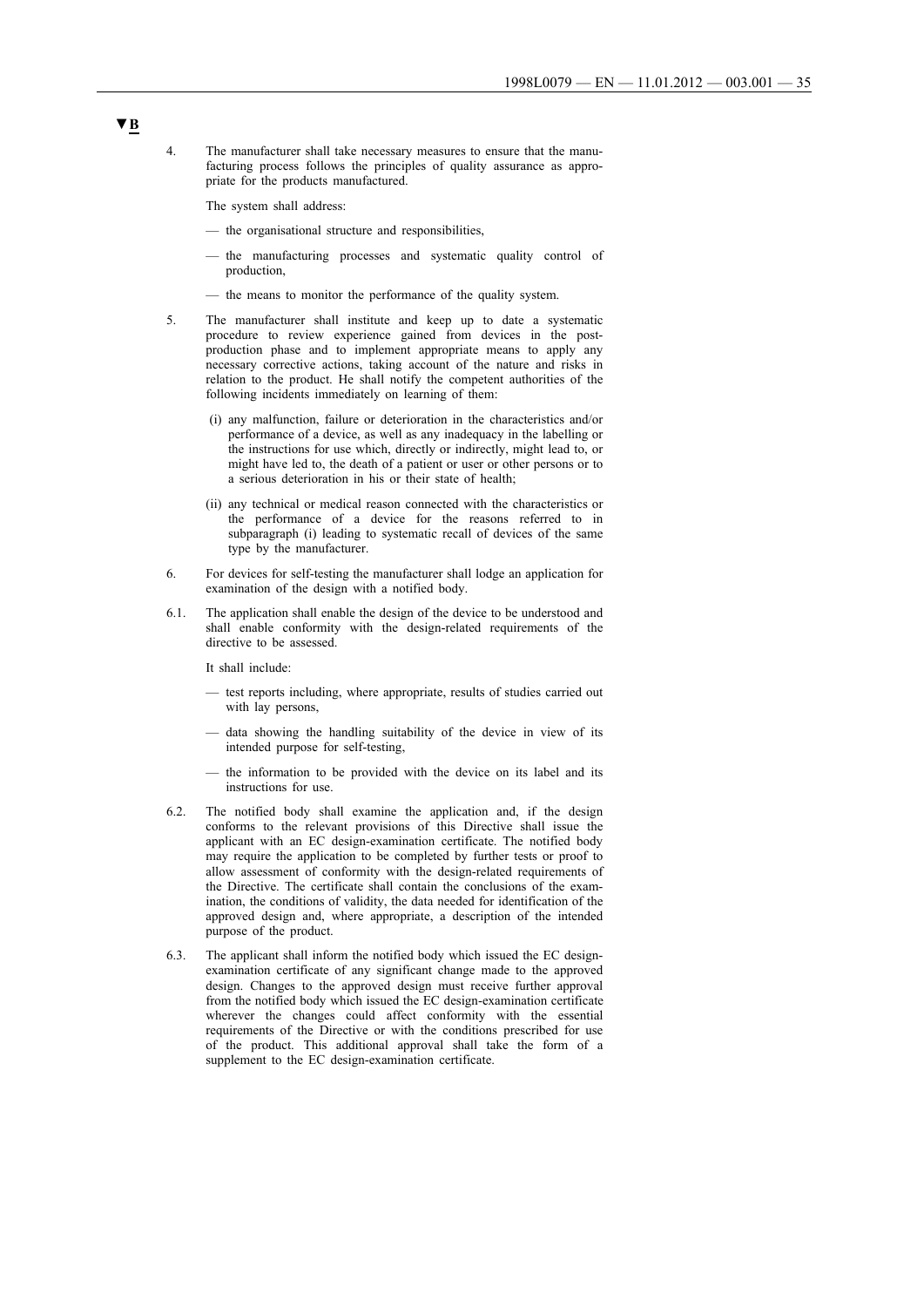### *ANNEX IV*

### **EC DECLARATION OF CONFORMITY**

#### (FULL QUALITY ASSURANCE SYSTEM)

- 1. The manufacturer must ensure application of the quality system approved for the design, manufacture and final inspection of the devices concerned, as specified in section 3, and is subject to audit as laid down in section 3.3 and to the surveillance as specified in section 5. In addition, the manufacturer must follow, for devices covered by Annex II, List A, the procedures laid down in sections 4 and 6.
- 2. The declaration of conformity is the procedure whereby the manufacturer who fulfils the obligations imposed by section 1 ensures and declares that the devices concerned meet the provisions of this Directive which apply to them.

The manufacturer shall affix the CE marking in accordance with Article 16 and shall draw up a declaration of conformity covering the devices concerned.

## 3. **Quality system**

3.1. The manufacturer must lodge an application for assessment of his quality system with a notified body.

The application must include:

- the name and address of the manufacturer and any additional manufacturing site covered by the quality system,
- adequate information on the device or device category covered by the procedure,
- a written declaration that no such application has been lodged with any other notified body for the same device-related quality system,
- the documentation on the quality system,
- an undertaking by the manufacturer to fulfil the obligations imposed by the quality system approved,
- an undertaking by the manufacturer to keep the approved quality system adequate and efficacious,
- an undertaking by the manufacturer to institute and keep up to date a systematic procedure to review experience gained from devices in the post-production phase and to implement appropriate means to apply any necessary corrective action and notification as referred to in Annex III, section 5.
- 3.2. Application of the quality system must ensure that the devices conform to the provisions of this Directive which apply to them at every stage, from design to final inspection. All the elements, requirements and provisions adopted by the manufacturer for his quality system must be documented in a systematic and orderly manner in the form of written policies and procedures, such as quality programmes, quality plans, quality manuals and quality records.

It shall include in particular an adequate description of:

(a) the manufacturer's quality objectives;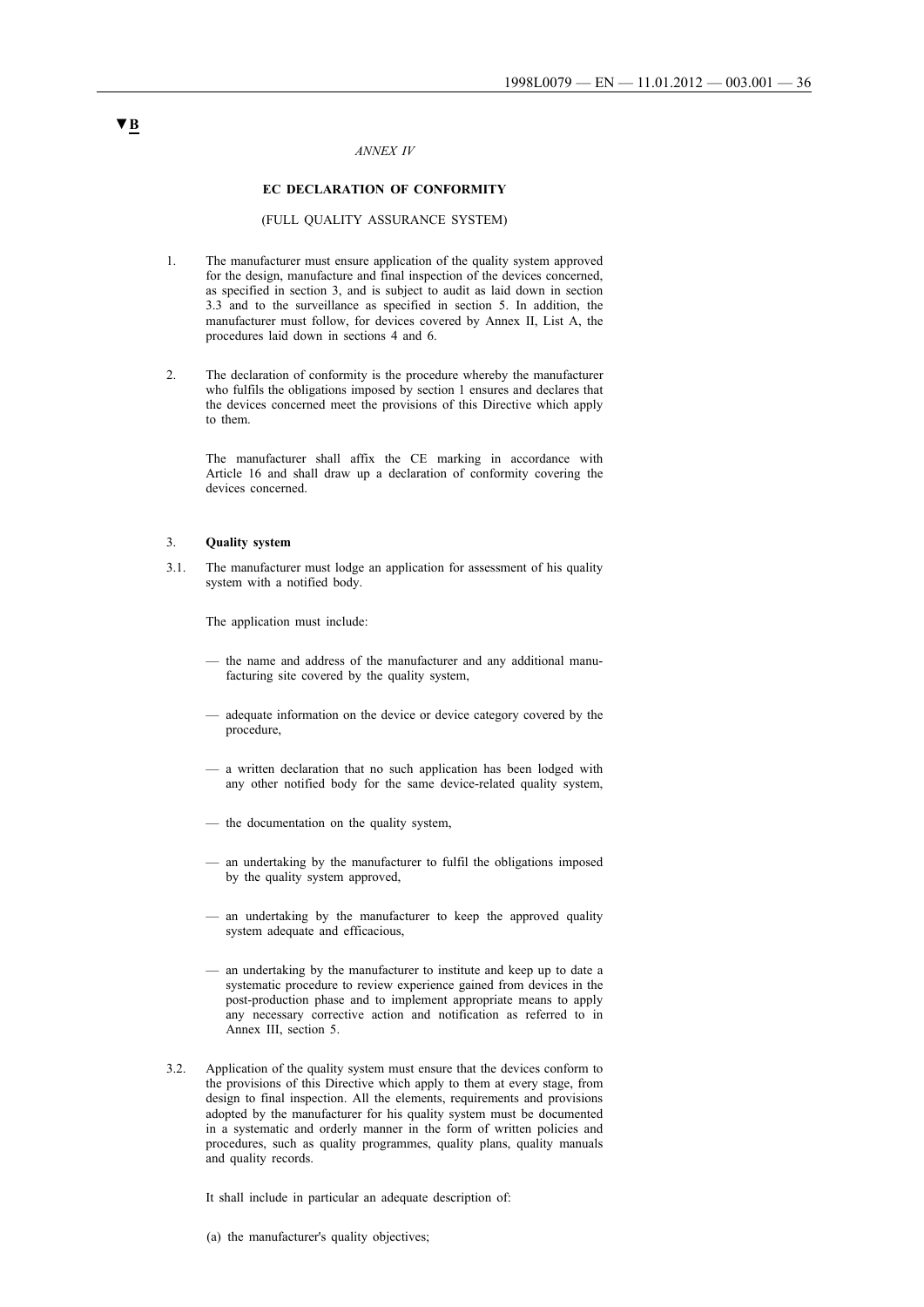- (b) the organisation of the business and in particular:
	- the organisational structures, the responsibilities of the managerial staff and their organisational authority where quality of design and manufacture of the devices is concerned,
	- the methods of monitoring the efficient operation of the quality system and in particular its ability to achieve the desired quality of design and of product, including control of devices which fail to conform;
- (c) the procedures for monitoring and verifying the design of the devices and in particular:
	- a general description of the device, including any variants planned,
	- all documentation referred to in Annex III, section 3, indents 3 to 13,
	- in the case of devices for self-testing, the information referred to in Annex III, section 6.1,
	- the techniques used to control and verify the design and the processes and systematic measures which will be used when the devices are being designed;
- (d) the inspection and quality assurance techniques at the manufacturing stage and in particular:
	- the processes and procedures which will be used, particularly as regards sterilisation,
	- the procedures in relation to purchasing,
	- the product identification procedures drawn up and kept up to date from drawings, specifications or other relevant documents at every stage of manufacture;
- (e) the appropriate tests and trials which will be carried out before, during and after manufacture, the frequency with which they will take place, and the test equipment used; it must be possible to trace back the calibration.

The manufacturer shall carry out the required controls and tests according to the latest state of the art. The controls and tests shall cover the manufacturing process including the characterisation of the raw material and the individual devices or each batch of devices manufactured.

In testing the devices covered by Annex II, List A, the manufacturer shall take into account the most recent available information, in particular as regards the biological complexity and variability of the specimens to be tested with the *in vitro* device concerned.

3.3. The notified body must audit the quality system to determine whether it meets the requirements referred to in section 3.2. It must presume that quality systems which implement the relevant harmonised standards conform to the requirements.

The assessment team must have experience of assessments of the technology concerned. The assessment procedure must include an inspection on the manufacturer's premises and, in duly substantiated cases, on the premises of the manufacturer's suppliers and/or subcontractors to inspect the manufacturing processes.

The decision shall be notified to the manufacturer. It must contain the conclusions of the inspection and a reasoned assessment.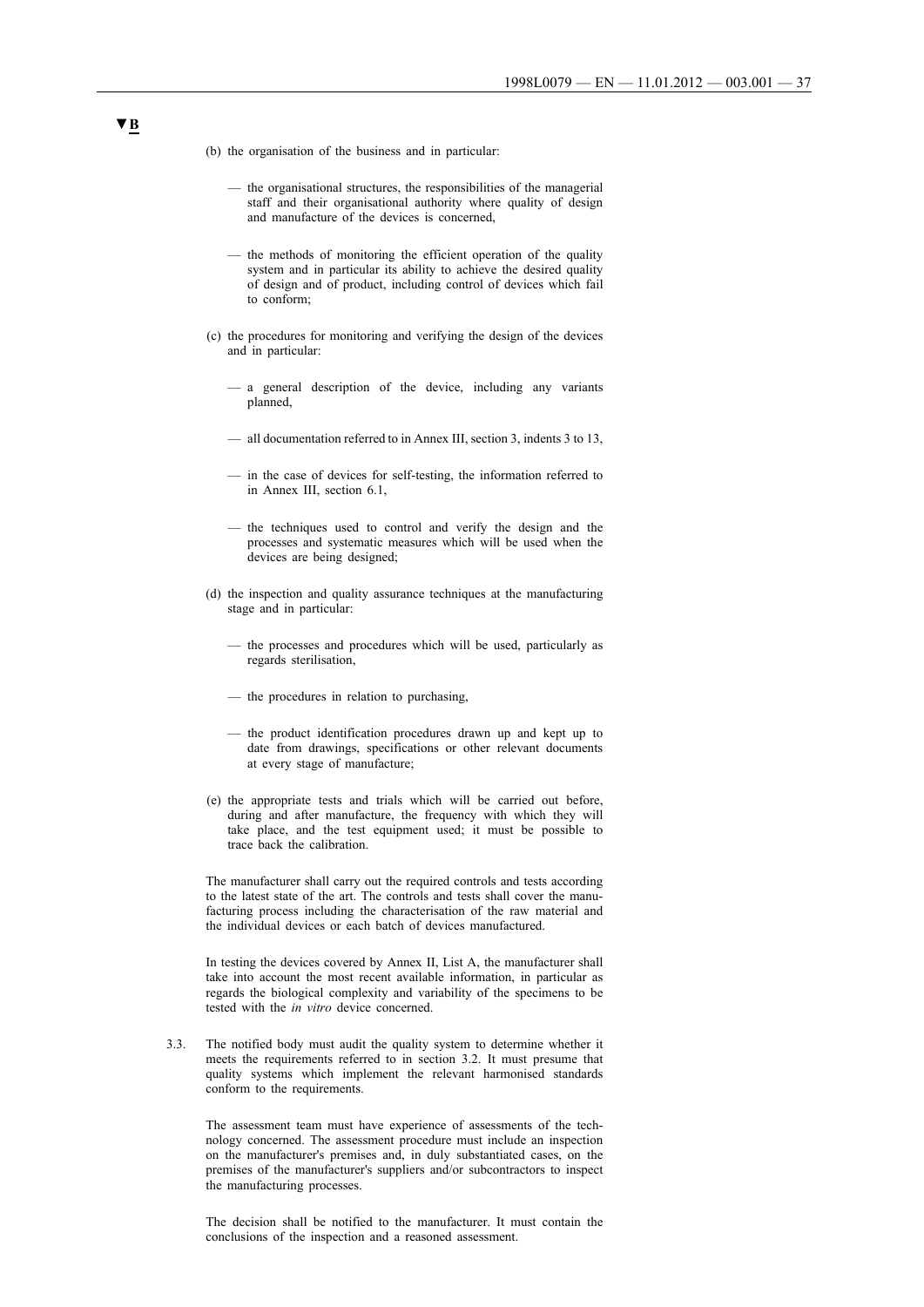3.4. The manufacturer must inform the notified body which approved the quality system of any plan for substantial changes to the quality system or the product-range covered.

The notified body must assess the changes proposed and verify whether after these changes the quality system still meets the requirements referred to in section 3.2. It must notify the manufacturer of its decision. This decision must contain the conclusions of the inspection and a reasoned assessment.

#### 4. **Examination of the design of the product**

- 4.1. For devices covered by Annex II, List A, in addition to the obligations imposed by section 3, the manufacturer must lodge with the notified body an application for examination of the design dossier relating to the device which he plans to manufacture and which falls into the category referred to in section 3.1.
- 4.2. The application must describe the design, manufacture and performances of the device in question. It must include the documents needed to assess whether the device conforms to the requirements of this Directive, as referred to in section 3.2(c).
- 4.3. The notified body must examine the application and, if the device conforms to the relevant provisions of the Directive, issue the application with an EC design-examination certificate. The notified body may require the application to be completed by further tests or proof to allow assessment of conformity with the requirements of the Directive. The certificate must contain the conclusions of the examination, the conditions of validity, the data needed for the identification of the approved design and, where appropriate, a description of the intended purpose of the device.
- 4.4. Changes to the approved design must receive further approval from the notified body which issued the EC design-examination certificate wherever the changes could affect conformity with the essential requirements of the Directive or with the conditions prescribed for use of the device. The applicant shall inform the notified body which issued the EC design-examination certificate of any such changes made to the approved design. The additional approval must take the form of a supplement to the EC design-examination certificate.
- 4.5. The manufacturer shall inform the notified body without delay if it has obtained information about changes to the pathogen and markers of infections to be tested, in particular as a consequence of biological complexity and variability. In this connection, the manufacturer shall inform the notified body whether any such change is likely to affect the performance of the *in vitro* diagnostic medical device concerned.

## 5. **Surveillance**

- 5.1. The aim of surveillance is to ensure that the manufacturer duly fulfils the obligations imposed by the approved quality system.
- 5.2. The manufacturer must authorise the notified body to carry out all the necessary inspections and supply it with all relevant information, in particular:

— the documentation on the quality system,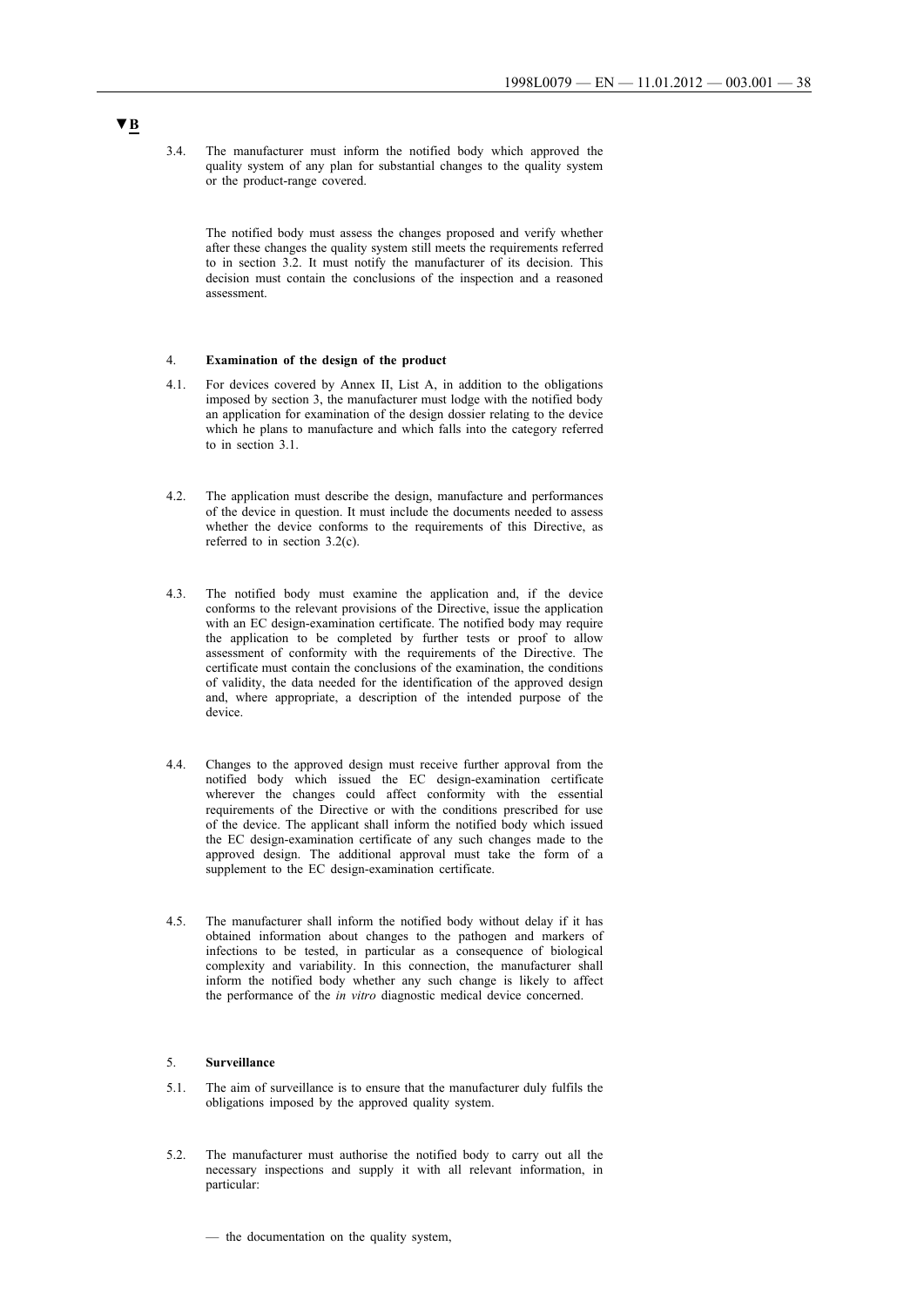- the data stipulated in the part of the quality system relating to design, such as the results of analyses, calculation, tests, etc.,
- the data stipulated in the part of the quality system relating to manufacture, such as inspection reports and test data, calibration data, qualification reports of the personnel concerned, etc.
- 5.3. The notified body must periodically carry out appropriate inspections and assessments to make sure that the manufacturer applies the approved quality system and must supply the manufacturer with an assessment report.
- 5.4. In addition, the notified body may pay unannounced visits to the manufacturer. At the time of such visits, the notified body may, where necessary, carry out or ask for tests in order to check that the quality system is working properly. It must provide the manufacturer with an inspection report and, if a test has been carried out, with a test report.

### 6. **Verification of manufactured products covered by Annex II, List A**

- 6.1. In the case of devices covered by Annex II, List A, the manufacturer shall forward to the notified body without delay after the conclusion of the controls and tests the relevant reports on the tests carried out on the manufactured devices or each batch of devices. Furthermore, the manufacturer shall make the samples of manufactured devices or batches of devices available to the notified body in accordance with pre-agreed conditions and modalities.
- 6.2. The manufacturer may place the devices on the market, unless the notified body communicates to the manufacturer within the agreed time-frame, but not later than 30 days after reception of the samples, any other decision, including in particular any condition of validity of delivered certificates.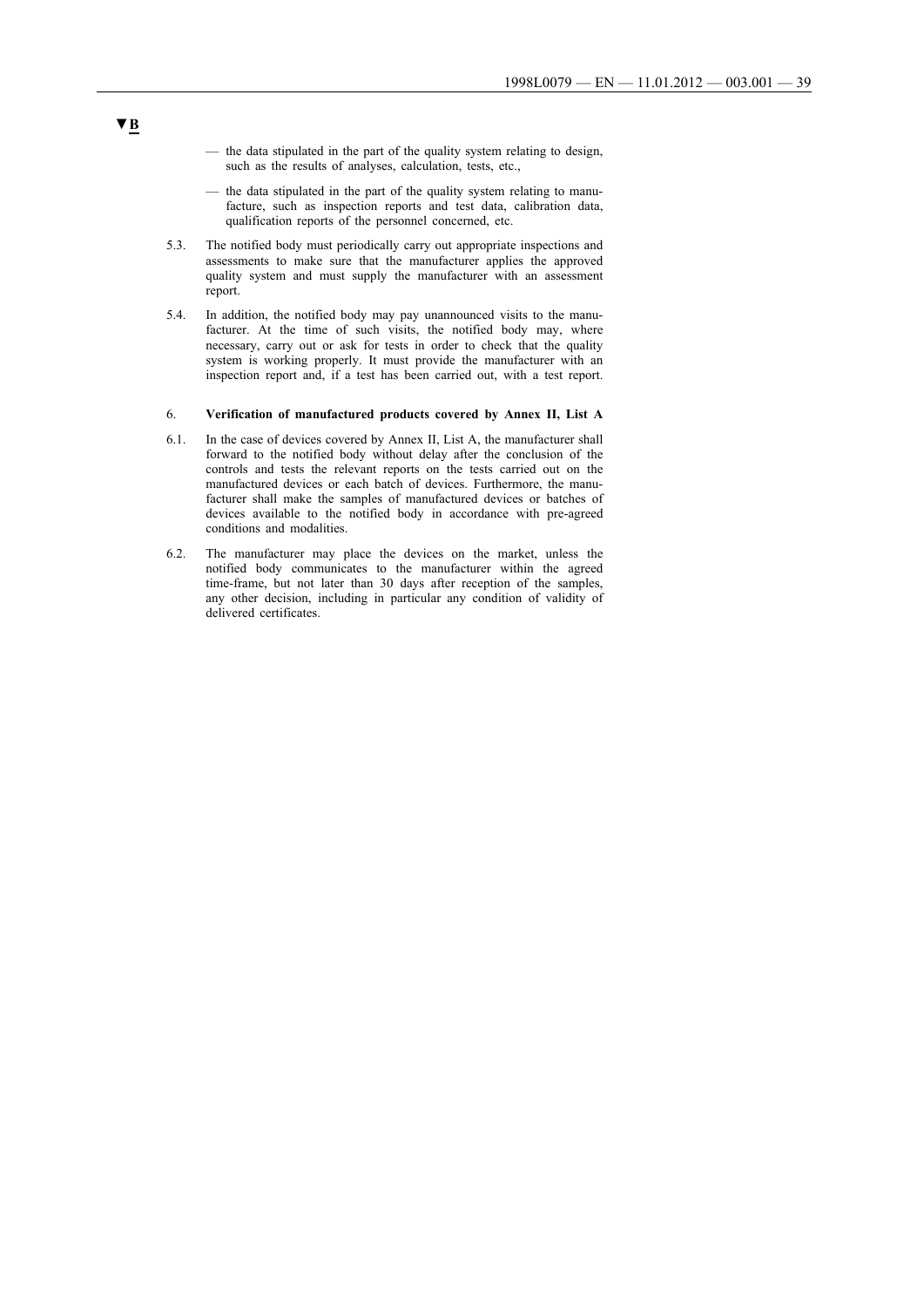### *ANNEX V*

#### **EC TYPE-EXAMINATION**

- 1. EC type-examination is the part of the procedure whereby a notified body ascertains and certifies that a representative sample of the production envisaged fulfils the relevant provisions of this Directive.
- 2. The application for EC type-examination shall be lodged by the manufacturer or by his authorised representative with a notified body.

The application shall include:

- the name and the address of the manufacturer and the name and address of the authorised representative if the application is lodged by the representative,
- the documentation described in section 3 needed to assess the conformity of the representative sample of the production in question, hereinafter referred to as the 'type', with the requirements of this Directive. The applicant shall make a 'type' available to the notified body. The notified body may request other samples as necessary,
- a written declaration that no application has been lodged with any other notified body for the same type.
- 3. The documentation must allow an understanding of the design, the manufacture and the performances of the device. The documentation shall contain the following items in particular:
	- a general description of the type, including any variants planned,
	- all documentation referred to in Annex III, section 3, indents 3 to 13,
	- in the case of devices for self testing, the information referred to in Annex III, section 6.1.
- 4. The notified body shall:
- 4.1. examine and assess the documentation and verify that the type has been manufactured in conformity with that documentation; it shall also record the items designed in conformity with the applicable provisions of the standards referred to in Article 5, as well as the items not designed on the basis of the relevant provisions of the abovementioned standards;
- 4.2. perform or have performed appropriate examinations and the tests necessary to verify whether the solutions adopted by the manufacturer meet the essential requirements of this Directive if the standards referred to in Article 5 have not been applied; if the device is to be combined with other device(s) in order to operate as intended, proof must be provided that it conforms to the essential requirements when combined with any such device(s) having the characteristics specified by the manufacturer;
- 4.3. carry out or ask for the appropriate examinations and the tests necessary to verify whether, if the manufacturer has chosen to apply the relevant standards, these have actually been applied;
- 4.4. agree with the applicant on the place where the necessary examinations and tests will be carried out.
- 5. If the type conforms to the provisions of this Directive, the notified body shall issue the applicant with an EC type-examination certificate. The certificate shall contain the name and address of the manufacturer, the conclusions of the examination, the conditions of validity and the data needed for identification of the type approved. The relevant parts of the documentation shall be annexed to the certificate and a copy shall be kept by the notified body.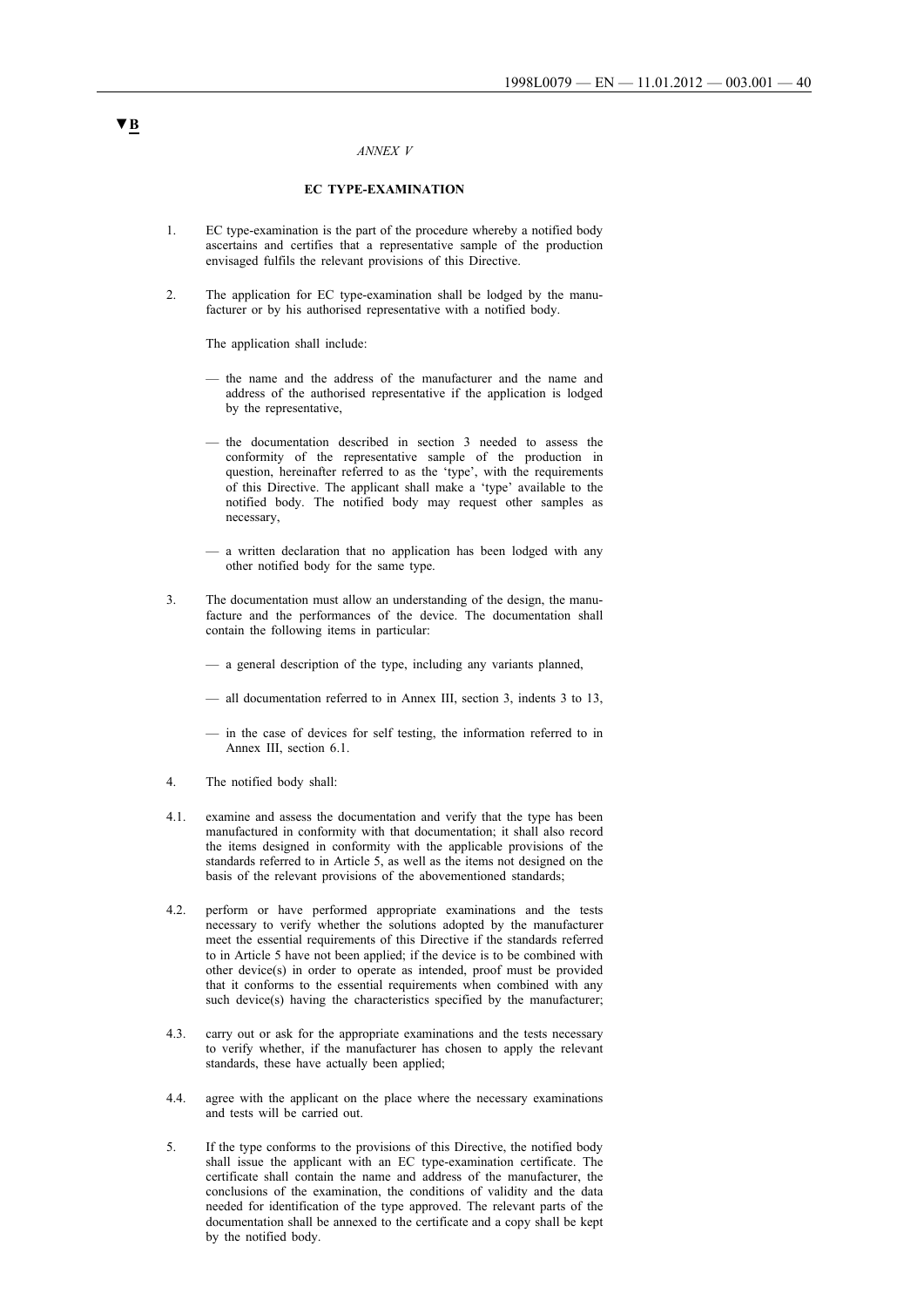- 6. The manufacturer shall inform the notified body without delay if it has obtained information about changes to the pathogen and markers of infections to be tested, in particular as a consequence of biological complexity and variability. In this connection, the manufacturer shall inform the notified body whether any such change is likely to affect the performance of the *in vitro* device concerned.
- 6.1. Changes to the approved device must receive further approval from the notified body which issued the EC type-examination certificate wherever the changes may affect conformity with the essential requirements of the Directive or with the conditions prescribed for use of the device. The applicant shall inform the notified body which issued the EC type-examination certificate of any such change made to the approved device. This new approval shall take the form of a supplement to the initial EC typeexamination certificate.

#### 7. **Administrative provisions**

Other notified bodies may obtain a copy of the EC type-examination certificates and/or the supplements thereto. The annexes to the certificates must be available to the other notified bodies on reasoned application, after the manufacturer has been informed.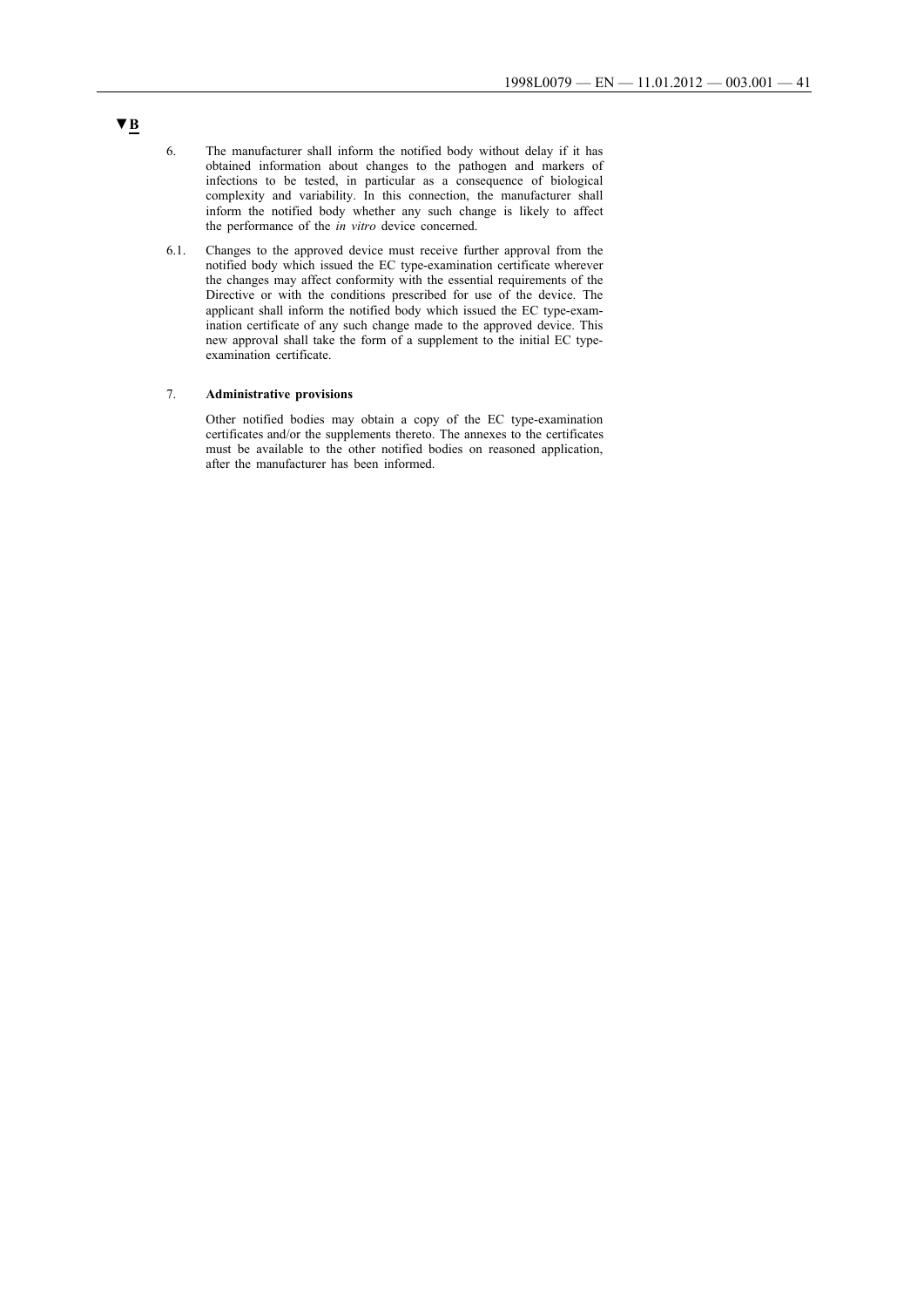#### *ANNEX VI*

### **EC VERIFICATION**

- 1. EC verification is the procedure whereby the manufacturer or his authorised representative ensures and declares that the products which have been subject to the procedure set out in section 4 conform to the type described in the EC type-examination certificate and meet the requirements of this Directive which apply to them.
- 2.1. The manufacturer must take all the measures necessary to ensure that the manufacturing process produces products which conform to the type described in the EC type-examination certificate and the requirements of the Directive which apply to them. Before the start of manufacture, the manufacturer must prepare documents defining the manufacturing process, in particular as regards sterilisation and the suitability of starting materials, where necessary, and define the necessary testing procedures according to the state of the art. All the routine, pre-established provisions must be implemented to ensure homogeneous production and conformity of the products with the type described in the EC type-examination certificate and with the requirements of this Directive which apply to them.
- 2.2. To the extent that for certain aspects the final testing according to section 6.3 is not appropriate, adequate process testing, monitoring and control methods shall be established by the manufacturer with the approval of the notified body. The provisions of Annex IV, section 5, shall apply accordingly in relation to the abovementioned approved procedures.
- 3. The manufacturer must undertake to institute and keep up to date a systematic procedure to review experience gained from devices in the post-production phase and to implement appropriate means to apply any necessary corrective and notification action as referred to in Annex III, section 5.
- 4. The notified body must carry out the appropriate examinations and tests taking account of section 2.2 in order to verify the conformity of the product with the requirements of the Directive either by examining and testing every product as specified in section 5 or by examining and testing products on a statistical basis as specified in section 6, as the manufacturer decides. When carrying out statistical verification according to section 6, the notified body has to decide when statistical procedures for lot-by-lot inspection or isolated lot inspection have to be applied. Such decision must be taken in consultation with the manufacturer.

In as far as the conduct of examinations and tests on a statistical basis is not appropriate, examinations and tests may be carried out on a random basis provided that such procedure in conjunction with the measures taken in accordance with section 2.2 ensures an equivalent level of conformity.

#### 5. **Verification by examination and testing of every product**

- 5.1. Every product is examined individually and the appropriate tests defined in the relevant standard(s) referred to in Article 5 or equivalent tests must be carried out in order to verify the conformity of the products with the EC type described in the type-examination certificate and with the requirements of the Directive which apply to them.
- 5.2. The notified body must affix, or have affixed, its identification number to each approved product and must draw up a written certificate of conformity relating to the tests carried out.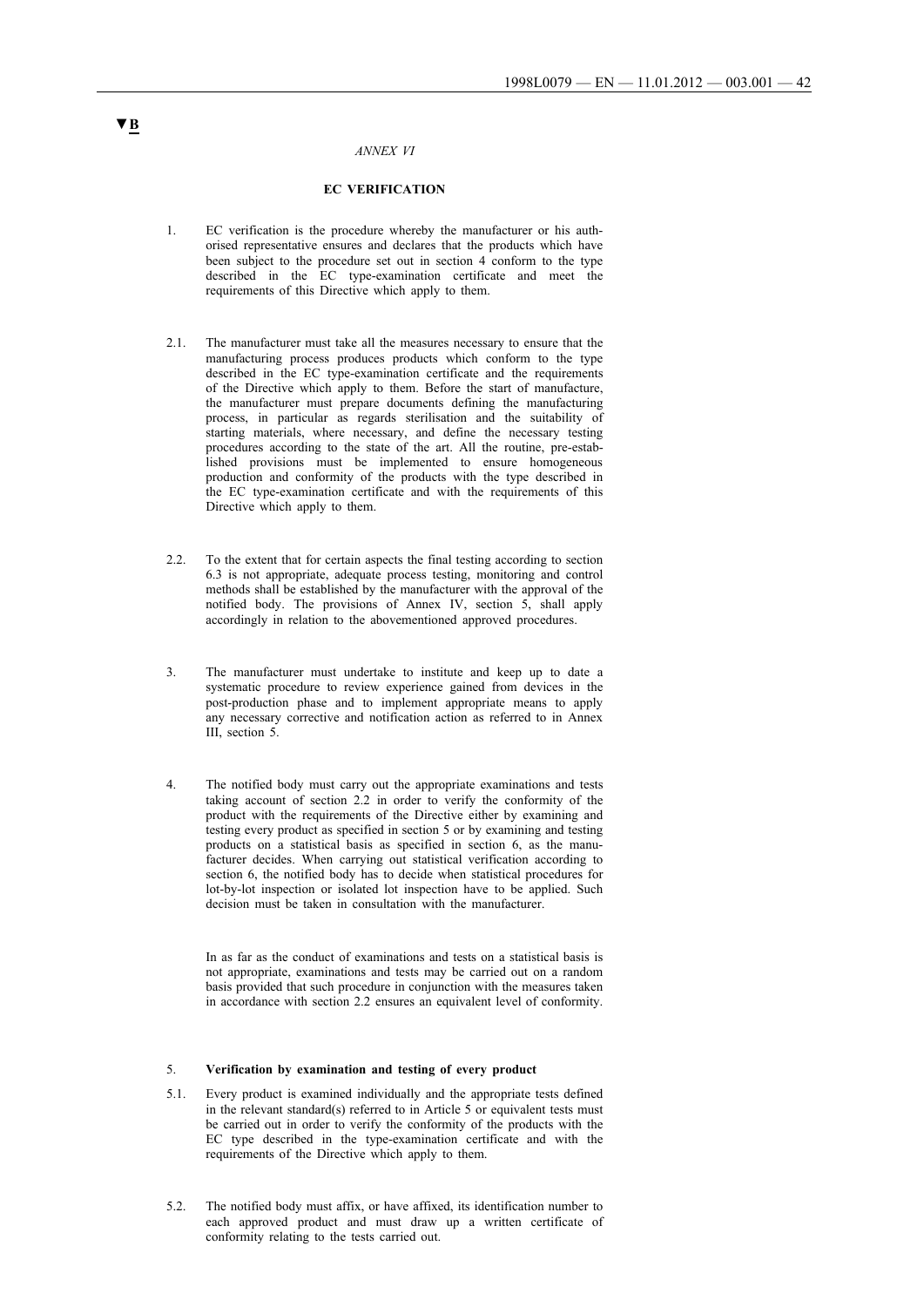#### 6. **Statistical verification**

- 6.1. The manufacturer must present the manufactured products in the form of homogeneous batches.
- 6.2. One or more random samples, as necessary, are taken from each batch. The products which make up the sample are examined and the appropriate tests defined in the relevant standard(s) referred to in Article 5 or equivalent tests must be carried out to verify, where appropriate, the conformity of the products with the type described in the EC type-examination certificate and with the requirements of the Directive which apply to them in order to determine whether to accept or reject the batch.
- 6.3. Statistical control of products will be based on attributes and/or variables, entailing sampling schemes with operational characteristics which ensure a high level of safety and performance according to the state of the art. The sampling scheme will be established by the harmonised standards referred to in Article 5, taking account of the specific nature of the product categories in question.
- 6.4. If the batch is accepted, the notified body affixes, or has affixed its identification number to each product and draws up a written certificate of conformity relating to the tests carried out. All products in the batch may be put on the market except any in the sample which failed to conform.

If the batch is rejected the competent notified body must take appropriate measures to prevent the batch from being placed on the market. In the event of frequent rejection of batches, the notified body may suspend the statistical verification.

The manufacturer may, on the responsibility of the notified body, affix the notified body's identification number during the manufacturing process.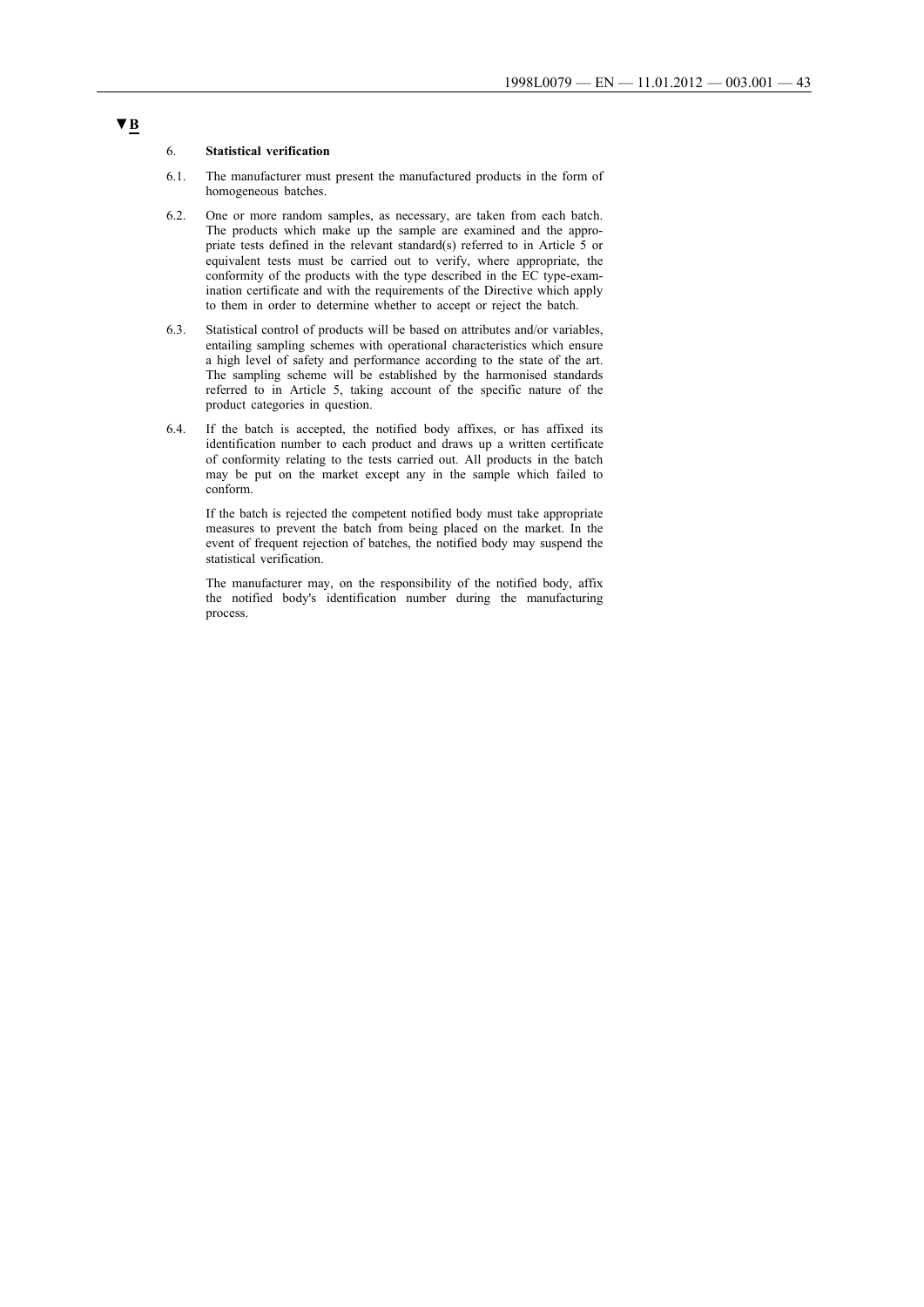### *ANNEX VII*

### **EC DECLARATION OF CONFORMITY**

## (PRODUCTION QUALITY ASSURANCE)

- 1. The manufacturer must ensure application of the quality system approved for the manufacture of the devices concerned and carry out the final inspection, as specified in section 3, and is subject to the surveillance referred to in section 4.
- 2. The declaration of conformity is the part of the procedure whereby the manufacturer who fulfils the obligations imposed by section 1 ensures and declares that the products concerned conform to the type described in the EC type-examination certificate and meet the provisions of this Directive which apply to them.

The manufacturer must affix the CE marking in accordance with Article 16 and draw up a declaration of conformity covering the devices concerned.

### 3. **Quality system**

- 3.1. The manufacturer must lodge an application for assessment of his quality system with a notified body.
	- The application must include:
	- the technical documentation on the types approved and a copy of the EC type-examination certificates.
- 3.2. Application of the quality system must ensure that the devices conform to the type described in the EC type-examination certificate.

All the elements, requirements and provisions adopted by the manufacturer for his quality system must be documented in a systematic and orderly manner in the form of written policy statements and procedures. This quality system documentation must permit uniform interpretation of the quality policy and procedures such as quality programmes, plans, manuals and records.

It must include in particular an adequate description of:

- (a) the manufacturer's quality objectives;
- (b) the organisation of the business and in particular:
	- the organisational structures, the responsibilities of the managerial staff and their organisational authority where quality of manufacture of the devices is concerned,
	- the methods of monitoring the efficient operation of the quality system and in particular its ability to achieve the desired quality of product, including control of devices which fail to conform;
- (c) the inspection and quality assurance techniques at the manufacturing stage and in particular:
	- the processes and procedures which will be used, particularly as regards sterilisation,
	- the procedures in relation to purchasing,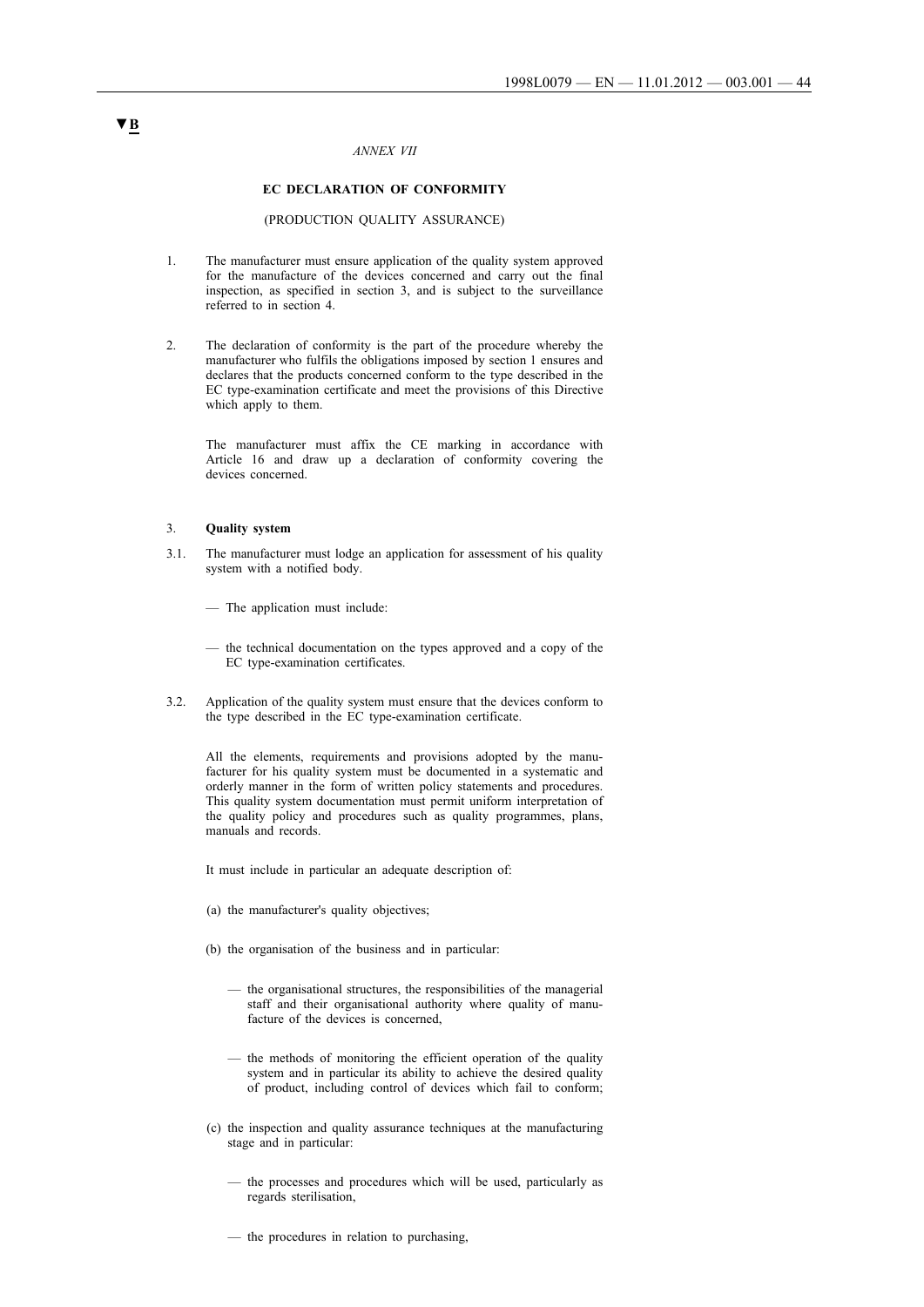- the product identification procedures drawn up and kept up to date from drawings, specifications or other relevant documents at every stage of manufacture;
- (d) the appropriate tests and trials to be carried out before, during and after manufacture, the frequency with which they will take place, and the test equipment used; it must be possible to trace back the calibration.
- 3.3. The notified body must audit the quality system to determine whether it meets the requirements referred to in section 3.2. It must presume that quality systems which implement the relevant harmonised standards conform to these requirements.

The assessment team must have past experience of assessments of the technology concerned. The assessment procedure must include an inspection on the manufacturer's premises and, in duly substantiated cases, on the premises of the manufacturer's suppliers and/or subcontractors to inspect the manufacturing processes.

The decision must be notified to the manufacturer. It must contain the conclusions of the inspection and a reasoned assessment.

3.4. The manufacturer shall inform the notified body which approved the quality system of any plan for substantial changes to the quality system.

The notified body must assess the changes proposed and verify whether after these changes the quality system still meets the requirements referred to in section 3.2. It must notify the manufacturer of its decision. This decision must contain the conclusions of the inspection and a reasoned assessment.

### 4. **Surveillance**

The provision of Annex IV, section 5, shall apply.

### 5. **Verification of manufactured products covered by Annex II, List A**

- 5.1. In the case of devices covered by Annex II, List A, the manufacturer shall forward to the notified body without delay after the conclusion of the controls and tests the relevant reports on the tests carried out on the manufactured devices or each batch of devices. Furthermore, the manufacturer shall make the samples of manufactured devices or batches of devices available to the notified body in accordance with pre-agreed conditions and modalities.
- 5.2. The manufacturer may place the devices on the market, unless the notified body communicates to the manufacturer within the agreed time-frame, but not later than 30 days after reception of the samples, any other decision, including in particular any condition of validity of delivered certificates.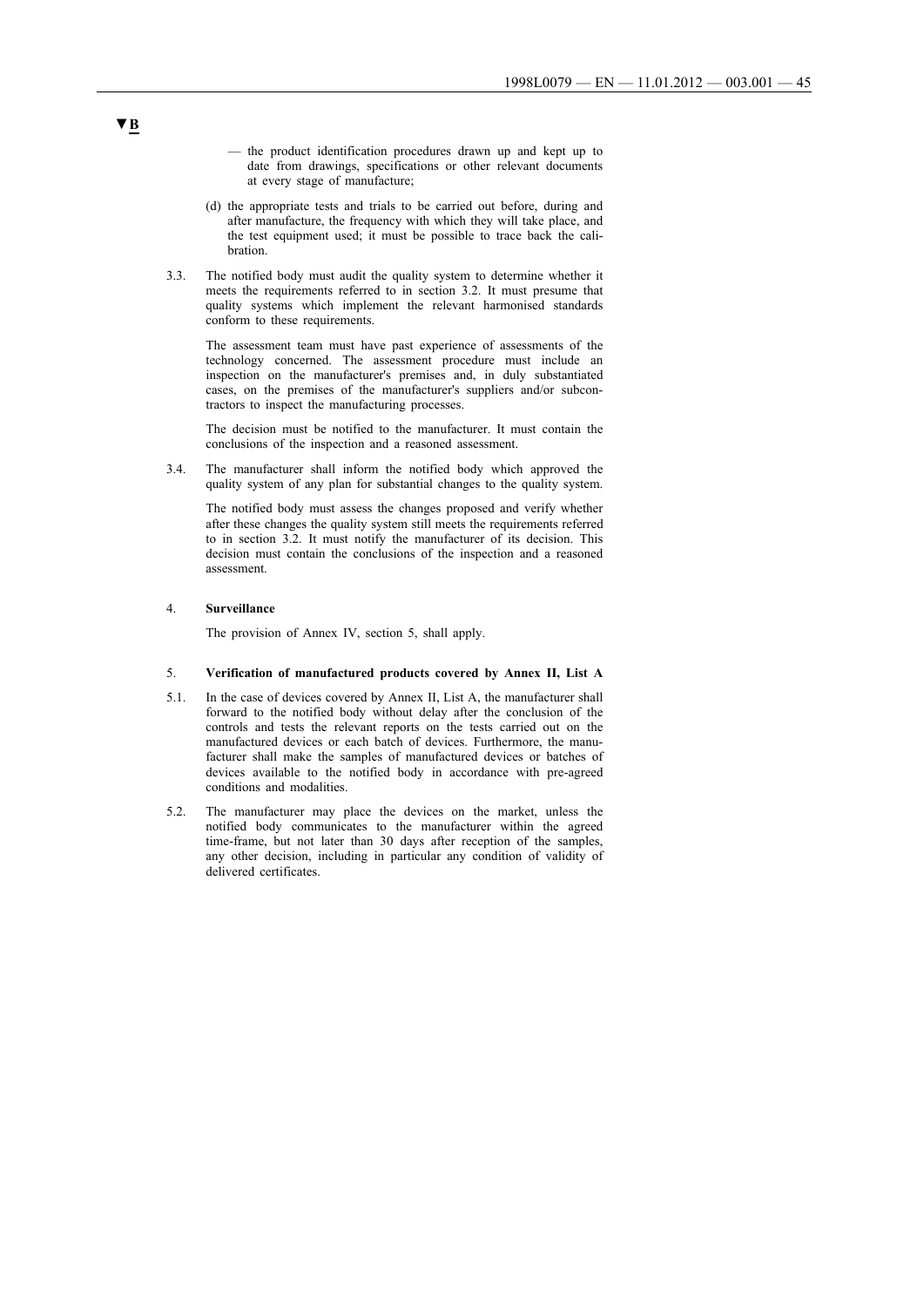#### *ANNEX VIII*

#### **STATEMENT AND PROCEDURES CONCERNING DEVICES FOR PERFORMANCE EVALUATION**

- 1. For devices for performance evaluation the manufacturer or his authorised representative shall draw up the statement containing the information stipulated in section 2 and ensure that the relevant provisions of this Directive are met.
- 2. The statement shall contain the following information:
	- data allowing identification of the device in question,
	- an evaluation plan stating in particular the purpose, scientific, technical or medical grounds, scope of the evaluation and number of devices concerned,
	- the list of laboratories or other institutions taking part in the evaluation study,
	- the starting date and scheduled duration for the evaluations and, in the case of devices for self-testing, the location and number of lay persons involved,
	- a statement that the device in question conforms to the requirements of the Directive, apart from the aspects covered by the evaluation and apart from those specifically itemised in the statement, and that every precaution has been taken to protect the health and safety of the patient, user and other persons.
- 3. The manufacturer shall also undertake to keep available for the competent national authorities the documentation allowing an understanding of the design, manufacture and performances of the product, including the expected performances, so as to allow assessment of conformity with the requirements of this Directive. This documentation must be kept for a period ending at least five years after the end of the performance evaluation.

The manufacturer shall take all the measures necessary for the manufacturing process to ensure that the products manufactured conform to the documentation mentioned in the first paragraph.

4. The provisions of Article 10(1), (3) and (5) shall apply to devices intended for performance evaluation.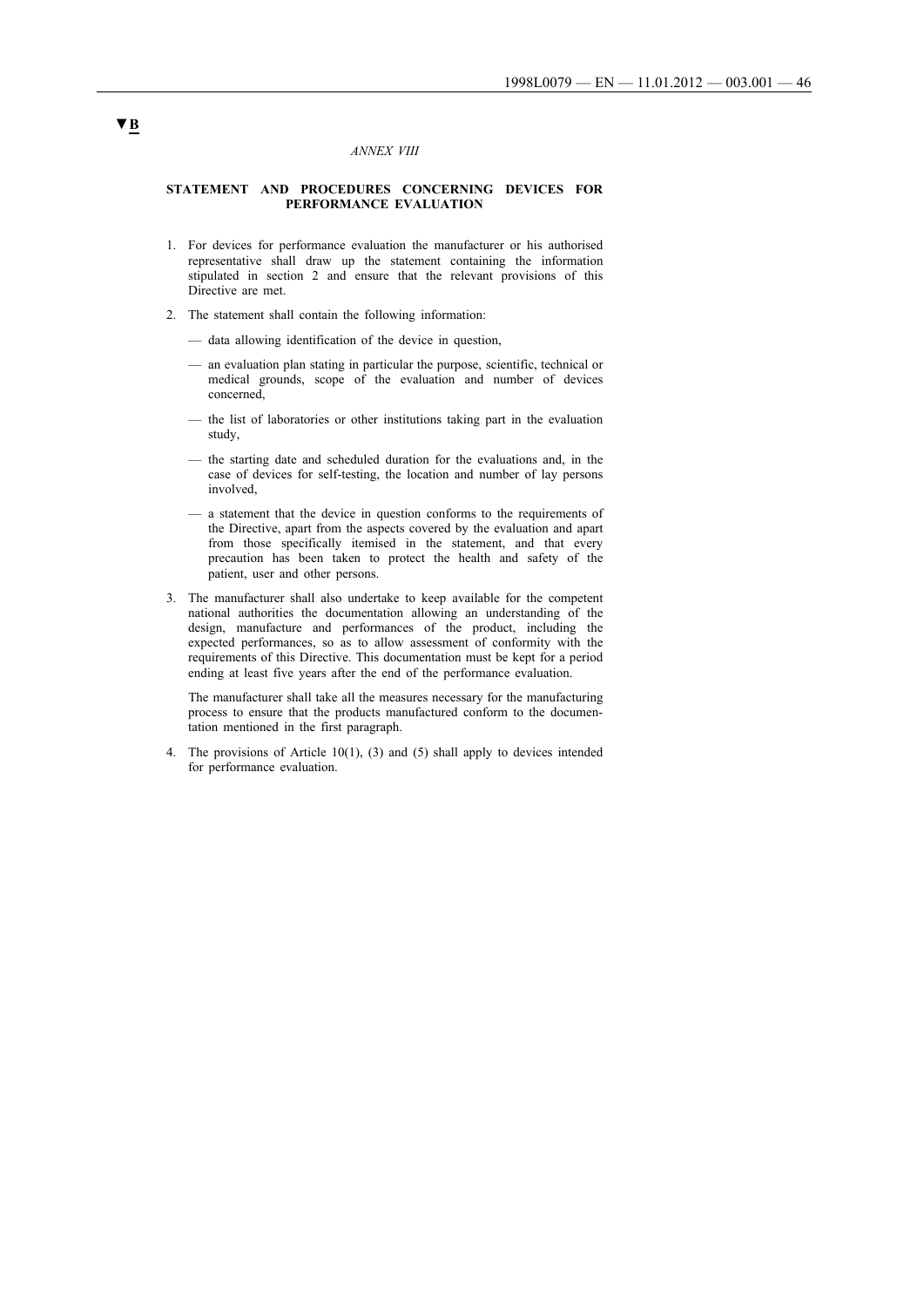#### *ANNEX IX*

### **CRITERIA FOR THE DESIGNATION OF NOTIFIED BODIES**

- 1. The notified body, its director and the assessment and verification staff shall not be the designer, manufacturer, supplier, installer or user of the devices which they inspect, nor the authorised representative of any of these persons. They may not be directly involved in the design, construction, marketing or maintenance of the devices, nor represent the parties engaged in these activities. This in no way precludes the possibility of exchanges of technical information between the manufacturer and the body.
- 2. The notified body and its staff must carry out the assessment and verification operations with the highest degree of professional integrity and the requisite competence in the field of medical devices and must be free from all pressures and inducements, particularly financial, which might influence their judgment or the results of the inspection, especially from persons or groups of persons with an interest in the results of the verifications.

Should the notified body subcontract specific tasks connected with the establishment and verification of the facts, it must first ensure that the subcontractor meets the provisions of the Directive. The notified body shall keep at the disposal of the national authorities the relevant documents assessing the subcontractor's qualifications and the work carried out by the subcontractor under this Directive.

- 3. The notified body must be able to carry out all the tasks assigned to such bodies by one of Annexes III to VII and for which it has been notified, whether these tasks are carried out by the body itself or on its responsibility. In particular, it must have the necessary staff and possess the facilities needed to perform properly the technical and administrative tasks entailed in assessment and verification. This includes the availability of sufficient scientific staff within the organisation who possess adequate experience and knowledge necessary to assess the biological and medical functionality and performance of devices for which it has been notified, in relation to the requirements of this Directive and, in particular, with Annex I requirements. The notified body must also have access to the equipment necessary for the verifications required.
- 4. The inspection staff must have:
	- sound vocational training covering all the assessment and verification operations for which the body has been designated,
	- satisfactory knowledge of the rules on the inspections which they carry out and adequate experience of such inspections,
	- the ability required to draw up the certificates, records and reports to demonstrate that the inspections have been carried out.
- 5. The impartiality of the inspection staff must be guaranteed. Their remuneration must not depend on the number of inspections carried out, nor on the results of the inspections.
- 6. The body must take out civil liability insurance, unless liability is assumed by the State under domestic legislation or the Member State itself carries out the inspections directly.
- 7. The staff of the inspection body are bound to observe professional secrecy with regard to all information gained in the course of their duties (except visà-vis the competent administrative authorities of the State in which their activities are carried out) under this Directive or any provision of national law putting it into effect.